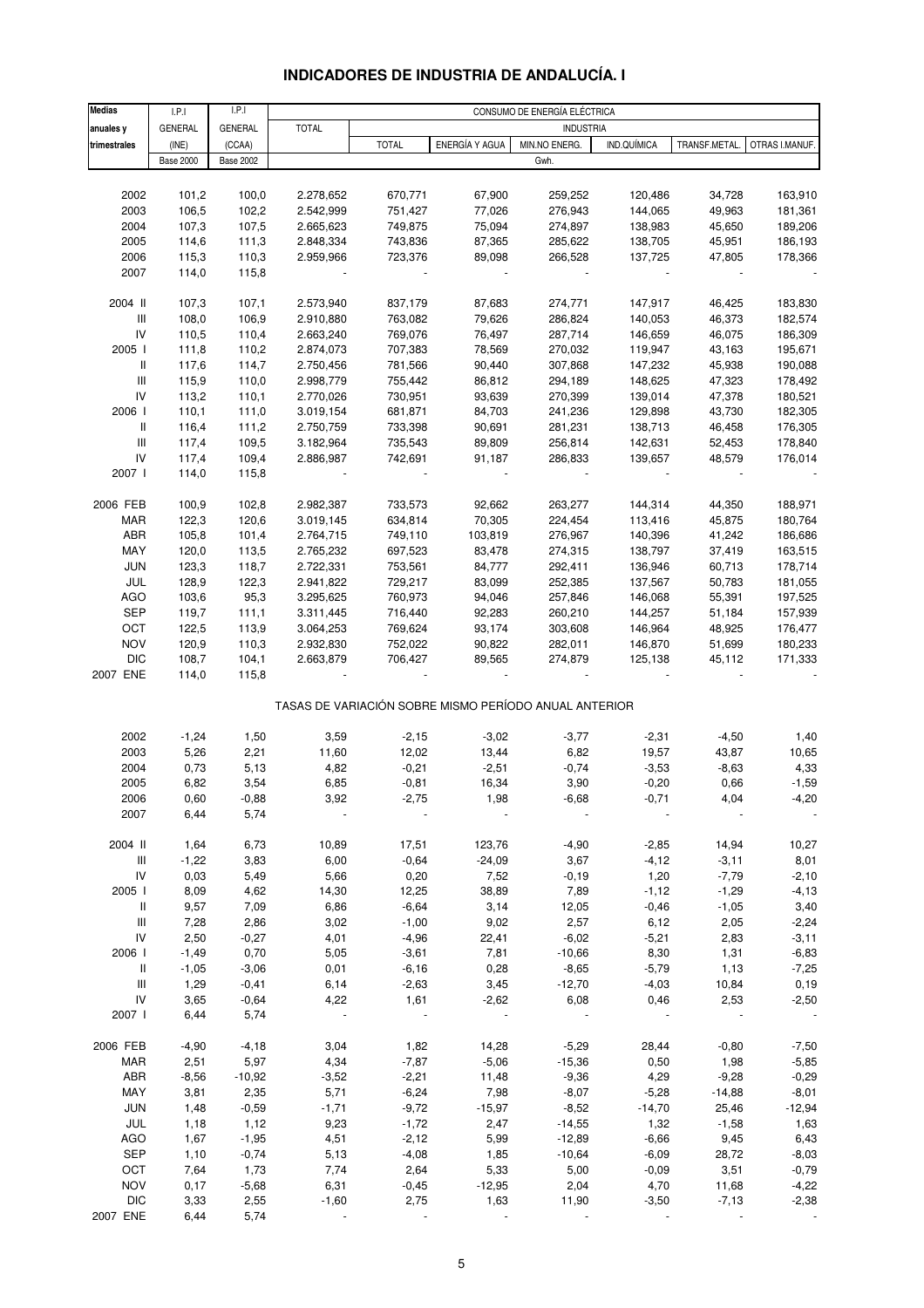# **INDICADORES DE INDUSTRIA DE ANDALUCÍA. II**

| <b>Medias</b>                      |               | ENCUESTA DE COYUNTURA INDUSTRIAL: TOTAL INDUSTRIA (1) |                   |                         |                    |
|------------------------------------|---------------|-------------------------------------------------------|-------------------|-------------------------|--------------------|
| anuales y                          | INDICADOR DE  | NIVEL CARTERA                                         | <b>TENDENCIA</b>  | <b>NIVEL</b>            | <b>UTILIZACIÓN</b> |
| trimestrales                       | CLIMA INDUST. | <b>PEDIDOS</b>                                        | <b>PRODUCCIÓN</b> | <b>STOCKS</b>           | CAPACIDAD          |
|                                    |               |                                                       |                   |                         | $\%$               |
|                                    |               | Saldo de respuestas                                   |                   |                         |                    |
|                                    |               |                                                       |                   |                         |                    |
| 2002                               | 2,5           | -6                                                    | 15                | 0                       | 74,6               |
| 2003                               | $-1,3$        | $-11$                                                 | 9                 | 6                       | 71,4               |
| 2004                               | $-1,6$        | -4                                                    | 10                | 9                       | 75,5               |
| 2005                               | $-1,7$        | $-14$                                                 | 10                | 4                       | 75,4               |
| 2006                               | $-3,0$        | -8                                                    | 5                 | 5                       | 74,1               |
| 2007                               |               | -5                                                    | 12                | 10                      | 73,9               |
|                                    |               |                                                       |                   |                         |                    |
| 2004 II                            | $-2,1$        | -9                                                    | 12                | 6                       | 72,2               |
| Ш                                  | $-1,4$        | 0                                                     | 1                 | 11                      | 74,7               |
| IV                                 | $-0,5$        | -3                                                    | 10                | 11                      | 77,6               |
| 2005 l                             | 0,0           | $-16$                                                 | 23                | 3                       | 78,8               |
| Ш                                  | $-0,9$        | $-16$                                                 | 16                | -3                      | 73,7               |
| Ш                                  | $-2,5$        | $-18$                                                 | 6                 | 11                      | 73,3               |
| IV                                 | $-3,5$        | -6                                                    | $-4$              | $\overline{\mathbf{4}}$ | 75,9               |
| 2006                               | $-3,7$        | $-14$                                                 | 15                | 6                       |                    |
|                                    |               |                                                       | $\overline{7}$    |                         | 73,9               |
| Ш                                  | $-3,5$        | $-10$                                                 |                   | $-1$                    | 75,3               |
| $\ensuremath{\mathsf{III}}\xspace$ | $-2,5$        | -5                                                    | -3                | $\overline{\mathbf{4}}$ | 69,8               |
| IV                                 | $-2,2$        | -5                                                    | 1                 | 12                      | 77,5               |
| 2007 l                             |               | -5                                                    | 12                | 10                      | 73,9               |
|                                    |               |                                                       |                   |                         |                    |
| 2006 ABR                           | $-3,8$        | $-7$                                                  | 13                | 1                       |                    |
| MAY                                | $-3,6$        | $-11$                                                 | 1                 | $-2$                    |                    |
| <b>JUN</b>                         | $-3,1$        | $-12$                                                 | 6                 | $-2$                    |                    |
| JUL                                | $-2,5$        | $-1$                                                  | $-11$             | 3                       |                    |
| <b>AGO</b>                         | $-2,4$        | -6                                                    | -8                | $\overline{7}$          |                    |
| SEP                                | $-2,5$        | -8                                                    | 10                | 3                       |                    |
| OCT                                | $-2,2$        | $-1$                                                  | 11                | $\overline{\mathbf{4}}$ |                    |
| <b>NOV</b>                         | $-2,1$        | $-20$                                                 | 0                 | 15                      |                    |
| <b>DIC</b>                         |               | 6                                                     | -6                | 16                      |                    |
| 2007 ENE                           |               | -7                                                    | 13                | 11                      |                    |
| FEB                                |               | $-2$                                                  | 11                | 9                       |                    |
| MAR                                |               |                                                       |                   |                         |                    |
|                                    |               |                                                       |                   |                         |                    |
|                                    |               | TASAS DE VARIACIÓN SOBRE MISMO PERÍODO ANUAL ANTERIOR |                   |                         |                    |
|                                    |               |                                                       |                   |                         |                    |
| 2002                               |               |                                                       |                   |                         |                    |
| 2003                               |               |                                                       |                   |                         |                    |
| 2004                               |               |                                                       |                   |                         |                    |
| 2005                               |               |                                                       |                   |                         |                    |
| 2006                               |               |                                                       |                   |                         |                    |
| 2007                               |               |                                                       |                   |                         |                    |
|                                    |               |                                                       |                   |                         |                    |
| 2004 II                            |               |                                                       |                   |                         |                    |
|                                    |               |                                                       |                   |                         |                    |
| Ш                                  |               |                                                       |                   |                         |                    |
| IV                                 |               |                                                       |                   |                         |                    |
| 2005 l                             |               |                                                       |                   |                         |                    |
| Ш                                  |               |                                                       |                   |                         |                    |
| Ш                                  |               |                                                       |                   |                         |                    |
| IV                                 |               |                                                       |                   |                         |                    |
| 2006                               |               |                                                       |                   |                         |                    |
| Ш                                  |               |                                                       |                   |                         |                    |
| Ш                                  |               |                                                       |                   |                         |                    |
| IV                                 |               |                                                       |                   |                         |                    |
| 2007 l                             |               |                                                       |                   |                         |                    |
|                                    |               |                                                       |                   |                         |                    |
| 2006 ABR                           |               |                                                       |                   |                         |                    |
| MAY                                |               |                                                       |                   |                         |                    |
| <b>JUN</b>                         |               |                                                       |                   |                         |                    |
| JUL                                |               |                                                       |                   |                         |                    |
| <b>AGO</b>                         |               |                                                       |                   |                         |                    |
| <b>SEP</b>                         |               |                                                       |                   |                         |                    |
|                                    |               |                                                       |                   |                         |                    |
| OCT                                |               |                                                       |                   |                         |                    |
| <b>NOV</b>                         |               |                                                       |                   |                         |                    |
| <b>DIC</b>                         |               |                                                       |                   |                         |                    |
| 2007 ENE                           |               |                                                       |                   |                         |                    |
| FEB                                |               |                                                       |                   |                         |                    |
| <b>MAR</b>                         |               |                                                       |                   |                         |                    |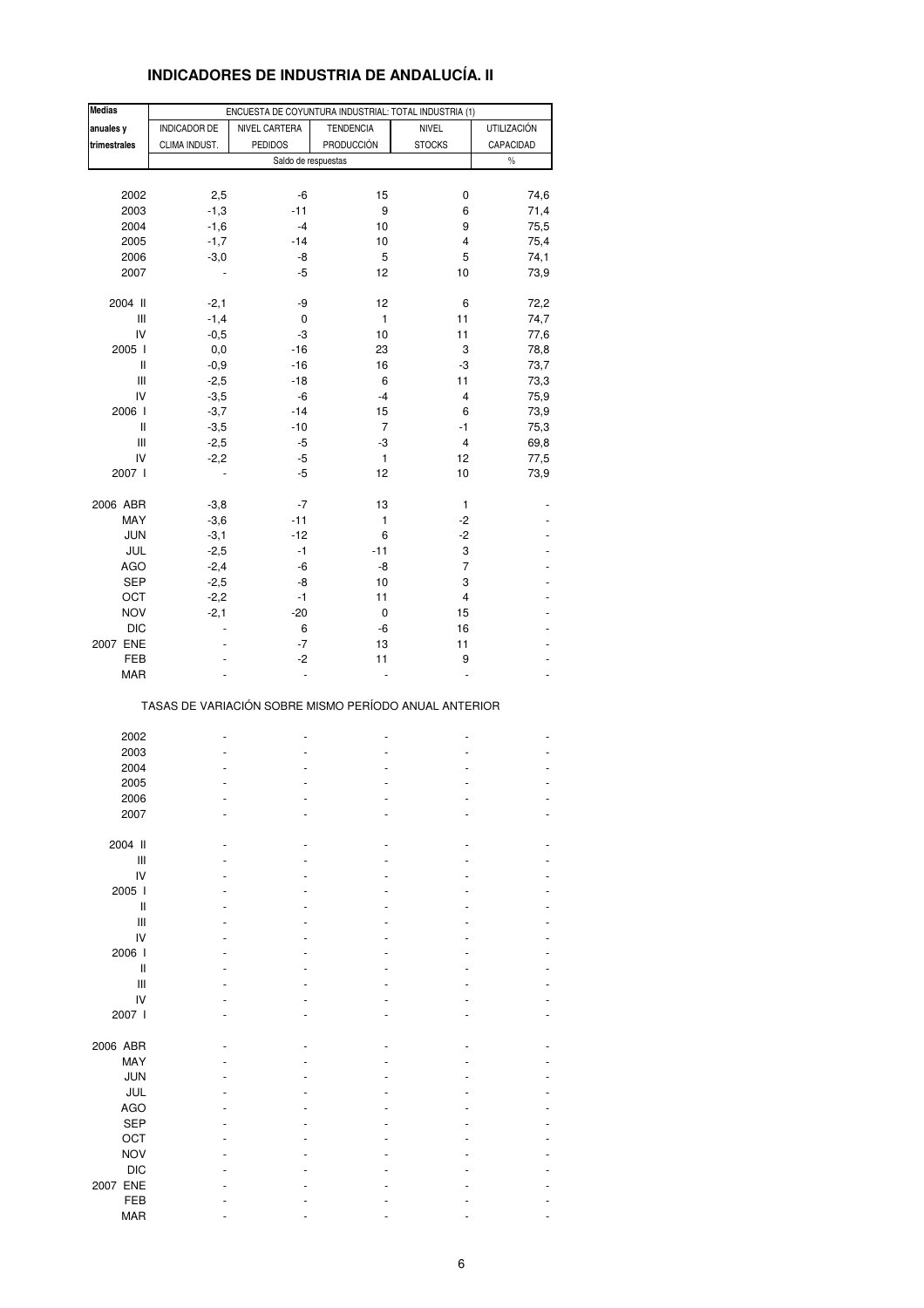#### **Medias anuales y** TOTAL EDIFICIOS SERVICIOS OTROS TOTAL NO RESID. **trimestrales** VIVIENDAS COMERCIALES DESTINOS TOTAL VIVIENDAS COLECTIVOS 2001 1.664.974 1.406.556 90.790 167.628 1.194 975 961 14 219 2002 1.656.571 1.385.113 80.441 191.018 1.301 1.062 1.043 19 239 2003 2.086.378 1.743.563 91.146 251.669 1.478 1.225 1.200 25 254 2004 2.045.133 1.775.193 86.251 84.965 1.430 1.204 1.183 21 226 2005 2.339.492 1.973.181 127.940 51.082 1.760 1.487 1.454 33 273 2006 2.618.537 2.181.829 164.112 55.632 2.219 1.888 1.869 19 332 2004 I 1.943.216 1.697.441 87.478 158.296 1.262 1.049 1.043 6 214 II 2.018.217 1.730.934 58.191 112.978 1.177 992 968 23 185 III 2.310.077 2.010.694 77.362 39.188 1.668 1.360 1.343 17 308 IV 1.909.024 1.661.704 121.971 29.400 1.611 1.414 1.377 37 197 2005 I 2.212.721 1.829.822 100.004 55.571 1.828 1.539 1.508 31 289 II 2.515.915 2.149.173 162.960 35.628 1.720 1.387 1.361 25 333 III 2.270.447 1.962.709 145.573 30.958 1.849 1.655 1.617 38 194 IV 2.358.885 1.951.021 103.225 82.170 1.642 1.367 1.331 37 275 2006 I 2.534.438 1.972.057 207.077 78.320 1.984 1.664 1.639 25 320 II 2.559.517 2.174.187 152.755 37.064 2.069 1.709 1.694 15 360 III 2.946.878 2.583.014 134.739 38.358 2.605 2.290 2.273 17 315 IV 2.433.313 1.998.058 161.875 68.785 - - - - - 2006 ENE 2.181.011 1.794.925 167.871 124.117 1.959 1.653 1.637 16 306 FEB 2.246.172 1.835.660 238.393 43.093 2.068 1.779 1.734 45 289 MAR 3.176.132 2.285.587 214.968 67.749 1.925 1.560 1.546 14 365 ABR 2.224.177 1.743.800 275.646 26.799 1.817 1.464 1.431 33 353 MAY 2.616.182 2.331.461 98.965 44.815 2.197 1.783 1.779 4 414 JUN 2.838.192 2.447.301 83.653 39.577 2.194 1.880 1.871 9 314 JUL 2.907.464 2.504.047 166.288 23.089 2.387 2.119 2.086 33 268 AGO 1.634.554 1.429.307 68.468 12.846 2.360 2.083 2.072 11 277 SEP 4.298.617 3.815.687 169.462 79.140 3.067 2.668 2.661 7 399 OCT 2.769.873 2.328.016 100.192 123.169 - - - - - NOV 2.605.664 2.047.375 288.818 37.298 - - - - - DIC 1.924.402 1.618.784 96.614 45.887 - - - - - 2001 2,38 1,39 0,95 12,50 8,82 5,01 5,71 -28,14 29,82 2002 -0,50 -1,52 -11,40 13,95 9,00 8,98 8,52 40,36 9,10 2003 25,95 25,88 13,31 31,75 13,64 15,30 15,05 29,18 6,22 2004 -1,98 1,81 -5,37 -66,24 -3,30 -1,73 -1,41 -17,28 -10,88 2005 14,39 11,15 48,34 -39,88 23,09 23,54 22,94 57,83 20,69 2006 11,93 10,57 28,27 8,91 23,38 23,63 24,95 -39,22 21,99 2004 I 4,39 6,50 12,40 -16,56 -10,35 -10,27 -8,22 -81,63 -10,72 II -8,95 -1,32 -52,77 -66,70 -23,75 -26,54 -26,55 -26,32 -4,30 III 9,06 13,60 -14,43 -84,79 10,63 9,38 9,39 8,51 16,52 IV -11,18 -10,48 66,76 -86,64 10,77 24,33 23,31 80,33 -37,89 2005 I 13,87 7,80 14,32 -64,89 44,78 46,76 44,63 416,67 35,10 II 24,66 24,16 180,05 -68,46 46,13 39,83 40,59 8,57 79,86 III -1,72 -2,39 88,17 -21,00 10,81 21,66 20,37 123,53 -37,12 IV 23,57 17,41 -15,37 179,49 1,97 -3,30 -3,39 0,00 39,83 2006 I 14,54 7,77 107,07 40,94 8,55 8,12 8,69 -19,35 10,85 II 1,73 1,16 -6,26 4,03 20,31 23,25 24,41 -39,47 8,10 III 29,79 31,60 -7,44 23,90 40,89 38,37 40,57 -55,26 62,48 IV 3,16 2,41 56,82 -16,29 - - - - - 2006 ENE 24,34 18,70 156,65 - 14,03 38,56 37,79 220,00 -41,71 FEB 1,58 -1,82 121,92 -33,45 2,38 -3,26 -3,77 21,62 59,67 MAR 18,83 8,44 69,03 -26,67 10,32 -1,58 0,78 -72,55 128,13 ABR -14,60 -20,98 72,66 -30,25 2,02 -5,00 -5,54 26,92 47,08 MAY 6,53 13,27 -56,25 47,21 32,27 25,04 28,82 -91,11 76,17 JUN 14,10 12,14 -18,80 4,09 27,71 57,59 57,49 80,00 -40,19 JUL 6,01 9,05 -28,70 -34,08 18,17 15,23 15,76 -10,81 48,07 AGO 8,48 5,27 44,44 -14,16 35,24 31,42 35,07 -78,43 73,13 SEP 67,80 70,79 8,56 84,55 72,21 73,13 75,64 -73,08 66,25 OCT 34,77 43,68 45,21 25,90 - - - - - NOV 0,97 -8,09 313,00 -54,34 - - - - - Metros cuadrados **Metros cuadrados** Miles de metros cuadrados TASAS DE VARIACIÓN SOBRE MISMO PERÍODO ANUAL ANTERIOR VISADOS: SUPERFICIE A CONSTRUIR LICENCIAS: SUPERFICIE A CONSTRUIR RESIDENCIAL

### **INDICADORES DE CONSTRUCCIÓN DE ANDALUCÍA. I**

DIC -21,16 -19,27 -43,42 -31,51 - - - - -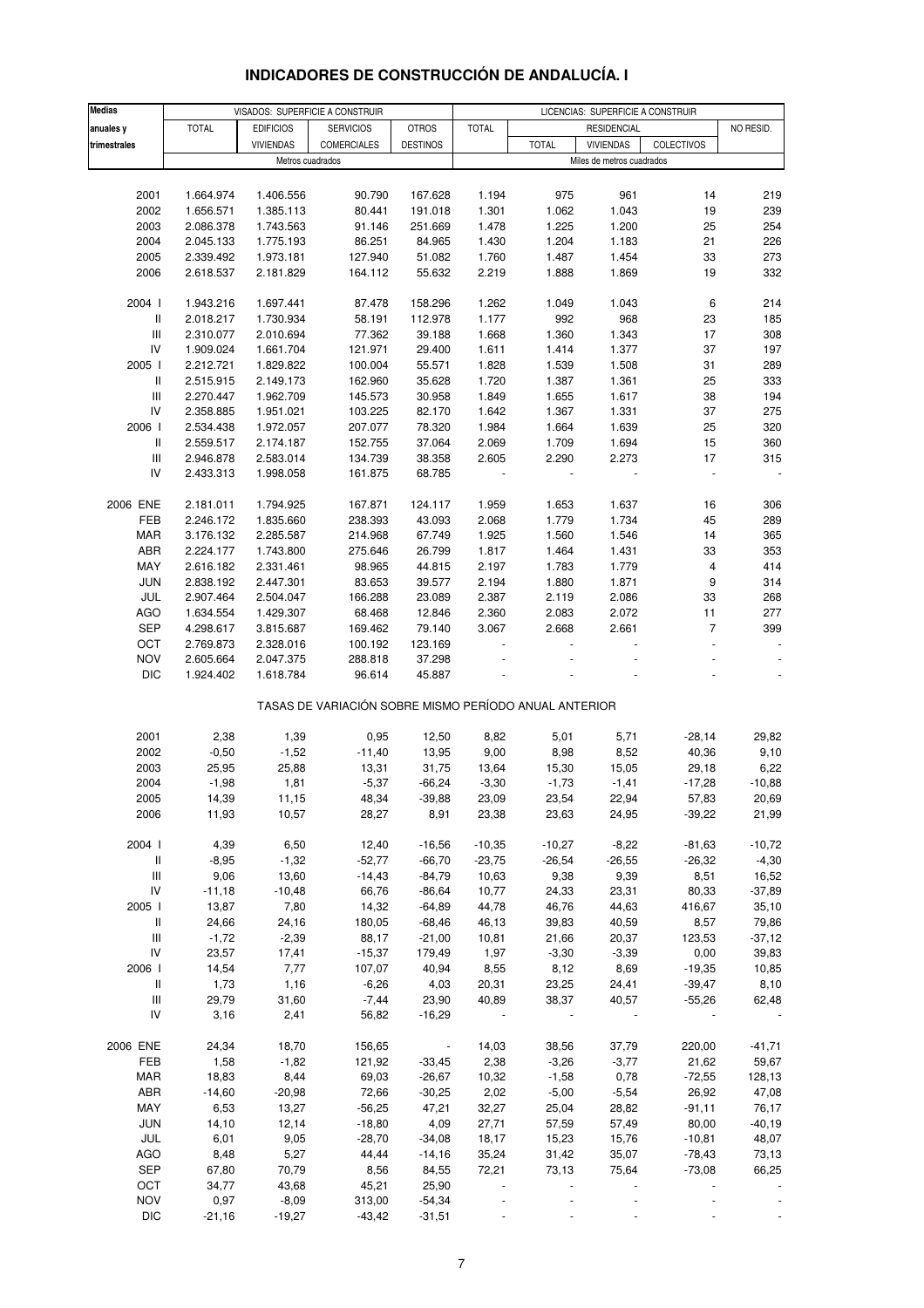| <b>Medias</b>                      |                   |                  | VIVIENDAS VISADAS COLEGIO ARQUITECTOS TÉCNICOS |                                                       | LICENCIAS MUNIC.: Nº DE VIVIENDAS |                       |                  |                     |                |
|------------------------------------|-------------------|------------------|------------------------------------------------|-------------------------------------------------------|-----------------------------------|-----------------------|------------------|---------------------|----------------|
| anuales y                          | <b>TOTAL</b>      |                  | OBRA NUEVA                                     |                                                       | Α                                 | А                     | OBRA             | REHABI-             | DEMO-          |
| trimestrales                       |                   | <b>TOTAL</b>     | EDIF.VIV.                                      | OTROS EDIF.                                           | AMPLIAR                           | <b>REFORMAR</b>       | <b>NUEVA</b>     | LITACIÓN            | <b>LICIÓN</b>  |
|                                    |                   |                  |                                                |                                                       | Unidades                          |                       |                  |                     |                |
|                                    |                   |                  |                                                |                                                       |                                   |                       |                  |                     |                |
| 2001                               | 9.636             | 8.947            | 8.894                                          | 53                                                    | 148                               | 541                   | 6.185            | 205                 | 215            |
| 2002                               | 9.697             | 8.823            | 8.776                                          | 47                                                    | 160                               | 715                   | 6.443            | 210                 | 247            |
| 2003                               | 12.302            | 11.218           | 11.160                                         | 58                                                    | 160                               | 924                   | 7.770            | 250                 | 276            |
| 2004                               | 12.080            | 11.141           | 11.229                                         | 12                                                    | 179                               | 760                   | 7.555            | 290                 | 385            |
| 2005                               | 13.575            | 12.390           | 12.373                                         | $17$                                                  | 198                               | 986                   | 8.651            | 280                 | 375            |
| 2006                               | 14.915            | 14.038           | 14.031                                         | $\overline{7}$                                        | 189                               | 689                   | 12.480           | 335                 | 470            |
| 2004 l                             | 11.590            | 10.676           | 10.648                                         | 28                                                    | 163                               | 751                   | 6.568            | 236                 | 271            |
| $\mathsf{I}$                       | 12.049            | 10.975           | 10.970                                         | 5                                                     | 202                               | 872                   | 6.173            | 298                 | 316            |
| $\ensuremath{\mathsf{III}}\xspace$ | 13.311            | 12.354           | 12.345                                         | 8                                                     | 178                               | 779                   | 8.672            | 280                 | 472            |
| IV                                 | 11.369            | 10.559           | 10.954                                         | 5                                                     | 172                               | 639                   | 8.809            | 346                 | 482            |
| 2005 l                             | 12.522            | 11.603           | 11.564                                         | 39                                                    | 184                               | 735                   | 7.020            | 283                 | 340            |
| $\, \parallel$                     | 14.946            | 13.489           | 13.481                                         | 8                                                     | 237                               | 1.220                 | 7.478            | 270                 | 459            |
| $\ensuremath{\mathsf{III}}\xspace$ | 13.431            | 12.417           | 12.397                                         | 20                                                    | 184                               | 830                   | 11.274           | 315                 | 381            |
| IV                                 | 13.399            | 12.051           | 12.048                                         | 3                                                     | 188                               | 1.160                 | 8.832            | 250                 | 322            |
| 2006                               | 14.109            | 13.065           | 13.064                                         | $\mathbf{1}$                                          | 192                               | 852                   | 10.971           | 262                 | 467            |
| $\, \parallel$                     | 14.619            | 13.553           | 13.552                                         | 1                                                     | 220                               | 846                   | 11.176           | 344                 | 464            |
| $\ensuremath{\mathsf{III}}\xspace$ | 17.440            | 16.699           | 16.697                                         | 3                                                     | 193                               | 547                   | 15.294           | 400                 | 478            |
| IV                                 | 13.494            | 12.833           | 12.809                                         | 24                                                    | 150                               | 510                   |                  |                     |                |
| 2006 ENE                           | 12.781            | 11.748           | 11.747                                         | $\mathbf{1}$                                          | 169                               | 864                   | 11.253           | 251                 | 420            |
| FEB                                | 13.342            | 12.410           | 12.408                                         | $\mathsf{2}\!\!\:\hspace{0.5pt}$                      | 161                               | 771                   | 11.420           | 241                 | 494            |
| <b>MAR</b>                         | 16.205            | 15.038           | 15.038                                         | 0                                                     | 246                               | 921                   | 10.239           | 293                 | 487            |
| ABR                                | 11.232            | 10.365           | 10.364                                         | $\mathbf{1}$                                          | 171                               | 696                   | 9.453            | 175                 | 412            |
| MAY                                | 16.502            | 15.093           | 15.092                                         | $\mathbf{1}$                                          | 276                               | 1.133                 | 12.354           | 372                 | 436            |
| <b>JUN</b>                         | 16.122            | 15.201           | 15.200                                         | $\mathbf{1}$                                          | 212                               | 709                   | 11.722           | 484                 | 544            |
| JUL                                | 16.786            | 16.039           | 16.038                                         | $\mathbf{1}$                                          | 182                               | 565                   | 13.974           | 502                 | 432            |
| AGO                                | 9.696             | 9.106            | 9.099                                          | $\overline{7}$                                        | 145                               | 445                   | 14.288           | 195                 | 554            |
| SEP                                | 25.837            | 24.953           | 24.953                                         | 0                                                     | 252                               | 632                   | 17.621           | 503                 | 449            |
| OCT                                | 15.473            | 14.716           | 14.716                                         | 0                                                     | 172                               | 585                   |                  |                     |                |
| <b>NOV</b>                         | 13.823            | 13.278           | 13.269                                         | 9                                                     | 159                               | 386                   |                  |                     |                |
| <b>DIC</b>                         | 11.185            | 10.506           | 10.443                                         | 63                                                    | 119                               | 560                   |                  |                     |                |
|                                    |                   |                  |                                                | TASAS DE VARIACIÓN SOBRE MISMO PERÍODO ANUAL ANTERIOR |                                   |                       |                  |                     |                |
|                                    |                   |                  |                                                |                                                       |                                   |                       |                  |                     |                |
| 2001                               | 0,55              | 0,02             | 0,10                                           | $-11,93$                                              | $-12,52$                          | 15,33                 | 2,67             | 13,93               | $-2,79$        |
| 2002                               | 0,64              | $-1,39$          | $-1,33$                                        | $-12,13$                                              | 8,11                              | 32,17                 | 4,16             | 2,15                | 14,63          |
| 2003<br>2004                       | 26,86<br>$-1,81$  | 27,15<br>$-0,69$ | 27,16<br>0,63                                  | 25,45<br>$-80,29$                                     | 0,00<br>11,78                     | 29,27<br>$-17,73$     | 20,60<br>$-2,76$ | 19,24<br>15,97      | 11,65<br>39,75 |
| 2005                               | 12,37             | 11,21            | 10,18                                          | 51,45                                                 | 10,96                             | 29,73                 | 14,50            | $-3,54$             | $-2,55$        |
| 2006                               | 9,88              | 13,30            | 13,40                                          | $-58,85$                                              | $-4,87$                           | $-30,16$              | 45,28            | 15,78               | 19,54          |
|                                    |                   |                  |                                                |                                                       |                                   |                       |                  |                     |                |
| 2004 l                             | 6,63              | 6,22             | 6,33                                           | $-23,64$                                              | 8,67                              | 12,26                 | $-5,46$          | $-6,47$             | $-4,36$        |
| $\, \parallel$                     | $-0,70$           | $-0,41$          | 0,08                                           | $-92,13$                                              | 14,31                             | $-6,87$               | $-23,68$         | 20,51               | 2,38           |
| $\ensuremath{\mathsf{III}}\xspace$ | 4,38              | 6,45             | 7,27                                           | $-91,38$                                              | 10,79                             | $-20,96$              | 9,33             | 18,00               | 58,21          |
| IV                                 | $-15,48$          | $-13,42$         | $-9,88$                                        | $-87,70$                                              | 12,94                             | $-42,20$              | 8,59             | 31,39               | 126,84         |
| 2005                               | 8,04              | 8,68             | 8,60                                           | 38,10                                                 | 12,88                             | $-2,09$               | 6,88             | 19,92               | 25,49          |
| $\mathbf{II}$                      | 24,04             | 22,91            | 22,89                                          | 71,43                                                 | 16,97                             | 39,89                 | 21,14            | $-9,29$             | 45,30          |
| $\ensuremath{\mathsf{III}}\xspace$ | 0,90              | 0,51             | 0,42                                           | 140,00                                                | 3,56                              | 6,50                  | 30,01            | 12,75               | $-19,35$       |
| IV<br>2006                         | 17,86             | 14,13            | 9,99                                           | $-40,00$                                              | 9,71                              | 81,63                 | 0,26             | $-27,75$<br>$-7,54$ | $-33,22$       |
| Ш                                  | 12,68<br>$-2,19$  | 12,61<br>0,47    | 12,97<br>0,53                                  | $-97,41$<br>$-87,50$                                  | 4,35<br>$-7,18$                   | 15,87<br>$-30,67$     | 56,27<br>49,46   | 27,28               | 37,49<br>1,16  |
| Ш                                  | 29,84             | 34,49            | 34,68                                          | $-86,67$                                              | 4,70                              | $-34,06$              | 35,66            | 26,85               | 25,66          |
| IV                                 | 0,70              | 6,49             | 6,32                                           | 700,00                                                | $-20,35$                          | $-56,01$              |                  |                     |                |
|                                    |                   |                  |                                                |                                                       |                                   |                       |                  |                     |                |
| 2006 ENE                           | 27,25             | 26,57            | 27,67                                          | $-98,77$                                              | $-11,98$                          | 51,58                 | 76,27            | $-23,24$            | 37,70          |
| FEB                                | 4,96              | 4,51             | 4,63                                           | $-86,67$                                              | $-0,62$                           | 14,22                 | 38,39            | $-24,69$            | 59,87          |
| <b>MAR</b>                         | 9,41              | 10,15            | 10,31                                          |                                                       | 24,24                             | $-4,16$               | 59,36            | 45,05               | 20,25          |
| ABR                                | $-24,70$          | $-24,68$         | $-24,66$                                       | $-83,33$                                              | $-15,76$                          | $-26,89$              | 50,86            | $-26,78$            | 6,19           |
| MAY                                | 9,39              | 14,04            | 14,03                                          |                                                       | 2,60                              | $-28,34$              | 52,20            | 96,83               | 5,31           |
| JUN                                | 8,67              | 12,85            | 12,99                                          | -94,44                                                | $-10,92$                          | $-37,15$              | 45,61            | 26,70               | $-5,23$        |
| JUL                                | 6,51              | 10,92            | 11,36                                          | $-98,28$                                              | $-9,45$                           | $-48,59$              | 10,68            | 26,45               | 7,46           |
| AGO                                | 4,36              | 5,39             | 5,32                                           | 600,00                                                | 6,62                              | $-13,59$              | 34,24            | 7,73                | 36,45          |
| <b>SEP</b>                         | 69,50             | 76,33            | 76,35                                          |                                                       | 16,67                             | $-27,85$              | 66,98            | 36,68               | 34,43          |
| OCT<br><b>NOV</b>                  | 29,17<br>$-10,46$ | 37,35<br>$-1,94$ | 37,38<br>$-1,96$                               | $\overline{\phantom{a}}$<br>50,00                     | $-21,10$<br>$-14,05$              | $-44, 13$<br>$-77,45$ |                  |                     |                |
| <b>DIC</b>                         | $-12,49$          | $-11,71$         | $-12,23$                                       |                                                       | $-26,54$                          | $-22,33$              |                  |                     |                |
|                                    |                   |                  |                                                |                                                       |                                   |                       |                  |                     |                |

## **INDICADORES DE CONSTRUCCIÓN DE ANDALUCÍA. II**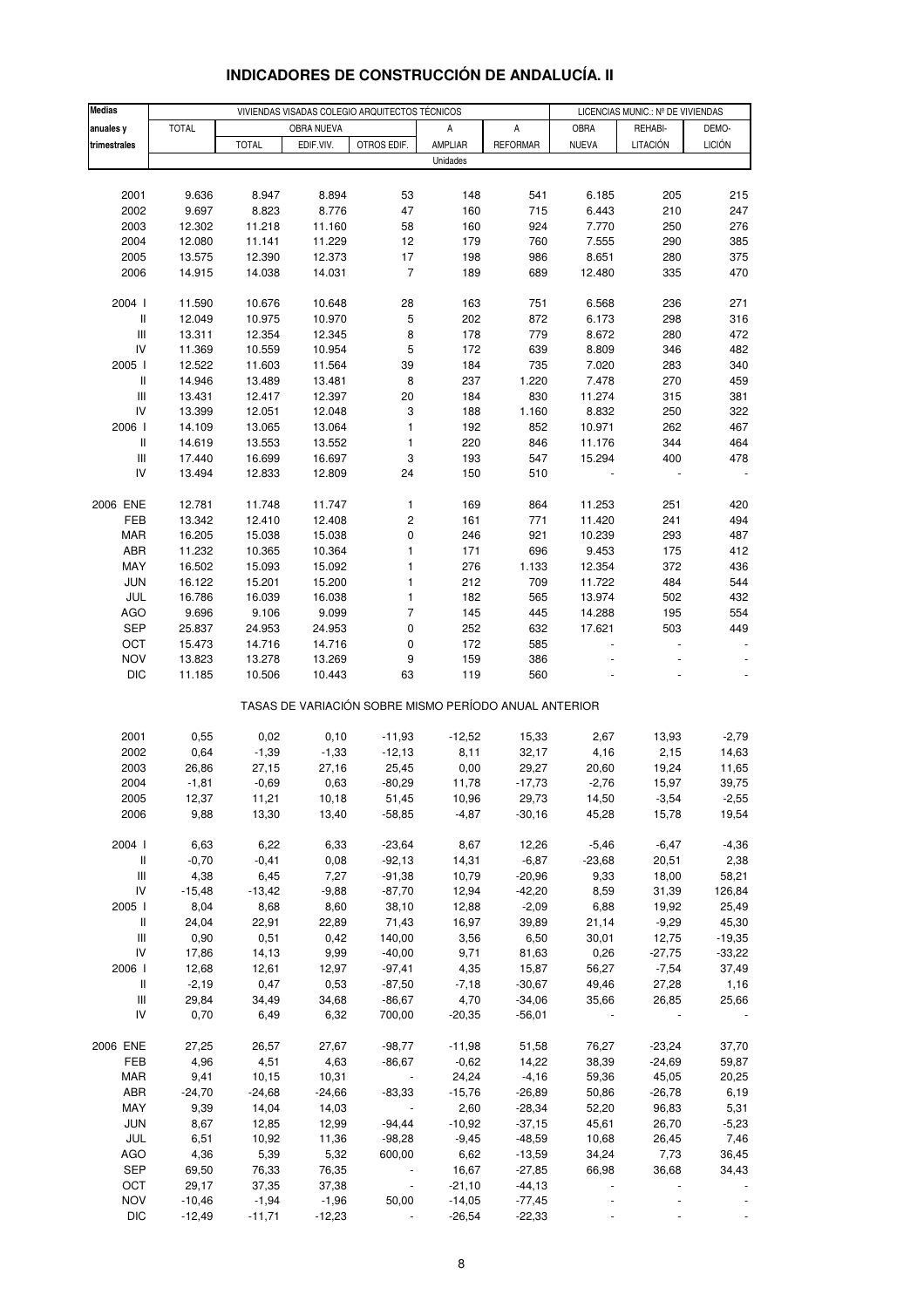| <b>Medias</b>                      |                          | VIVIENDAS (2)            |                |                |                          |                |                  | CERTIFICAC.<br>PROYECTOS VISADOS                      |                   |                |                                 |
|------------------------------------|--------------------------|--------------------------|----------------|----------------|--------------------------|----------------|------------------|-------------------------------------------------------|-------------------|----------------|---------------------------------|
| anuales y                          |                          | <b>INICIADAS</b>         |                |                | <b>TERMINADAS</b>        |                |                  | POR EL COLEGIO DE ARQUITECTOS                         |                   | FIN DE OBRA    | LIQUIDACIÓN<br><b>EJECUCIÓN</b> |
| trimestrales                       | <b>TOTAL</b>             | <b>PROTEGIDAS</b>        | <b>LIBRES</b>  | <b>TOTAL</b>   | <b>PROTEGIDAS</b>        | <b>LIBRES</b>  | <b>TOTAL</b>     | <b>PROTEGIDOS</b>                                     | <b>LIBRES</b>     | Nº VIVIENDAS   | MAT. OBRA                       |
|                                    |                          |                          |                |                | Unidades                 |                |                  |                                                       |                   | Unidades       | Miles €                         |
|                                    |                          |                          |                |                |                          |                |                  |                                                       |                   |                |                                 |
| 2001                               | 11.883                   | 1.029                    | 10.854         | 9.743          | 1.181                    | 8.562          | 11.737           | 832                                                   | 10.904            | 7.072          | 314.806                         |
| 2002                               | 10.493                   | 917                      | 9.576          | 10.334         | 790                      | 9.544          | 11.739           | 744                                                   | 10.995            | 8.406          | 376.940                         |
| 2003                               | 13.320                   | 1.105                    | 12.215         | 10.807         | 994                      | 9.814          | 15.323           | 968                                                   | 14.355            | 7.979          | 397.376                         |
| 2004                               | 11.562                   | 744                      | 10.818         | 9.514          | 786                      | 8.729          | 13.185           | 1.003                                                 | 12.182            | 8.254          | 440.889                         |
| 2005                               | 12.647                   | 1.179                    | 11.468         | 12.656         | 940                      | 11.716         | 14.421           | 1.023                                                 | 13.397            | 9.025          | 519.190                         |
| 2006                               | 12.512                   | 1.164                    | 11.348         | 10.961         | 795                      | 10.166         | 16.333           | 961                                                   | 15.372            | 10.071         | 590.503                         |
|                                    |                          |                          |                |                |                          |                |                  |                                                       |                   |                |                                 |
| 2004 l                             | 11.618                   | 746                      | 10.871         | 9.097          | 818                      | 8.279          | 12.689           | 1.220                                                 | 11.468            | 7.522          | 420.778                         |
| Ш                                  | 11.087                   | 765                      | 10.322         | 9.744          | 704                      | 9.040          | 13.056           | 873                                                   | 12.184            | 9.287          | 475.423                         |
| Ш                                  | 11.493                   | 528                      | 10.965         | 9.410          | 681                      | 8.729          | 13.431           | 1.084                                                 | 12.347            | 7.848          | 417.973                         |
| IV                                 | 12.050                   | 938                      | 11.112         | 9.806          | 939                      | 8.867          | 13.562           | 833                                                   | 12.729            | 8.357          | 449.382                         |
| 2005 l                             | 12.561                   | 1.104                    | 11.457         | 11.600         | 941                      | 10.658         | 16.065           | 1.305                                                 | 14.760            | 7.556          | 424.089                         |
| $\, \parallel$                     | 13.383                   | 675                      | 12.708         | 12.527         | 995                      | 11.532         | 15.414           | 833                                                   | 14.581            | 9.677          | 553.308                         |
| $\mathbf{III}$                     | 13.496                   | 1.118                    | 12.377         | 12.725         | 564                      | 12.161         | 12.087           | 1.001                                                 | 11.086            | 9.383          | 528.320                         |
| IV                                 | 11.147                   | 1.816                    | 9.331          | 13.773         | 1.259                    | 12.513         | 14.116           | 954                                                   | 13.162            | 9.484          | 571.045                         |
| 2006                               | 12.530                   | 1.329                    | 11.202         | 10.453         | 788                      | 9.664          | 14.647           | 980                                                   | 13.667            | 9.792          | 572.922                         |
| Ш                                  | 13.170                   | 1.330                    | 11.840         | 11.531         | 1.165                    | 10.366         | 17.068           | 1.006                                                 | 16.063            | 10.601         | 614.412                         |
| $\mathbf{III}$                     | 11.836                   | 835                      | 11.001         | 10.898         | 430                      | 10.468         | 25.952           | 1.272                                                 | 24.680            | 9.592          | 559.239                         |
| IV                                 | $\blacksquare$           | $\overline{\phantom{a}}$ | $\blacksquare$ | $\blacksquare$ | $\overline{\phantom{a}}$ | $\blacksquare$ | 7.665            | 586                                                   | 7.079             | 10.299         | 615.439                         |
| 2006 ENE                           | 12.056                   | 904                      | 11.152         | 9.199          | 379                      | 8.820          | 15.139           | 1.196                                                 | 13.943            | 8.727          | 488.365                         |
| FEB                                | 12.255                   | 905                      | 11.350         | 10.889         | 1.052                    | 9.837          | 12.400           | 655                                                   | 11.745            | 9.258          | 518.246                         |
| MAR                                | 13.280                   | 2.177                    | 11.103         | 11.270         | 934                      | 10.336         | 16.403           | 1.089                                                 | 15.314            | 11.390         | 712.154                         |
| ABR                                | 13.204                   | 1.279                    | 11.925         | 10.703         | 1.371                    | 9.332          | 18.390           | 1.064                                                 | 17.326            | 8.804          | 529.971                         |
| MAY                                | 12.161                   | 1.883                    | 10.278         | 10.890         | 909                      | 9.981          | 15.569           | 1.303                                                 | 14.266            | 10.698         | 606.227                         |
| JUN                                | 14.145                   | 827                      | 13.318         | 13.000         | 1.216                    | 11.784         | 17.246           | 650                                                   | 16.596            | 12.300         | 707.037                         |
| JUL                                | 8.849                    | 671                      | 8.178          | 13.020         | 682                      | 12.338         | 18.998           | 1.861                                                 | 17.137            | 12.233         | 693.634                         |
| <b>AGO</b>                         | 12.286                   | 398                      | 11.888         | 7.909          | 391                      | 7.518          | 13.378           | 630                                                   | 12.748            | 5.750          | 335.821                         |
| SEP                                | 14.372                   | 1.435                    | 12.937         | 11.765         | 218                      | 11.547         | 45.481           | 1.326                                                 | 44.155            | 10.794         | 648.262                         |
| OCT                                |                          |                          |                |                | ÷,                       |                | 6.709            | 508                                                   | 6.201             | 10.676         | 712.760                         |
| <b>NOV</b>                         |                          |                          |                |                |                          |                | 8.665            | 516                                                   | 8.149             | 11.530         | 668.383                         |
| <b>DIC</b>                         |                          |                          |                |                |                          |                | 7.622            | 734                                                   | 6.888             | 8.692          | 465.172                         |
|                                    |                          |                          |                |                |                          |                |                  |                                                       |                   |                |                                 |
|                                    |                          |                          |                |                |                          |                |                  | TASAS DE VARIACIÓN SOBRE MISMO PERÍODO ANUAL ANTERIOR |                   |                |                                 |
| 2001                               | 7,64                     | 11,51                    | 7,29           | 28,48          | $-10,76$                 | 36,77          | 1,23             | $-15,12$                                              | 2,74              | 16,97          | 28,35                           |
| 2002                               | $-11,70$                 | $-10,89$                 | $-11,77$       | 6,06           | $-33,16$                 | 11,47          | 0,02             | $-10,63$                                              | 0,83              | 18,87          | 19,74                           |
| 2003                               | 26,94                    | 20,49                    | 27,56          | 4,58           | 25,83                    | 2,83           | 30,53            | 30,08                                                 | 30,56             | $-5,08$        | 5,42                            |
| 2004                               | $-13,20$                 | $-32,61$                 | $-11,44$       | $-11,96$       | $-20,94$                 | $-11,06$       | $-13,95$         | 3,60                                                  | $-15,14$          | 3,44           | 10,95                           |
| 2005                               | 9,38                     | 58,31                    | 6,01           | 33,02          | 19,66                    | 34,22          | 9,37             | 2,07                                                  | 9,98              | 9,35           | 17,76                           |
| 2006                               | $-4,83$                  | 20,55                    | $-6,84$        | $-10,77$       | $-4,65$                  | $-11,22$       | 13,26            | $-6,08$                                               | 14,74             | 11,59          | 13,74                           |
|                                    |                          |                          |                |                |                          |                |                  |                                                       |                   |                |                                 |
| 2004 l                             | 7,78                     | $-26,66$                 | 11,37          | $-22,25$       | 3,81                     | $-24,13$       | $-7,92$          | 30,42                                                 | $-10,71$          | 1,03           | 11,65                           |
| Ш                                  | $-12,00$                 | $-26,36$                 | $-10,71$       | $-14,71$       | $-36,48$                 | $-12,37$       | $-22,15$         | $-6,43$                                               | $-23,07$          | 4,38           | 9,87                            |
| $\ensuremath{\mathsf{III}}\xspace$ | $-23,08$                 | $-23,17$                 | $-23,08$       | $-19,01$       | $-10,75$                 | $-19,59$       | $-14,57$         | 12,69                                                 | $-16,34$          | 1,67           | 6,93                            |
| IV                                 | $-19,44$                 | $-43,99$                 | $-16,35$       | 15,57          | $-28,58$                 | 23,66          | $-9,70$          | $-19,92$                                              | $-8,94$           | 6,38           | 15,50                           |
| 2005 l                             | 8,12                     | 47,92<br>$-11,76$        | 5,39           | 27,51          | 15,03                    | 28,74          | 26,61            | 6,94                                                  | 28,71             | 0,45           | 0,79                            |
| Ш<br>Ш                             | 20,71<br>17,42           |                          | 23,11<br>12,88 | 28,56<br>35,22 | 41,34<br>$-17,14$        | 27,57<br>39,31 | 18,06            | $-4,55$<br>$-7,66$                                    | 19,68<br>$-10,22$ | 4,19           | 16,38<br>26,40                  |
| IV                                 | $-7,49$                  | 111,67<br>93,71          | $-16,03$       | 40,45          | 34, 11                   | 41,12          | $-10,01$<br>4,08 | 14,52                                                 | 3,40              | 19,56          | 27,07                           |
| 2006 l                             | $-0,24$                  | 20,35                    | $-2,23$        | $-9,89$        | $-16,25$                 | $-9,33$        | $-8,83$          | $-24,90$                                              | $-7,40$           | 13,49<br>29,59 | 35,09                           |
| Ш                                  | $-1,59$                  | 96,89                    | $-6,83$        | $-7,95$        | 17,12                    | $-10,11$       | 10,73            | 20,73                                                 | 10,16             | 9,55           | 11,04                           |
| Ш                                  | $-12,30$                 | $-25,37$                 | $-11,12$       | $-14,36$       | $-23,70$                 | $-13,92$       | 114,72           | 27,15                                                 | 122,62            | 2,23           | 5,85                            |
| IV                                 | $\overline{\phantom{a}}$ |                          |                | $\blacksquare$ | $\blacksquare$           | $\sim$         | $-45,70$         | $-38,60$                                              | $-46,21$          | 8,60           | 7,77                            |
|                                    |                          |                          |                |                |                          |                |                  |                                                       |                   |                |                                 |
| 2006 ENE                           | 13,00                    | 25,38                    | 12,10          | $-23,92$       | $-42,49$                 | $-22,85$       | 5,60             | 33,33                                                 | 3,75              | 24,25          | 30,25                           |
| FEB                                | $-5,77$                  | $-8,68$                  | $-5,53$        | 3,47           | 23,62                    | 1,70           | $-17,58$         | $-48,75$                                              | $-14,68$          | 14,30          | 16,02                           |
| MAR                                | $-5,20$                  | 36,06                    | $-10,52$       | $-7,50$        | $-28,92$                 | $-4,91$        | $-12,82$         | $-37,41$                                              | $-10,32$          | 50,98          | 58,04                           |
| ABR                                | 8,93                     | 154,78                   | 2,63           | $-6,26$        | 50,16                    | $-11,17$       | 8,63             | 5,03                                                  | 8,86              | 8,91           | 19,35                           |
| MAY                                | $-1,83$                  | 228,05                   | $-13,00$       | $-8,61$        | 12,64                    | $-10,15$       | 17,69            | 59,10                                                 | 14,96             | 6,93           | 6,46                            |
| <b>JUN</b>                         | $-9,56$                  | $-12,95$                 | $-9,34$        | $-8,75$        | $-3,87$                  | $-9,23$        | 7,22             | $-2,55$                                               | 7,64              | 12,42          | 9,37                            |
| JUL                                | $-37,83$                 | $-32,83$                 | $-38,20$       | $-34,31$       | $-32,87$                 | $-34,39$       | 22,73            | 229,96                                                | 14,89             | $-3,88$        | $-8,30$                         |
| AGO                                | 6,01                     | $-60,32$                 | 12,29          | $-6,14$        | $-42,16$                 | $-2,99$        | 36,16            | $-34,65$                                              | 43,87             | 5,45           | 16,30                           |
| SEP                                | $-1,99$                  | 6,06                     | $-2,81$        | 18,52          | $\blacksquare$           | 16,32          | 315,16           | $-10,04$                                              | 365,72            | 8,26           | 20,10                           |
| OCT                                |                          |                          |                | $\overline{a}$ | $\blacksquare$           | $\blacksquare$ | $-52,05$         | $-40,38$                                              | $-52,81$          | 14,27          | 15,88                           |
| <b>NOV</b>                         |                          |                          |                |                | $\overline{\phantom{a}}$ | $\blacksquare$ | $-39,12$         | $-43,42$                                              | $-38,83$          | 19,20          | 17,01                           |
| <b>DIC</b>                         |                          |                          |                |                |                          |                | $-46,03$         | $-33,21$                                              | $-47,11$          | $-7,87$        | $-11,71$                        |

### **INDICADORES DE CONSTRUCCIÓN DE ANDALUCÍA. III**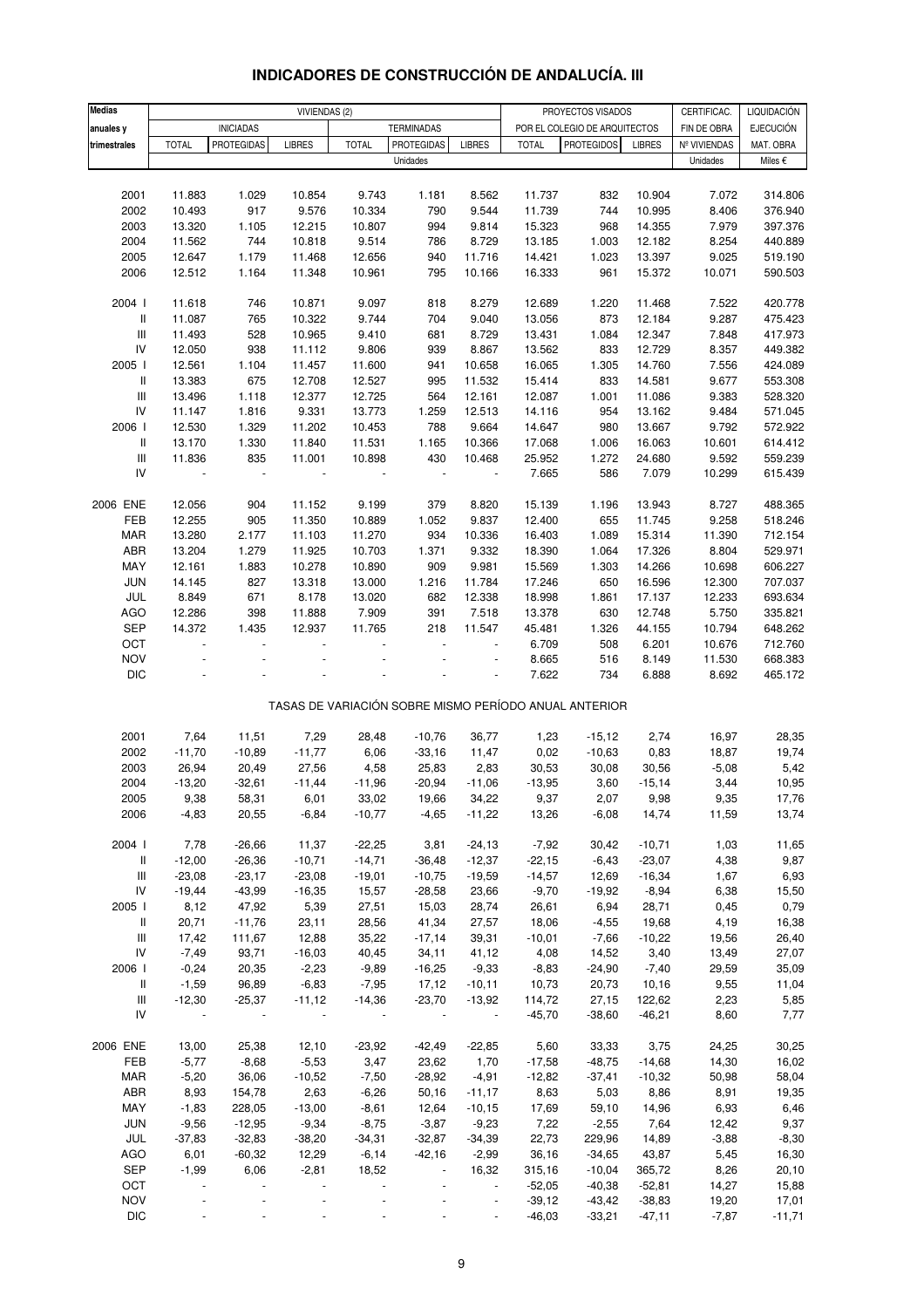#### **Medias** CONSUMO LICITACIÓN OFICIAL (SEOPAN) LICITACIÓN OFICIAL (FOMENTO) CONSUMO **anuales y | DE | TOTAL | EDIFICACIÓN | OBRA CIVIL | TOTAL | EDIFICACIÓN | INGENIERÍA | E.ELECTRICA trimestrales |** CEMENTO (4) | | | | | | CIVIL | CONSTRUC. Toneladas I Gwh 2002 691.347 234.610,9 67.296,8 167.314,2 246.148 73.209 172.940 24,495 2003 765.701 270.894,2 89.049,8 181.844,4 218.525 67.710 150.815 22,083 2004 863.785 332.945,5 105.253,3 227.692,3 296.694 83.538 213.156 26,046 2005 871.109 430.460,5 130.807,8 299.652,7 385.463 116.565 268.898 31,239 2006 784.216 554.425,8 155.513,0 398.912,8 533.080 138.888 394.191 33,893 2007 - 1.116.228,0 346.911,0 769.317,0 - - - - 2004 II 886.370 252.973,8 63.197,8 189.776,0 225.454 34.820 190.635 24,271 III 859.103 440.818,3 185.241,6 255.576,8 423.973 144.296 279.677 27,632 IV 889.564 282.395,7 113.726,7 168.669,0 266.992 112.522 154.470 25,822 2005 I 810.544 457.589,7 84.433,0 373.156,7 382.969 82.149 300.820 30,749 II 967.789 349.579,0 137.870,3 211.708,7 330.022 128.101 201.920 29,835 III 911.706 378.091,3 121.127,7 256.963,7 350.369 114.704 235.665 32,240 IV 794.398 536.582,0 179.800,3 356.781,7 478.493 141.306 337.187 32,133 2006 I 854.159 420.033,7 174.695,3 245.338,3 416.068 149.580 266.487 36,735 II 926.966 415.439,0 121.684,0 293.755,0 473.480 141.618 331.863 31,564 III 465.175 570.271,0 168.652,7 401.618,3 507.258 150.225 357.033 34,067 IV - 811.959,3 157.020,0 654.939,3 735.512 114.131 621.381 33,205 2007 I - 1.116.228,0 346.911,0 769.317,0 - - - - 2006 FEB 811.335 395.560,0 203.075,0 192.485,0 383.304 161.069 222.234 34,625 MAR 1.023.983 549.584,0 176.679,0 372.905,0 547.584 154.235 393.348 40,906 ABR 835.744 293.816,0 92.309,0 201.507,0 274.091 54.261 219.830 32,294 MAY 946.179 433.896,0 116.175,0 317.721,0 500.772 100.981 399.791 32,454 JUN 998.975 518.605,0 156.568,0 362.037,0 645.578 269.611 375.968 29,944 JUL 930.350 464.985,0 177.550,0 287.435,0 407.373 172.125 235.248 32,726 AGO - 934.411,0 211.410,0 723.001,0 777.480 119.119 658.361 34,575 SEP - 311.417,0 116.998,0 194.419,0 336.921 159.431 177.490 34,901 OCT - 1.281.874,0 128.872,0 1.153.002,0 1.247.971 101.518 1.146.453 33,781 NOV - 574.487,0 200.137,0 374.350,0 513.260 128.986 384.274 36,030 DIC - 579.517,0 142.051,0 437.466,0 445.306 111.890 333.416 29,803 2007 ENE - 1.116.228,0 346.911,0 769.317,0 - - - - 2002 4,60 -9,71 18,61 -17,62 27,32 34,28 24,59 -0,95 2003 10,76 15,47 32,32 8,68 -11,22 -7,51 -12,79 -9,85 2004 12,81 22,91 18,20 25,21 35,77 23,38 41,34 17,95 2005 0,85 29,29 24,28 31,60 29,92 39,54 26,15 19,94 2006 -11,88 28,80 18,89 33,13 38,30 19,15 46,60 8,49 2007 - 254,41 140,36 350,88 - - - - 2004 II 9,99 -13,04 -22,77 -9,23 12,05 -28,91 25,23 -2,76 III 2,27 70,71 128,53 44,25 58,85 75,00 51,63 17,49 IV 19,60 11,31 5,95 15,24 49,79 47,11 51,81 12,37 2005 I -1,17 28,68 43,48 25,75 41,65 93,22 32,03 16,22 II 9,19 38,19 118,16 11,56 46,38 267,90 5,92 22,93 III 6,12 -14,23 -34,61 0,54 -17,36 -20,51 -15,74 16,68 IV -10,70 90,01 58,10 111,53 79,22 25,58 118,29 24,44 2006 I 5,38 -8,21 106,90 -34,25 8,64 82,08 -11,41 19,47 II -4,22 18,84 -11,74 38,75 43,47 10,55 64,35 5,79 III -47,87 50,83 39,24 56,29 44,78 30,97 51,50 5,67 IV - 51,32 -12,67 83,57 53,71 -19,23 84,28 3,34 2007 I - 254,41 140,36 350,88 - - - - 2006 FEB 1,04 14,62 114,21 -23,10 112,50 116,48 109,70 - MAR 18,78 -18,64 110,58 -36,97 -19,25 50,55 -31,68 - ABR -15,25 -18,51 -28,55 -12,90 -20,74 -57,05 0,17 - MAY -0,23 60,49 15,05 87,58 124,57 20,01 187,93 - JUN 3,10 24,11 -14,65 54,45 53,24 55,11 51,93 - JUL 0,93 70,08 27,73 113,89 51,25 18,10 90,35 - AGO - 94,94 39,60 120,50 89,98 -12,95 141,68 - SEP - -18,38 60,41 -37,00 -9,56 159,12 -42,93 -TASAS DE VARIACIÓN SOBRE MISMO PERÍODO ANUAL ANTERIOR Miles €

## **INDICADORES DE CONSTRUCCIÓN DE ANDALUCÍA. IV**

OCT - 72,56 -17,15 96,33 96,45 50,28 101,95 - NOV - 53,20 26,86 72,34 33,27 -26,96 84,27 - DIC - 17,81 -37,17 64,56 7,28 -37,76 41,69 - 2007 ENE - 254,41 140,36 350,88 - - - -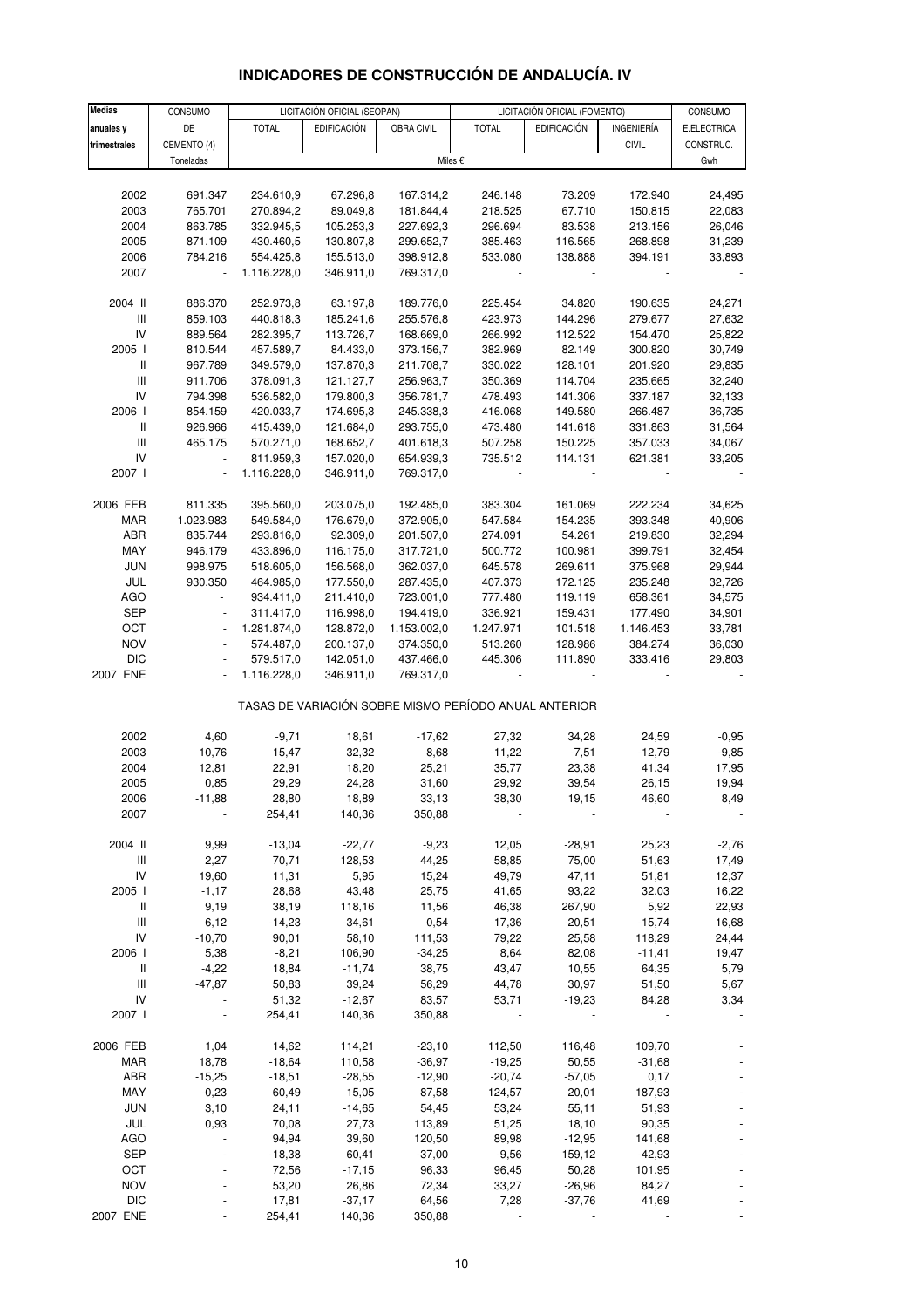| <b>Medias</b>                      |                    |                    |                    | ESTABLECIMIENTOS HOTELEROS |                                                       |                      |                  |  |  |
|------------------------------------|--------------------|--------------------|--------------------|----------------------------|-------------------------------------------------------|----------------------|------------------|--|--|
| anuales y                          |                    | NÚMERO DE VIAJEROS |                    |                            | NÚMERO DE PERNOCTACIONES                              | <b>GRADO DE</b>      |                  |  |  |
| trimestrales                       | <b>TOTAL</b>       | <b>ESPAÑOLES</b>   | <b>EXTRANJEROS</b> | <b>TOTAL</b>               | <b>ESPAÑOLES</b>                                      | <b>EXTRANJEROS</b>   | <b>OCUPACIÓN</b> |  |  |
|                                    |                    |                    |                    | Unidades                   |                                                       |                      | $\%$             |  |  |
|                                    |                    |                    |                    |                            |                                                       |                      |                  |  |  |
| 2002                               | 1.020.565          | 566.545            | 453.849            | 2.979.042                  | 1.392.342                                             | 1.586.855            | 52,78            |  |  |
| 2003                               | 1.061.232          | 611.811            | 449.352            | 3.109.431                  | 1.510.367                                             | 1.599.267            | 51,81            |  |  |
| 2004                               | 1.122.194          | 685.259            | 436.996            | 3.286.845                  | 1.751.344                                             | 1.535.516            | 50,25            |  |  |
| 2005                               | 1.220.254          | 754.811            | 465.443            | 3.496.667                  | 1.900.228                                             | 1.596.439            | 50,60            |  |  |
| 2006                               | 1.293.686          | 800.276            | 493.409            | 3.654.077                  | 2.014.523                                             | 1.639.554            | 51,10            |  |  |
| 2007                               | 776.849            | 513.298            | 263.551            | 2.106.761                  | 1.174.399                                             | 932.362              | 34,89            |  |  |
|                                    |                    |                    |                    |                            |                                                       |                      |                  |  |  |
| 2004 II                            | 1.277.636          | 725.185            | 552.345            | 3.554.230                  | 1.698.232                                             | 1.856.319            | 52,73            |  |  |
| $\mathsf{III}$                     | 1.373.139          | 866.810            | 506.368            | 4.685.713                  | 2.709.044                                             | 1.976.702            | 64,30            |  |  |
| IV                                 | 956.893            | 600.672            | 356.223            | 2.548.732                  | 1.377.813                                             | 1.170.125            | 41,39            |  |  |
| 2005 l                             | 953.721            | 620.595            | 333.126            | 2.526.819                  | 1.421.701                                             | 1.105.118            | 42,55            |  |  |
| $\,$ $\,$ $\,$ $\,$                | 1.393.620          | 806.161            | 587.460            | 3.712.036                  | 1.816.487                                             | 1.895.550            | 51,62            |  |  |
| $\ensuremath{\mathsf{III}}\xspace$ | 1.510.364          | 951.424            | 558.940            | 5.115.397                  | 2.966.894                                             | 2.148.502            | 66,31            |  |  |
| IV                                 | 1.023.311          | 641.063            | 382.248            | 2.632.415                  | 1.395.828                                             | 1.236.587            | 41,94            |  |  |
| 2006                               | 963.844            | 624.252            | 339.592            | 2.453.259                  | 1.356.339                                             | 1.096.919            | 40,83            |  |  |
| Ш                                  | 1.511.243          | 869.370            | 641.873            | 4.124.292                  | 2.042.697                                             | 2.081.595            | 55,50            |  |  |
| Ш                                  | 1.610.862          | 1.014.858          | 596.004            | 5.269.757                  | 3.141.050                                             | 2.128.707            | 65,75            |  |  |
| IV                                 | 1.088.793          | 692.624            | 396.169            | 2.769.000                  | 1.518.006                                             | 1.250.995            | 42,31            |  |  |
| 2007 l                             | 776.849            | 513.298            | 263.551            | 2.106.761                  | 1.174.399                                             | 932.362              | 34,89            |  |  |
|                                    |                    |                    |                    |                            |                                                       |                      |                  |  |  |
| 2006 FEB                           | 916.090            | 615.721            | 300.369            | 2.293.968                  | 1.322.530                                             | 971.438              | 41,00            |  |  |
| <b>MAR</b>                         | 1.212.532          | 745.446            | 467.086            | 3.052.864                  | 1.607.456                                             | 1.445.408            | 46,31            |  |  |
| ABR                                | 1.523.332          | 905.014            | 618.318            | 3.990.591                  | 2.195.419                                             | 1.795.172            | 55,66            |  |  |
| MAY                                | 1.521.962          | 817.046            | 704.916            | 3.976.968                  | 1.810.833                                             | 2.166.135            | 52,61            |  |  |
| <b>JUN</b>                         | 1.488.436          | 886.050            | 602.386            | 4.405.316                  | 2.121.839                                             | 2.283.477            | 58,22            |  |  |
| JUL                                | 1.535.021          | 1.011.108          | 523.913            | 5.143.127                  | 3.144.804                                             | 1.998.323            | 63,06            |  |  |
| <b>AGO</b>                         | 1.695.960          | 1.102.006          | 593.954            | 5.885.980                  | 3.800.629                                             | 2.085.351            | 71,67            |  |  |
| <b>SEP</b>                         | 1.601.605          | 931.461            | 670.144            | 4.780.163                  | 2.477.717                                             | 2.302.446            | 62,52            |  |  |
| OCT                                | 1.438.327          | 834.964            | 603.363            | 3.741.265                  | 1.843.870                                             | 1.897.395            | 50,75            |  |  |
| <b>NOV</b><br><b>DIC</b>           | 929.593            | 610.886            | 318.707            | 2.317.131<br>2.248.605     | 1.309.105                                             | 1.008.026<br>847.563 | 38,38<br>37,81   |  |  |
| 2007 ENE                           | 898.459<br>776.849 | 632.022<br>513.298 | 266.437<br>263.551 | 2.106.761                  | 1.401.042<br>1.174.399                                | 932.362              | 34,89            |  |  |
|                                    |                    |                    |                    |                            | TASAS DE VARIACIÓN SOBRE MISMO PERÍODO ANUAL ANTERIOR |                      |                  |  |  |
|                                    |                    |                    |                    |                            |                                                       |                      |                  |  |  |
| 2002                               | 0,77               | 1,43               | $-0,06$            | $-0,17$                    | 0,78                                                  | $-1,02$              | $-3,97$          |  |  |
| 2003                               | 3,98               | 7,99               | $-0,99$            | 4,38                       | 8,48                                                  | 0,78                 | $-1,83$          |  |  |
| 2004                               | 5,74               | 12,00              | $-2,75$            | 5,71                       | 15,95                                                 | $-3,99$              | $-3,01$          |  |  |
| 2005                               | 8,74               | 10,15              | 6,51               | 6,38                       | 8,50                                                  | 3,97                 | 0,70             |  |  |
| 2006<br>2007                       | 6,02<br>1,83       | 6,02<br>0,33       | 6,01<br>4,87       | 4,50<br>4,66               | 6,01<br>3,11                                          | 2,70<br>6,69         | 0,97<br>$-0,80$  |  |  |
|                                    |                    |                    |                    |                            |                                                       |                      |                  |  |  |
| 2004 II                            | 2,12               | 9,13               | $-5,77$            | 0,27                       | 12,17                                                 | $-8,56$              | $-7,37$          |  |  |
| $\ensuremath{\mathsf{III}}\xspace$ | 3,94               | 10,72              | $-5,83$            | 5,21                       | 12,75                                                 | $-3,64$              | $-2,56$          |  |  |
| IV                                 | 7,71               | 13,31              | $-0,65$            | 10,87                      | 21,72                                                 | 0,27                 | $-0,69$          |  |  |
| 2005 l                             | 8,24               | 13,17              | 0,02               | 7,13                       | 16,51                                                 | $-2,97$              | $-0,07$          |  |  |
| Ш                                  | 9,08               | 11,17              | 6,36               | 4,44                       | 6,96                                                  | 2,11                 | $-2,11$          |  |  |
| Ш                                  | 9,99               | 9,76               | 10,38              | 9,17                       | 9,52                                                  | 8,69                 | 3,13             |  |  |
| IV                                 | 6,94               | 6,72               | 7,31               | 3,28                       | 1,31                                                  | 5,68                 | 1,32             |  |  |
| 2006 l                             | 1,06               | 0,59               | 1,94               | $-2,91$                    | $-4,60$                                               | $-0,74$              | $-4,05$          |  |  |
| Ш                                  | 8,44               | 7,84               | 9,26               | 11,11                      | 12,45                                                 | 9,81                 | 7,52             |  |  |
| Ш<br>IV                            | 6,65               | 6,67               | 6,63               | 3,02                       | 5,87                                                  | $-0,92$              | $-0,84$          |  |  |
| 2007 l                             | 6,40<br>1,83       | 8,04<br>0,33       | 3,64<br>4,87       | 5,19<br>4,66               | 8,75<br>3,11                                          | 1,17<br>6,69         | 0,89<br>$-0,80$  |  |  |
|                                    |                    |                    |                    |                            |                                                       |                      |                  |  |  |
| 2006 FEB                           | 1,59               | 0,46               | 3,97               | $-2,78$                    | $-1,24$                                               | $-4,80$              | $-3,76$          |  |  |
| <b>MAR</b>                         | 2,26               | $-0,09$            | 6,24               | $-3,27$                    | $-9,63$                                               | 4,94                 | $-3,72$          |  |  |
| ABR                                | 12,14              | 12,94              | 11,00              | 19,95                      | 27,56                                                 | 11,79                | 16,15            |  |  |
| MAY                                | 4,28               | 3,10               | 5,69               | 3,51                       | 3,52                                                  | 3,50                 | 1,31             |  |  |
| <b>JUN</b>                         | 9,20               | 7,45               | 11,88              | 11,05                      | 7,21                                                  | 14,87                | 5,85             |  |  |
| JUL                                | 6,27               | 7,77               | 3,48               | 4,48                       | 7,98                                                  | $-0,59$              | 0,29             |  |  |
| <b>AGO</b>                         | 8,07               | 7,44               | 9,27               | 1,84                       | 6,78                                                  | $-6,09$              | $-1,40$          |  |  |
| <b>SEP</b>                         | 5,55               | 4,62               | 6,89               | 2,93                       | 2,00                                                  | 3,95                 | $-1,31$          |  |  |
| OCT                                | 9,85               | 12,34              | 6,58               | 5,56                       | 12,49                                                 | $-0,41$              | 2,75             |  |  |
| <b>NOV</b>                         | 4,43               | 5,19               | 3,00               | 4,29                       | 4,58                                                  | 3,91                 | $-1,64$          |  |  |
| <b>DIC</b>                         | 3,23               | 5,48               | $-1,75$            | 5,52                       | 8,05                                                  | 1,58                 | 1,07             |  |  |
| 2007 ENE                           | 1,83               | 0,33               | 4,87               | 4,66                       | 3,11                                                  | 6,69                 | $-0,80$          |  |  |

## **INDICADORES DE SERVICIOS DE ANDALUCÍA. I**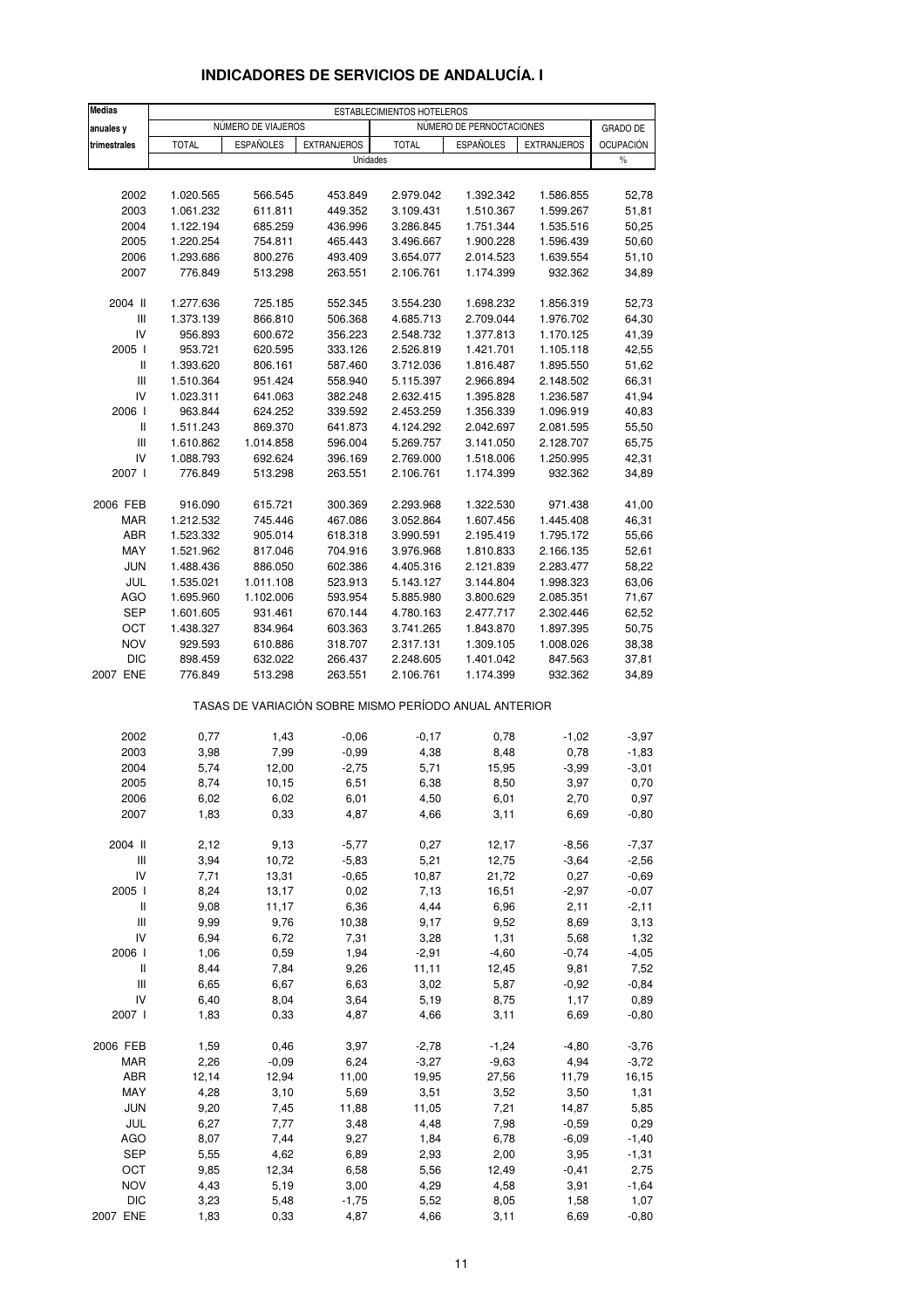| <b>Medias</b>                      | <b>ACAMPAMENTOS TURÍSTICOS (5)</b> |                    |                                                       |              |                          |                    |                  |  |  |
|------------------------------------|------------------------------------|--------------------|-------------------------------------------------------|--------------|--------------------------|--------------------|------------------|--|--|
| anuales y                          |                                    | NÚMERO DE VIAJEROS |                                                       |              | NÚMERO DE PERNOCTACIONES |                    | GRADO DE         |  |  |
| trimestrales                       | <b>TOTAL</b>                       | <b>ESPAÑOLES</b>   | <b>EXTRANJEROS</b>                                    | <b>TOTAL</b> | <b>ESPAÑOLES</b>         | <b>EXTRANJEROS</b> | <b>OCUPACIÓN</b> |  |  |
|                                    |                                    |                    | Unidades                                              |              |                          |                    | $\%$             |  |  |
|                                    |                                    |                    |                                                       |              |                          |                    |                  |  |  |
| 2002                               | 78.488                             | 52.099             | 26.389                                                | 316.186      | 174.621                  | 141.565            | 21,44            |  |  |
| 2003                               | 92.296                             | 62.847             | 29.449                                                | 336.337      | 187.508                  | 148.829            | 19,44            |  |  |
| 2004                               | 87.540                             | 58.635             | 28.905                                                | 336.851      | 192.917                  | 143.934            | 20,08            |  |  |
| 2005                               | 88.005                             | 60.824             | 27.181                                                | 342.037      | 204.371                  | 137.666            | 22,05            |  |  |
| 2006                               | 85.030                             | 59.139             | 25.891                                                | 340.827      | 209.521                  | 131.306            | 21,94            |  |  |
| 2007                               | 21.270                             | 9.105              | 12.165                                                | 162.177      | 24.845                   | 137.332            | 16,97            |  |  |
|                                    |                                    |                    |                                                       |              |                          |                    |                  |  |  |
| 2004 II                            | 85.383                             | 53.803             | 31.580                                                | 255.845      | 134.274                  | 121.571            | 16,61            |  |  |
| Ш                                  | 207.737                            | 152.030            | 55.707                                                | 747.151      | 566.162                  | 180.990            | 32,58            |  |  |
| IV                                 | 30.916                             | 17.265             | 13.651                                                | 149.449      | 45.177                   | 104.272            | 14,48            |  |  |
| 2005 l                             | 34.019                             | 19.768             | 14.251                                                | 203.030      | 56.352                   | 146.679            | 20,05            |  |  |
| Ш                                  | 77.696                             | 48.347             | 29.349                                                | 249.820      | 131.370                  | 118.451            | 16,37            |  |  |
| Ш                                  | 213.226                            | 160.569            | 52.656                                                | 769.065      | 588.243                  | 180.822            | 35,41            |  |  |
| IV                                 | 27.079                             | 14.612             | 12.467                                                | 146.232      | 41.518                   | 104.714            | 16,36            |  |  |
| 2006                               | 27.150                             | 13.666             | 13.484                                                | 170.258      | 35.127                   | 135.130            | 18,06            |  |  |
| Ш                                  | 88.146                             | 59.255             | 28.892                                                | 276.579      | 156.787                  | 119.792            | 19,23            |  |  |
| Ш                                  | 195.761                            | 146.305            | 49.456                                                | 763.691      | 591.546                  | 172.145            | 35,31            |  |  |
| IV                                 | 29.063                             | 17.328             | 11.734                                                | 152.779      | 54.624                   | 98.155             | 15,17            |  |  |
| 2007 l                             | 21.270                             | 9.105              | 12.165                                                | 162.177      | 24.845                   | 137.332            | 16,97            |  |  |
| 2006 FEB                           | 27.831                             | 13.731             | 14.100                                                | 173.659      | 35.252                   | 138.407            | 19,71            |  |  |
| <b>MAR</b>                         | 34.067                             | 18.204             | 15.863                                                | 176.736      | 46.691                   | 130.045            | 17,04            |  |  |
| ABR                                | 102.588                            | 70.212             | 32.376                                                | 331.020      | 193.169                  | 137.851            | 22,99            |  |  |
| MAY                                | 67.500                             | 35.828             | 31.672                                                | 204.349      | 83.249                   | 121.100            | 15,60            |  |  |
| <b>JUN</b>                         | 94.351                             | 71.724             | 22.627                                                | 294.367      | 193.942                  | 100.425            | 19,09            |  |  |
| JUL                                | 215.241                            | 169.972            | 45.269                                                | 790.644      | 632.735                  | 157.909            | 36,49            |  |  |
| <b>AGO</b>                         | 274.743                            | 207.064            | 67.679                                                | 1.146.770    | 915.612                  | 231.158            | 48,81            |  |  |
| <b>SEP</b>                         | 97.299                             | 61.880             | 35.419                                                | 353.659      | 226.290                  | 127.369            | 20,63            |  |  |
| OCT                                | 39.693                             | 21.450             | 18.243                                                | 156.538      | 58.633                   | 97.905             | 14,00            |  |  |
| <b>NOV</b>                         | 16.988                             | 8.818              | 8.170                                                 | 115.749      | 25.607                   | 90.142             | 13,60            |  |  |
| <b>DIC</b>                         | 30.507                             | 21.717             | 8.790                                                 | 186.051      | 79.633                   | 106.418            | 17,91            |  |  |
| 2007 ENE                           | 21.270                             | 9.105              | 12.165                                                | 162.177      | 24.845                   | 137.332            | 16,97            |  |  |
|                                    |                                    |                    | TASAS DE VARIACIÓN SOBRE MISMO PERÍODO ANUAL ANTERIOR |              |                          |                    |                  |  |  |
| 2002                               | $-6,75$                            | $-10,53$           | 1,74                                                  | $-0,75$      | $-6,82$                  | 7,92               | 18,63            |  |  |
| 2003                               | 17,59                              | 20,63              | 11,60                                                 | 6,37         | 7,38                     | 5,13               | $-9,31$          |  |  |
| 2004                               | $-5,15$                            | $-6,70$            | $-1,85$                                               | 0,15         | 2,88                     | $-3,29$            | 3,30             |  |  |
| 2005                               | 0,53                               | 3,73               | $-5,96$                                               | 1,54         | 5,94                     | $-4,35$            | 9,78             |  |  |
| 2006                               | -3,38                              | $-2,77$            | $-4,74$                                               | $-0,35$      | 2,52                     | -4,62              | $-0,48$          |  |  |
| 2007                               | 8,79                               | 0,45               | 15,99                                                 | 1,12         | 6,00                     | 0,29               | $-2,69$          |  |  |
| 2004 II                            | $-10,18$                           | $-13,73$           | $-3,43$                                               | $-4,28$      | $-3,15$                  | $-5,49$            | 8,70             |  |  |
| $\ensuremath{\mathsf{III}}\xspace$ | $-7,74$                            | $-9,56$            | $-2,38$                                               | $-0,73$      | 1,64                     | $-7,47$            | $-1,45$          |  |  |
| IV                                 | 23,14                              | 46,21              | 2,66                                                  | 2,17         | 54,48                    | $-10,90$           | 9,34             |  |  |
| 2005 l                             | 30,23                              | 72,76              | $-2,92$                                               | 4,14         | 116,28                   | $-13,16$           | 20,39            |  |  |
| Ш                                  | $-9,00$                            | $-10,14$           | $-7,06$                                               | $-2,35$      | $-2,16$                  | $-2,57$            | $-1,44$          |  |  |
| $\ensuremath{\mathsf{III}}\xspace$ | 2,64                               | 5,62               | $-5,48$                                               | 2,93         | 3,90                     | $-0,09$            | 8,66             |  |  |
| IV                                 | $-12,41$                           | $-15,36$           | $-8,68$                                               | $-2,15$      | $-8,10$                  | 0,42               | 12,96            |  |  |
| 2006                               | $-20,19$                           | $-30,87$           | $-5,38$                                               | $-16, 14$    | $-37,66$                 | $-7,87$            | $-9,92$          |  |  |
| Ш                                  | 13,45                              | 22,56              | $-1,56$                                               | 10,71        | 19,35                    | 1,13               | 17,43            |  |  |
| Ш                                  | $-8,19$                            | $-8,88$            | $-6,08$                                               | $-0,70$      | 0,56                     | $-4,80$            | $-0,27$          |  |  |
| IV                                 | 7,33                               | 18,59              | $-5,87$                                               | 4,48         | 31,57                    | $-6,26$            | $-7,27$          |  |  |
| 2007 l                             | 8,79                               | 0,45               | 15,99                                                 | 1,12         | 6,00                     | 0,29               | $-2,69$          |  |  |
|                                    |                                    |                    |                                                       |              |                          |                    |                  |  |  |
| 2006 FEB                           | 6,53                               | $-1,97$            | 16,37                                                 | $-4,74$      | 2,04                     | $-6,33$            | $-0, 15$         |  |  |
| MAR                                | $-37,89$                           | $-49,24$           | $-16,44$                                              | $-30,96$     | $-56,41$                 | $-12,65$           | $-20,37$         |  |  |
| ABR                                | 61,22                              | 103,22             | 11,32                                                 | 58,49        | 128,59                   | 10,85              | 52,96            |  |  |
| MAY                                | $-6,00$                            | $-7,86$            | $-3,80$                                               | $-14,61$     | $-27,00$                 | $-3,33$            | $-1,14$          |  |  |
| <b>JUN</b>                         | $-3,38$                            | 0, 16              | $-13,10$                                              | $-2,30$      | $-0,83$                  | $-5,01$            | 4,26             |  |  |
| JUL                                | $-6,16$                            | $-6, 11$           | $-6,32$                                               | 2,05         | 5,03                     | $-8,35$            | 8,93             |  |  |
| <b>AGO</b>                         | $-15,11$                           | $-16,24$           | $-11,43$                                              | $-5,99$      | $-5,42$                  | $-8,20$            | $-5,11$          |  |  |
| <b>SEP</b>                         | 12,24                              | 15,76              | 6,57                                                  | 13,14        | 16,53                    | 7,60               | $-3,05$          |  |  |
| OCT                                | 2,17                               | 12,14              | $-7,49$                                               | $-5,45$      | 11,64                    | $-13,39$           | $-17,65$         |  |  |
| <b>NOV</b>                         | $-19,66$                           | $-22,60$           | $-16,22$                                              | $-13,99$     | $-20,86$                 | $-11,82$           | $-15,58$         |  |  |
| <b>DIC</b>                         | 43,61                              | 63,09              | 10,89                                                 | 34,27        | 100,70                   | 7,62               | 12,15            |  |  |
| 2007 ENE                           | 8,79                               | 0,45               | 15,99                                                 | 1,12         | 6,00                     | 0,29               | $-2,69$          |  |  |

# **INDICADORES DE SERVICIOS DE ANDALUCÍA. II**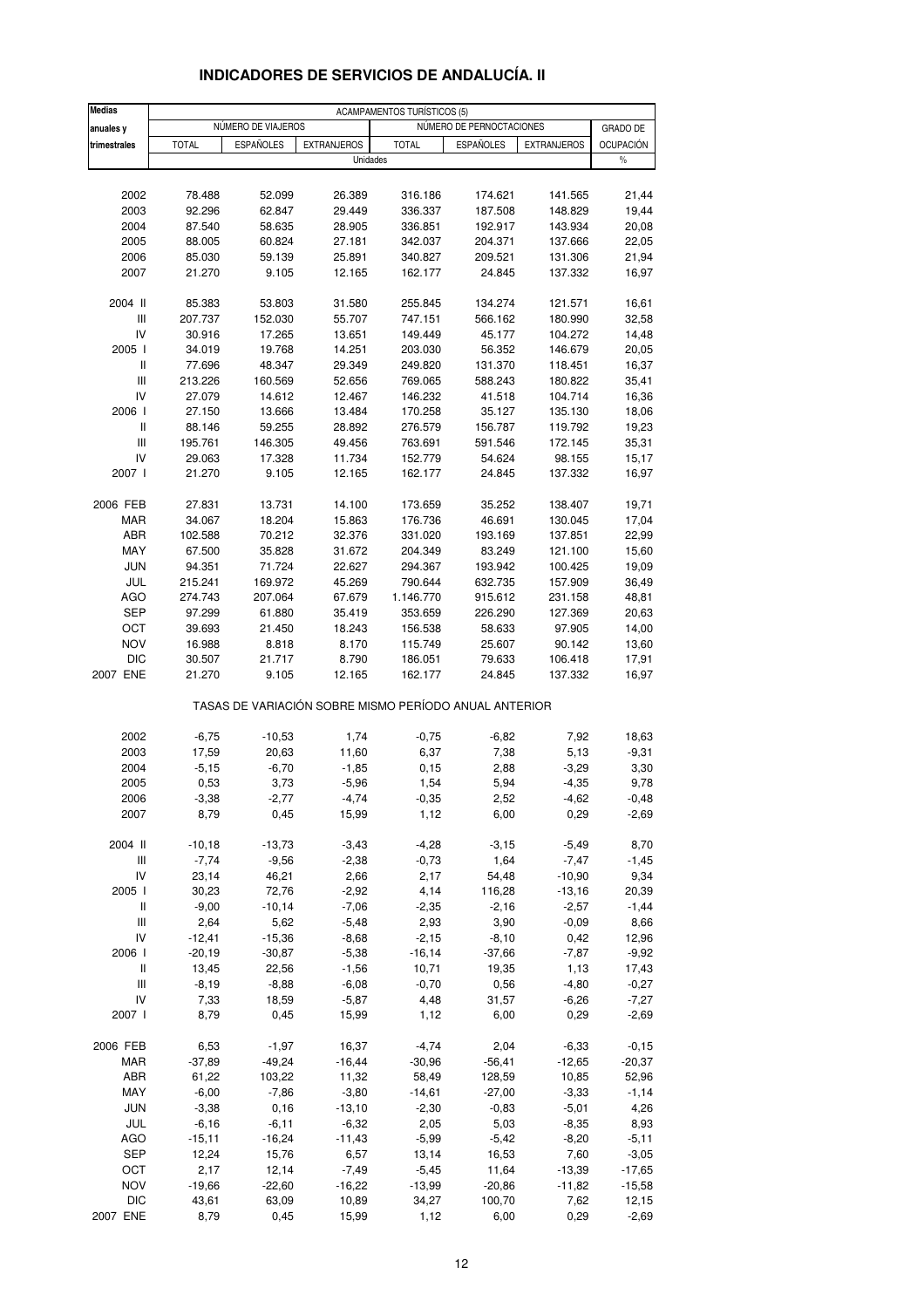| <b>Medias</b>                      |                  |                    |                                                       | APARTAMENTOS TURÍSTICOS (5) |                   |                    |                  |
|------------------------------------|------------------|--------------------|-------------------------------------------------------|-----------------------------|-------------------|--------------------|------------------|
| anuales y                          |                  | NÚMERO DE VIAJEROS |                                                       | NÚMERO DE PERNOCTACIONES    | <b>GRADO DE</b>   |                    |                  |
| trimestrales                       | <b>TOTAL</b>     | <b>ESPAÑOLES</b>   | <b>EXTRANJEROS</b>                                    | <b>TOTAL</b>                | <b>ESPAÑOLES</b>  | <b>EXTRANJEROS</b> | <b>OCUPACIÓN</b> |
|                                    |                  |                    | Unidades                                              |                             |                   |                    | $\frac{0}{0}$    |
|                                    |                  |                    |                                                       |                             |                   |                    |                  |
| 2002                               | 62.633           | 27.424             | 35.169                                                | 473.379                     | 140.257           | 332.869            | 40,71            |
| 2003                               | 65.897           | 29.864             | 36.002                                                | 476.854                     | 152.505           | 324.301            | 39,89            |
| 2004                               | 63.529           | 31.427             | 32.108                                                | 461.710                     | 162.306           | 299.531            | 36,29            |
| 2005                               | 64.580           | 31.374<br>38.603   | 33.206                                                | 451.816                     | 154.860           | 296.956<br>274.260 | 36,49            |
| 2006<br>2007                       | 71.774<br>34.810 | 17.546             | 33.171<br>17.264                                      | 449.619<br>252.367          | 175.359<br>68.382 | 183.985            | 36,74<br>22,94   |
|                                    |                  |                    |                                                       |                             |                   |                    |                  |
| 2004 II                            | 72.515           | 35.774             | 36.784                                                | 469.774                     | 156.097           | 314.343            | 35,41            |
| Ш                                  | 90.237           | 46.172             | 44.065                                                | 771.941                     | 340.045           | 431.896            | 54,40            |
| IV<br>2005 l                       | 48.627<br>45.670 | 23.055<br>21.637   | 25.572<br>24.033                                      | 309.685<br>293.058          | 81.573<br>78.648  | 228.112<br>214.409 | 27,48            |
| Ш                                  | 70.232           | 31.452             | 38.780                                                | 445.819                     | 118.344           | 327.475            | 28,23<br>34,07   |
| Ш                                  | 91.211           | 49.570             | 41.641                                                | 747.664                     | 339.636           | 408.028            | 54,98            |
| IV                                 | 51.208           | 22.837             | 28.371                                                | 320.723                     | 82.813            | 237.910            | 28,67            |
| 2006                               | 52.066           | 26.557             | 25.509                                                | 302.126                     | 83.317            | 218.809            | 28,25            |
| Ш                                  | 86.716           | 46.412             | 40.303                                                | 476.117                     | 169.178           | 306.939            | 37,48            |
| Ш                                  | 93.496           | 54.408             | 39.088                                                | 713.768                     | 357.465           | 356.303            | 53,34            |
| IV                                 | 54.819           | 27.035             | 27.785                                                | 306.465                     | 91.477            | 214.988            | 27,89            |
| 2007 l                             | 34.810           | 17.546             | 17.264                                                | 252.367                     | 68.382            | 183.985            | 22,94            |
| 2006 FEB                           | 48.096           | 26.147             | 21.949                                                | 279.783                     | 72.280            | 207.503            | 28,55            |
| <b>MAR</b>                         | 62.503           | 26.667             | 35.836                                                | 365.105                     | 82.627            | 282.478            | 31,26            |
| ABR                                | 97.551           | 56.186             | 41.365                                                | 472.055                     | 195.714           | 276.341            | 36,94            |
| MAY                                | 75.441           | 35.664             | 39.777                                                | 412.071                     | 119.871           | 292.200            | 32,62            |
| <b>JUN</b>                         | 87.155           | 47.387             | 39.768                                                | 544.226                     | 191.950           | 352.276            | 42,87            |
| JUL                                | 93.571           | 55.719             | 37.852                                                | 705.657                     | 346.323           | 359.334            | 52,86            |
| <b>AGO</b>                         | 100.574          | 63.181             | 37.393                                                | 832.362                     | 468.222           | 364.140            | 60,59            |
| <b>SEP</b>                         | 86.344           | 44.324             | 42.020                                                | 603.285                     | 257.851           | 345.434            | 46,58            |
| OCT                                | 71.356           | 29.263             | 42.093                                                | 410.518                     | 99.318            | 311.200            | 34,63            |
| <b>NOV</b>                         | 43.991           | 20.606             | 23.385                                                | 245.349                     | 62.494            | 182.855            | 23,97            |
| <b>DIC</b>                         | 49.111           | 31.235             | 17.876                                                | 263.528                     | 112.620           | 150.908            | 25,08            |
| 2007 ENE                           | 34.810           | 17.546             | 17.264                                                | 252.367                     | 68.382            | 183.985            | 22,94            |
|                                    |                  |                    | TASAS DE VARIACIÓN SOBRE MISMO PERÍODO ANUAL ANTERIOR |                             |                   |                    |                  |
| 2002                               | 5,15             | 6,02               | 4,46                                                  | 2,22                        | 7,73              | 0, 10              | $-2,24$          |
| 2003                               | 5,21             | 8,90               | 2,37                                                  | 0,73                        | 8,73              | $-2,57$            | $-2,02$          |
| 2004                               | $-3,59$          | 5,23               | $-10,81$                                              | $-3,18$                     | 6,43              | $-7,64$            | -9,01            |
| 2005                               | 1,66             | $-0,17$            | 3,42                                                  | $-2,14$                     | $-4,59$           | $-0,86$            | 0,53             |
| 2006                               | 11,14            | 23,04              | $-0, 10$                                              | $-0,49$                     | 13,24             | $-7,64$            | 0,69             |
| 2007                               | $-23,66$         | $-34,67$           | $-7,89$                                               | $-3,49$                     | $-28,05$          | 10,54              | $-8,02$          |
| 2004 II                            | $-6,48$          | 3,83               | $-14,56$                                              | $-6,35$                     | 5,04              | $-11,11$           | $-14,44$         |
| $\ensuremath{\mathsf{III}}\xspace$ | $-1,56$          | 4,76               | $-7,35$                                               | $-0,13$                     | 8,52              | $-5,93$            | $-6,18$          |
| IV                                 | 0,62             | 6,03               | $-3,71$                                               | 0,53                        | 7,04              | $-1,60$            | $-2,83$          |
| 2005 l                             | 6,87             | 4,49               | 9,18                                                  | $-0,81$                     | 9,98              | $-4,18$            | 1,21             |
| Ш                                  | $-3,15$          | $-12,08$           | 5,43                                                  | $-5,10$                     | $-24,19$          | 4,18               | $-3,78$          |
| Ш                                  | 1,08             | 7,36               | $-5,50$                                               | $-3,14$                     | $-0,12$           | $-5,53$            | 1,07             |
| IV                                 | 5,31             | $-0,95$            | 10,94                                                 | 3,56                        | 1,52              | 4,30               | 4,36             |
| 2006 l                             | 14,01            | 22,74              | 6,14                                                  | 3,09                        | 5,94              | 2,05               | 0,06             |
| Ш                                  | 23,47            | 47,56              | 3,93                                                  | 6,80                        | 42,96             | $-6,27$            | 10,00            |
| Ш                                  | 2,51             | 9,76               | $-6, 13$                                              | $-4,53$                     | 5,25              | $-12,68$           | $-2,97$          |
| IV                                 | 7,05             | 18,38              | $-2,07$                                               | $-4,45$                     | 10,46             | $-9,63$            | $-2,72$          |
| 2007 l                             | $-23,66$         | $-34,67$           | $-7,89$                                               | $-3,49$                     | $-28,05$          | 10,54              | $-8,02$          |
| 2006 FEB                           | 8,72             | 20,91              | $-2,93$                                               | 5,84                        | 12,69             | 3,65               | 0,85             |
| <b>MAR</b>                         | 8,27             | $-5,50$            | 21,45                                                 | 0,03                        | $-29,21$          | 13,77              | $-4,37$          |
| ABR                                | 48,67            | 74,68              | 23,66                                                 | 26,74                       | 97,72             | 1,05               | 27,07            |
| MAY                                | 14,06            | 30,45              | 2,51                                                  | $-5,51$                     | 7,37              | $-9,94$            | $-0,70$          |
| <b>JUN</b>                         | 10,41            | 35,96              | $-9,80$                                               | 2,89                        | 32,93             | $-8,38$            | 6,40             |
| JUL                                | 1,53             | 15,21              | $-13,58$                                              | $-5,25$                     | 5,05              | $-13,44$           | $-3,63$          |
| AGO                                | $-3,76$          | 0,27               | $-9,88$                                               | $-7,59$                     | 1,34              | $-16,99$           | $-6,90$          |
| <b>SEP</b>                         | 12,19            | 18,73              | 6,03                                                  | 0,97                        | 13,48             | $-6,71$            | 3,51             |
| OCT                                | 7,90             | 23,97              | $-1,02$                                               | $-3,54$                     | 9,37              | $-7,04$            | $-1,84$          |
| <b>NOV</b><br><b>DIC</b>           | 5,01             | 14,17              | $-1,93$                                               | $-10,81$                    | $-0,15$           | $-13,95$           | $-7,09$          |
| 2007 ENE                           | 7,70<br>$-23,66$ | 16,30<br>$-34,67$  | $-4,62$<br>$-7,89$                                    | 0,78<br>$-3,49$             | 18,49<br>$-28,05$ | $-9,34$<br>10,54   | 0,56<br>$-8,02$  |
|                                    |                  |                    |                                                       |                             |                   |                    |                  |

### **INDICADORES DE SERVICIOS DE ANDALUCÍA. III**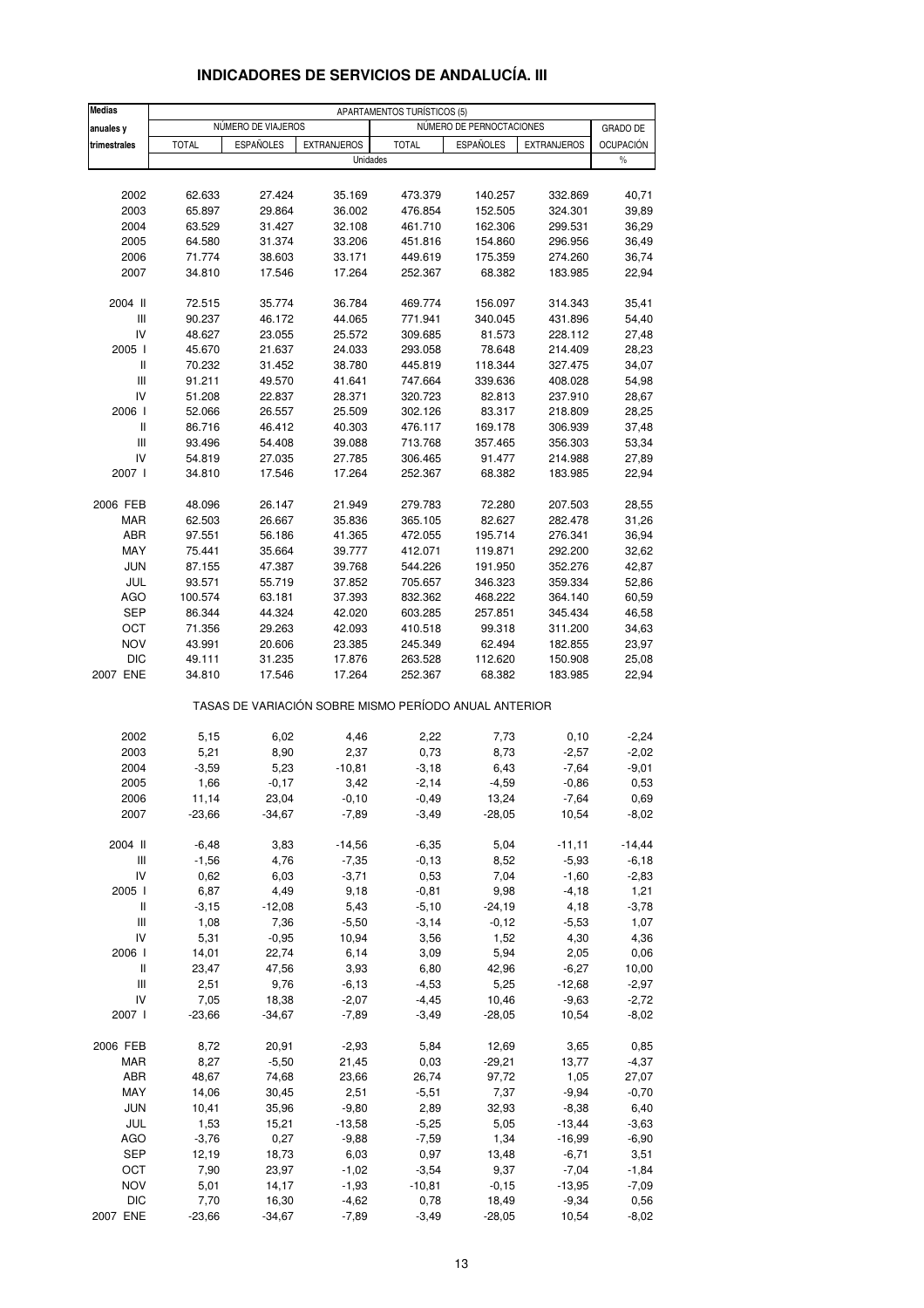| <b>Medias</b>                      |              |                               |                 |            |                                                       |                      |                | CONSUMO          |
|------------------------------------|--------------|-------------------------------|-----------------|------------|-------------------------------------------------------|----------------------|----------------|------------------|
| anuales y                          | <b>TOTAL</b> | TRANSPORTE AÉREO DE PASAJEROS |                 |            |                                                       |                      |                |                  |
|                                    |              |                               | <b>INTERIOR</b> |            |                                                       | <b>INTERNACIONAL</b> |                | E.ELÉCTRICA      |
| trimestrales                       |              | <b>TOTAL</b>                  | <b>REGULAR</b>  | NO REGULAR | <b>TOTAL</b>                                          | <b>REGULAR</b>       | NO REGULAR     | <b>SERVICIOS</b> |
|                                    |              |                               |                 | Unidades   |                                                       |                      |                | Gwh.             |
|                                    |              |                               |                 |            |                                                       |                      |                |                  |
| 2002                               | 1.193.487    | 399.524                       | 383.089         | 16.436     | 793.963                                               | 448.785              | 345.178        | 655,029          |
| 2003                               | 1.317.605    | 448.876                       | 432.369         | 16.507     | 868.729                                               | 550.533              | 318.196        | 737,130          |
| 2004                               | 1.418.333    | 519.590                       | 501.142         | 18.448     | 898.744                                               | 656.331              | 242.413        | 779,373          |
| 2005                               | 1.602.054    | 627.133                       | 610.325         | 16.808     | 974.921                                               | 797.915              | 177.006        | 842,830          |
| 2006                               | 1.688.759    | 676.467                       | 660.386         | 16.081     | 1.012.292                                             | 854.340              | 157.952        | 895,193          |
| 2007                               | 1.198.760    | 584.177                       | 570.198         | 13.979     | 614.583                                               | 556.940              | 57.643         |                  |
|                                    |              |                               |                 |            |                                                       |                      |                |                  |
| 2004 II                            | 1.570.857    | 531.442                       | 518.797         | 12.645     | 1.039.416                                             | 731.775              | 307.641        | 574,896          |
| Ш                                  | 1.779.925    | 559.092                       | 528.772         | 30.320     | 1.220.833                                             | 847.905              | 372.928        | 935,960          |
| IV                                 |              |                               |                 |            |                                                       |                      |                |                  |
|                                    | 1.250.717    | 519.483                       | 505.311         | 14.173     | 731.233                                               | 581.372              | 149.861        | 789,045          |
| 2005 l                             | 1.191.063    | 536.734                       | 518.446         | 18.289     | 654.329                                               | 557.008              | 97.321         | 743,606          |
| Ш                                  | 1.766.503    | 650.447                       | 637.567         | 12.880     | 1.116.056                                             | 893.815              | 222.241        | 779,861          |
| $\ensuremath{\mathsf{III}}\xspace$ | 2.016.908    | 713.611                       | 688.622         | 24.989     | 1.303.297                                             | 1.028.324            | 274.973        | 1.000,433        |
| IV                                 | 1.433.740    | 607.740                       | 596.666         | 11.074     | 826.000                                               | 712.513              | 113.488        | 847,419          |
| 2006                               | 1.265.378    | 584.802                       | 568.316         | 16.486     | 680.576                                               | 613.172              | 67.404         | 805,051          |
| Ш                                  | 1.897.265    | 699.146                       | 688.781         | 10.365     | 1.198.119                                             | 986.936              | 211.183        | 821,816          |
| Ш                                  | 2.075.989    | 745.474                       | 723.253         | 22.221     | 1.330.515                                             | 1.078.727            | 251.788        | 1.055,933        |
| IV                                 | 1.516.403    | 676.446                       | 661.194         | 15.252     | 839.957                                               | 738.525              | 101.432        | 897,973          |
| 2007                               | 1.198.760    | 584.177                       | 570.198         | 13.979     | 614.583                                               | 556.940              | 57.643         |                  |
|                                    |              |                               |                 |            |                                                       |                      |                |                  |
|                                    |              |                               |                 | 18.078     |                                                       |                      |                |                  |
| 2006 FEB                           | 1.176.493    | 550.186                       | 532.108         |            | 626.307                                               | 565.300              | 61.007         | 775,558          |
| <b>MAR</b>                         | 1.495.804    | 672.278                       | 652.605         | 19.673     | 823.526                                               | 741.617              | 81.909         | 831,829          |
| ABR                                | 1.814.263    | 700.159                       | 683.970         | 16.189     | 1.114.104                                             | 956.839              | 157.265        | 737,494          |
| MAY                                | 1.945.825    | 718.576                       | 710.397         | 8.179      | 1.227.249                                             | 997.829              | 229.420        | 860,130          |
| <b>JUN</b>                         | 1.931.708    | 678.704                       | 671.977         | 6.727      | 1.253.004                                             | 1.006.140            | 246.864        | 867,825          |
| JUL                                | 2.087.483    | 725.795                       | 705.607         | 20.188     | 1.361.688                                             | 1.101.597            | 260.091        | 966,080          |
| <b>AGO</b>                         | 2.124.381    | 787.562                       | 758.621         | 28.941     | 1.336.819                                             | 1.078.835            | 257.984        | 1.106,028        |
| <b>SEP</b>                         | 2.016.103    | 723.065                       | 705.530         | 17.535     | 1.293.038                                             | 1.055.749            | 237.289        | 1.095,692        |
| OCT                                | 1.923.289    | 719.862                       | 712.593         | 7.269      | 1.203.427                                             | 1.022.105            | 181.322        | 979,047          |
| <b>NOV</b>                         | 1.341.715    | 656.007                       | 632.884         | 23.123     | 685.708                                               | 618.362              | 67.346         | 958,384          |
| <b>DIC</b>                         | 1.284.204    | 653.469                       | 638.106         | 15.363     | 630.735                                               | 575.107              | 55.628         | 756,488          |
| 2007 ENE                           | 1.198.760    | 584.177                       | 570.198         | 13.979     | 614.583                                               | 556.940              | 57.643         |                  |
|                                    |              |                               |                 |            |                                                       |                      |                |                  |
|                                    |              |                               |                 |            | TASAS DE VARIACIÓN SOBRE MISMO PERÍODO ANUAL ANTERIOR |                      |                |                  |
| 2002                               | 1,68         | $-6,53$                       | $-7,39$         | 19,37      | 6,39                                                  | 12,77                | $-0,90$        | 5,28             |
|                                    |              |                               |                 |            |                                                       |                      |                |                  |
| 2003                               | 10,40        | 12,35                         | 12,86           | 0,43       | 9,42                                                  | 22,67                | $-7,82$        | 12,53            |
| 2004                               | 7,64         | 15,75                         | 15,91           | 11,76      | 3,45                                                  | 19,22                | $-23,82$       | 5,73             |
| 2005                               | 12,95        | 20,70                         | 21,79           | $-8,89$    | 8,48                                                  | 21,57                | $-26,98$       | 8,14             |
| 2006                               | 5,41         | 7,87                          | 8,20            | $-4,32$    | 3,83                                                  | 7,07                 | $-10,76$       | 6,21             |
| 2007                               | 6,67         | 9,82                          | 9,60            | 19,42      | 3,83                                                  | 4,57                 | $-2,79$        |                  |
|                                    |              |                               |                 |            |                                                       |                      |                |                  |
| 2004 II                            | 4,03         | 19,17                         | 19,31           | 13,73      | $-2,31$                                               | 14,31                | $-27,41$       | $-14,42$         |
| Ш                                  | 7,39         | 12,08                         | 12,35           | 7,47       | 5,38                                                  | 24,97                | $-22,31$       | 7,41             |
| ${\sf IV}$                         | 8,55         | 14,19                         | 14,07           | 18,39      | 4,88                                                  | 18,71                | $-27,77$       | 6,53             |
| 2005 l                             | 11,12        | 14,60                         | 14,78           | 9,82       | 8,42                                                  | 19,98                | $-30, 10$      | $-9,05$          |
| Ш                                  | 12,45        | 22,39                         | 22,89           | 1,86       | 7,37                                                  | 22,14                | $-27,76$       | 35,65            |
| $\ensuremath{\mathsf{III}}\xspace$ | 13,31        | 27,64                         | 30,23           | $-17,58$   | 6,75                                                  | 21,28                | $-26,27$       | 6,89             |
| IV                                 | 14,63        | 16,99                         | 18,08           | $-21,87$   | 12,96                                                 | 22,56                | $-24,27$       | 7,40             |
| 2006 l                             | 6,24         | 8,96                          | 9,62            | $-9,86$    | 4,01                                                  | 10,08                | $-30,74$       | 8,26             |
|                                    |              |                               |                 |            |                                                       |                      |                |                  |
| $\, \parallel$                     | 7,40         | 7,49                          | 8,03            | $-19,52$   | 7,35                                                  | 10,42                | $-4,98$        | 5,38             |
| $\ensuremath{\mathsf{III}}\xspace$ | 2,93         | 4,47                          | 5,03            | $-11,08$   | 2,09                                                  | 4,90                 | $-8,43$        | 5,55             |
| ${\sf IV}$                         | 5,77         | 11,31                         | 10,81           | 37,73      | 1,69                                                  | 3,65                 | $-10,62$       | 5,97             |
| 2007 l                             | 6,67         | 9,82                          | 9,60            | 19,42      | 3,83                                                  | 4,57                 | $-2,79$        |                  |
|                                    |              |                               |                 |            |                                                       |                      |                |                  |
| 2006 FEB                           | 6,27         | 6,84                          | 6,81            | 7,71       | 5,77                                                  | 11,89                |                | 3,99             |
| MAR                                | 3,08         | 7,32                          | 7,96            | $-10,35$   | $-0,14$                                               | 6,12                 | $\overline{a}$ | 13,46            |
| ABR                                | 13,18        | 10,42                         | 11,02           | $-9,97$    | 14,98                                                 | 18,80                |                | $-3,59$          |
| MAY                                | 5,73         | 6,63                          | 7,23            | $-28,09$   | 5,21                                                  | 7,47                 |                | 14,71            |
| <b>JUN</b>                         | 4,07         | 5,49                          | 5,97            | $-27,53$   | 3,32                                                  | 6,19                 |                | 5,22             |
| JUL                                | 1,64         | 1,54                          | 2,04            | $-13,34$   | 1,69                                                  | 5,56                 |                | 0,56             |
| AGO                                | 3,20         | 6,00                          | 6,86            | $-12,41$   | 1,61                                                  | 3,69                 |                | 9,28             |
| <b>SEP</b>                         | 4,02         | 5,85                          | 6,18            | $-5,88$    | 3,02                                                  | 5,48                 |                | 6,54             |
| OCT                                | 2,95         | 9,03                          | 9,32            | $-13,41$   | $-0,37$                                               | 3,28                 |                | 7,61             |
| <b>NOV</b>                         | 6,42         | 12,41                         | 10,79           | 87,70      | 1,25                                                  | 1,79                 |                | 11,37            |
|                                    |              |                               |                 |            |                                                       |                      |                |                  |
| <b>DIC</b>                         | 9,54         | 12,79                         | 12,57           | 22,84      | 6,37                                                  | 6,43                 |                | $-1,99$          |
| 2007 ENE                           | 6,67         | 9,82                          | 9,60            | 19,42      | 3,83                                                  | 4,57                 |                |                  |

### **INDICADORES DE SERVICIOS DE ANDALUCÍA. IV**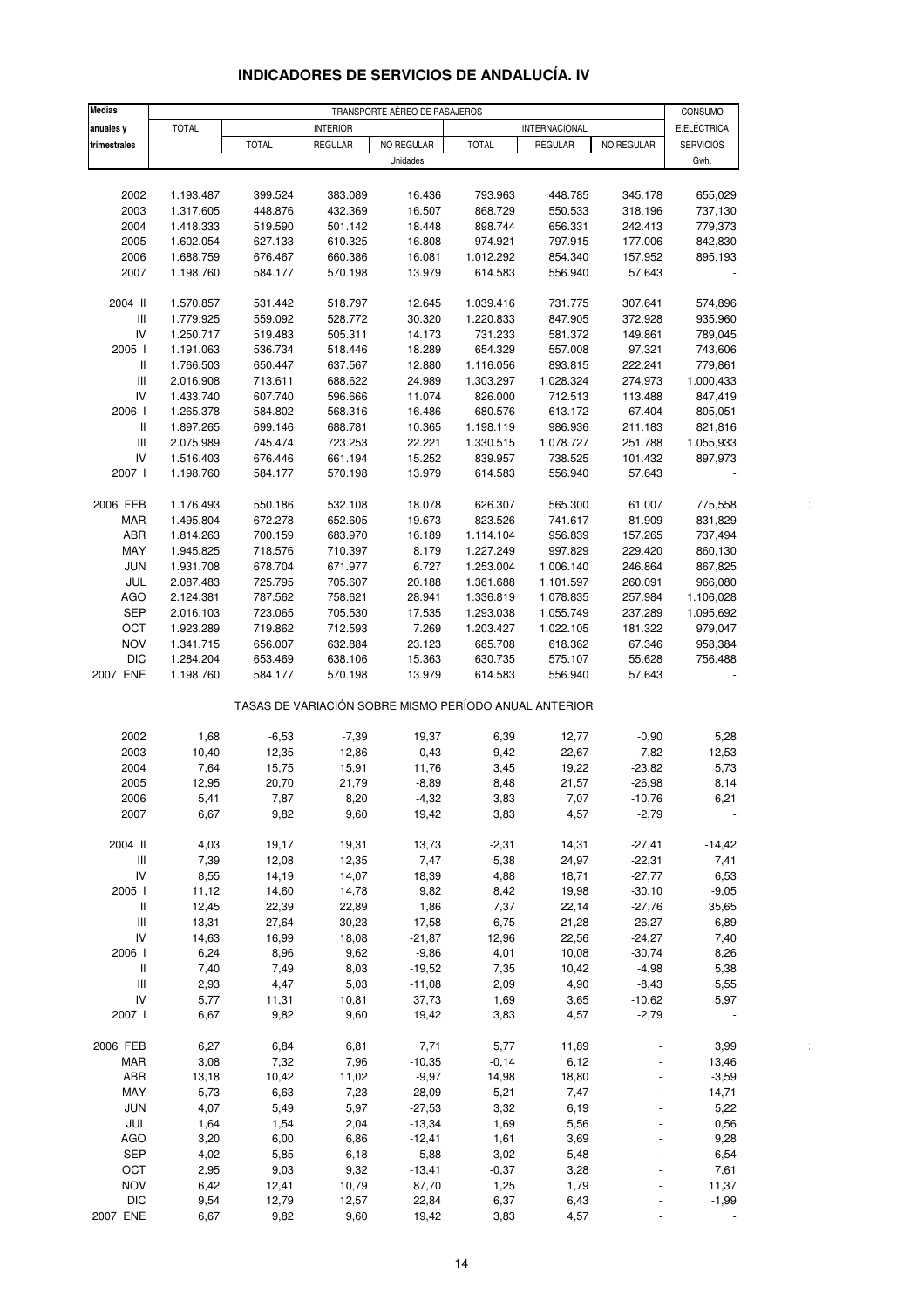| <b>Medias</b>   |                  |                  |                    | CONSUMO                                               |                    |                  |                   |
|-----------------|------------------|------------------|--------------------|-------------------------------------------------------|--------------------|------------------|-------------------|
| anuales y       | IPI. INE         | IPI.CCAA         | <b>GASOLINA</b>    | <b>MATRICULACIÓN</b>                                  | E.ELECT.           | <b>INDICE</b>    | I.VENTAS G.S.     |
| trimestrales    | <b>B.CONSUMO</b> | <b>B.CONS</b>    | <b>AUTO</b>        | <b>TURISMOS</b>                                       | USOS DOMEST.       | COMERC.MENOR     | <b>DEFLACTADA</b> |
|                 | <b>Base 2000</b> | <b>Base 2002</b> | Toneladas          | Unidades                                              | Gwh                | <b>Base 2005</b> | <b>Base 2001</b>  |
|                 |                  |                  |                    |                                                       |                    |                  |                   |
| 2002            | 96,4             | 100,0            | 105.698            | 17.690                                                | 692,473            | 87,01            | 98,97             |
| 2003            | 97,2             | 98,9             | 104.282            | 19.218                                                | 769,949            | 91,09            | 100,53            |
| 2004            | 99,1             | 101,9            | 102.582            | 21.765                                                | 843,497            | 94,78            | 101,25            |
| 2005            | 98,7             | 99,5             | 97.242             | 22.050                                                | 917,178            | 100,00           | 101,31            |
| 2006            | 99,9             | 93,7             | 91.369             | 22.122                                                | 989,765            | 105,22           | 98,55             |
| 2007            | 96,5             | 110,1            |                    | 19.502                                                |                    | 108,58           | 111,72            |
|                 |                  |                  |                    |                                                       |                    |                  |                   |
| 2004 II         | 98,8             | 99,8             | 103.129            | 22.869                                                | 788,382            | 93,05            | 91,49             |
| Ш               | 101,8            | 102,8            | 110.605            | 21.185                                                | 845,609            | 94,75            | 101,87            |
| IV              | 102,1            | 102,1            | 98.078             | 21.765                                                | 803,361            | 102,95           | 119,12            |
| 2005 l          | 89,8             | 93,7             | 92.710             | 21.708                                                | 1.097,681          | 93,06            | 95,29             |
| Ш               | 97,8             | 101,1            | 98.251             | 23.373                                                | 828,773            | 99,78            | 91,92             |
| Ш               | 104,9            | 102,2            | 106.759            | 21.793                                                | 893,142            | 100,58           | 100,72            |
| IV              | 102,1            | 100,9            | 91.248             | 21.326                                                | 849,116            | 106,58           | 117,31            |
| 2006            | 92,9             | 99,2             | 85.432             | 22.838                                                | 1.197,220          | 98,63            | 92,31             |
| Ш<br>Ш          | 100,6<br>101,9   | 98,3<br>79,5     | 93.177<br>98.160   | 22.844                                                | 874,605<br>991,394 | 102,52<br>105,51 | 88,81             |
| IV              | 104,4            | 97,9             | 88.705             | 21.027<br>21.778                                      | 895,842            | 114,20           | 100,05<br>113,01  |
| 2007 l          | 96,5             | 110,1            |                    | 19.502                                                |                    | 108,58           | 111,72            |
|                 |                  |                  |                    |                                                       |                    |                  |                   |
| 2006 MAR        | 106,1            | 109,3            | 91.579             | 28.943                                                | 1.211,484          | 103,08           | 86,14             |
| ABR             | 88,7             | 84,9             | 91.602             | 19.065                                                | 970,470            | 99,87            | 87,77             |
| MAY             | 102,7            | 100,0            | 95.170             | 23.469                                                | 878,751            | 104,12           | 89,69             |
| <b>JUN</b>      | 110,4            | 110,1            | 92.760             | 25.999                                                | 774,594            | 103,56           | 88,96             |
| JUL             | 110,5            | 111,0            | 99.069             | 26.398                                                | 897,534            | 110,62           | 109,77            |
| <b>AGO</b>      | 92,7             | 34,4             | 102.861            | 18.760                                                | 1.007,474          | 103,40           | 97,84             |
| SEP             | 102,4            | 92,9             | 92.551             | 17.924                                                | 1.069,173          | 102,52           | 92,55             |
| OCT             | 108,5            | 96,0             | 90.073             | 21.571                                                | 902,312            | 106,09           | 89,87             |
| <b>NOV</b>      | 111,6            | 100,1            | 84.011             | 22.551                                                | 868,156            | 106,35           | 93,91             |
| <b>DIC</b>      | 93,0             | 97,6             | 92.029             | 21.211                                                | 917,059            | 130,16           | 155,26            |
| 2007 ENE        | 96,5             | 110,1            |                    | 20.645                                                |                    | 108,58           | 111,72            |
| FEB             |                  |                  |                    | 18.359                                                |                    |                  |                   |
|                 |                  |                  |                    | TASAS DE VARIACIÓN SOBRE MISMO PERÍODO ANUAL ANTERIOR |                    |                  |                   |
|                 |                  |                  |                    |                                                       |                    |                  |                   |
| 2002            |                  | 1,97             | $-2,44$            | $-3,48$                                               | 6,08               |                  | $-0,59$           |
| 2003<br>2004    | 0,81<br>1,89     | $-1,07$<br>3,05  | $-1,34$<br>$-1,63$ | 8,64<br>13,26                                         | 11,19              | 4,69<br>4,06     | 1,58<br>0,71      |
| 2005            | $-0,40$          | $-2,42$          | $-5,21$            | 1,31                                                  | 9,55<br>8,74       | 5,51             | 0,06              |
|                 |                  |                  |                    |                                                       |                    |                  |                   |
| 2006<br>2007    | 1,29<br>10,03    | $-5,79$<br>11,15 | -6,04              | 0,33<br>$-1,44$                                       | 7,91               | 5,22<br>4,28     | -2,73<br>$-2,27$  |
|                 |                  |                  |                    |                                                       |                    |                  |                   |
| 2004 II         | 4,15             | 5,99             | $-3,23$            | 14,88                                                 | 14,56              | 2,79             | 0, 18             |
| Ш               | 1,73             | 2,81             | $-2,74$            | 8,69                                                  | 11,72              | 2,27             | $-0, 11$          |
| IV              | $-1,35$          | $-0,59$          | $-2,78$            | 5,45                                                  | 8,45               | 5,22             | 0,40              |
| 2005 l          | $-4,02$          | $-9,03$          | $-5,90$            | 2,19                                                  | 17,19              | 5,30             | 3,02              |
| Ш               | $-0,98$          | 1,26             | $-4,73$            | 2,20                                                  | 5,12               | 7,23             | 0,47              |
| Ш               | 3,05             | $-0,58$          | $-3,48$            | 2,87                                                  | 5,62               | 6,16             | $-1, 13$          |
| IV              | 0,03             | $-1,18$          | $-6,96$            | $-2,02$                                               | 5,70               | 3,53             | $-1,52$           |
| 2006            | 3,38             | 5,88             | $-7,85$            | 5,21                                                  | 9,07               | 5,99             | $-3,12$           |
| Ш               | 2,86             | $-2,72$          | $-5,16$            | $-2,26$                                               | 5,53               | 2,75             | $-3,39$           |
| Ш               | $-2,86$          | $-22,28$         | $-8,05$            | $-3,51$                                               | 11,00              | 4,90             | $-0,66$           |
| IV              | 2,22             | $-3,00$          | $-2,79$            | 2,12                                                  | 5,50               | 7,15             | $-3,66$           |
| 2007 l          | 10,03            | 11,15            |                    | $-1,44$                                               |                    | 4,28             | $-2,27$           |
| 2006 MAR        | 9,27             | 14,50            | $-11,37$           | 9,25                                                  | 5,23               | 5,78             | $-5,21$           |
| ABR             | $-8,46$          | $-13,96$         | $-6,37$            | $-14,67$                                              | $-1,85$            | 0,38             | $-5,74$           |
| MAY             | 11,15            | 3,67             | $-3,05$            | 4,58                                                  | 14,93              | 5,74             | 1,31              |
| JUN             | 6,05             | 1,84             | $-6,07$            | 2,62                                                  | 5,68               | 2,17             | $-5,48$           |
| JUL             | $-2,56$          | $-3,11$          | $-14,77$           | $-1,73$                                               | 5,52               | 4,25             | $-2,48$           |
| AGO             | $-2,32$          | $-62,15$         | $-6,55$            | $-3,27$                                               | 10,09              | 5,88             | 0,63              |
| <b>SEP</b>      | $-3,67$          | $-8,17$          | $-1,51$            | $-6,27$                                               | 17,01              | 4,64             | 0,21              |
| OCT             | 3,04             | $-4,27$          | $-3,15$            | 10,19                                                 | 13,51              | 5,74             | $-7,46$           |
| <b>NOV</b>      | $-1,59$          | $-9,87$          | $-3,00$            | 3,84                                                  | 8,05               | 8,70             | $-1,08$           |
| <b>DIC</b>      | 6,16             | 6,74             | $-2,23$            | $-6,49$                                               | $-3,36$            | 7,06             | $-2,89$           |
| 2007 ENE<br>FEB | 10,03            | 11,15            |                    | 8,31<br>$-10,49$                                      |                    | 4,28             | $-2,27$           |
|                 |                  |                  |                    |                                                       |                    |                  |                   |

### **INDICADORES DE DEMANDA DE ANDALUCÍA. I**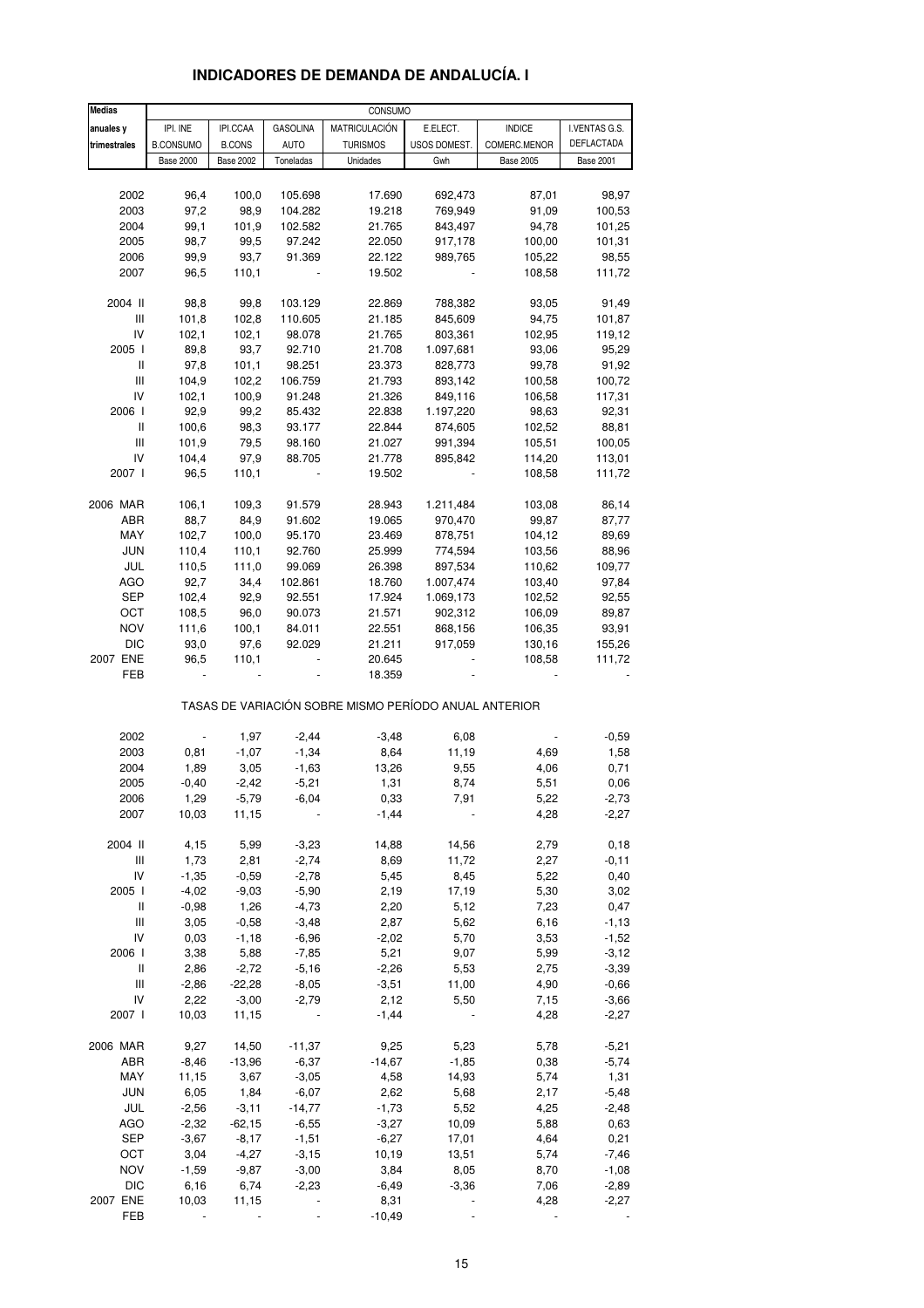| <b>Medias</b>                      |                 |                                                       |                | <b>INVERSIÓN</b> |                      |                    |                    |
|------------------------------------|-----------------|-------------------------------------------------------|----------------|------------------|----------------------|--------------------|--------------------|
| anuales y                          |                 | IPI.INE                                               |                | IPI.CCAA         | IPI.CCAA             | MATRICULACION      | <b>INSCRIPCIÓN</b> |
| trimestrales                       | <b>B.EQUIPO</b> | <b>B.INTERMEDIOS</b>                                  | <b>ENERGÍA</b> | <b>B.EQUIPO</b>  | <b>B.INTERMEDIOS</b> | VEH. CARGA         | MAQUIN. AGRIC.     |
|                                    |                 | <b>Base 2000</b>                                      |                | <b>Base 2002</b> | <b>Base 2002</b>     |                    | Unidades           |
|                                    |                 |                                                       |                |                  |                      |                    |                    |
| 2002                               | 92,2            | 108,2                                                 | 103,8          | 100,0            | 100,0                | 3.742,8            | 360,5              |
| 2003                               | 97,2            | 115,2                                                 | 114,1          | 107,1            | 104,0                | 4.241,0            | 418,3              |
| 2004                               | 96,1            | 115,8                                                 | 115,1          | 120,6            | 109,0                | 4.800,1            | 424,9              |
|                                    |                 |                                                       |                |                  |                      |                    |                    |
| 2005                               | 93,8<br>102,5   | 118,0                                                 | 154,7          | 125,3            | 110,5                | 5.112,8            | 293,1              |
| 2006                               |                 | 120,7                                                 | 143,1          | 116,5            | 115,4                | 4.972,8            | 340,6              |
| 2007                               | 100,6           | 118,4                                                 | 147,9          | 117,9            | 116,3                | 4.574,5            | 237,0              |
| 2004 II                            | 100,7           | 121,9                                                 | 99,5           | 117,1            | 114,7                | 4.936,3            | 414,7              |
| $\ensuremath{\mathsf{III}}\xspace$ | 86,9            | 115,2                                                 | 123,8          | 114,8            | 106,3                | 4.463,0            | 393,7              |
| IV                                 | 98,8            | 112,8                                                 | 131,0          | 136,8            | 108,9                | 5.113,0            | 555,3              |
| 2005                               | 91,8            | 113,4                                                 | 164,7          | 127,6            | 110,6                | 4.950,7            | 257,3              |
| Ш                                  | 100,7           | 126,7                                                 | 149,4          | 133,5            | 116,8                | 5.499,0            | 300,3              |
| Ш                                  | 83,0            | 116,6                                                 | 163,6          | 113,6            | 107,3                | 4.777,0            | 239,3              |
| IV                                 | 99,6            | 115,2                                                 | 141,2          | 126,5            | 107,4                | 5.224,7            | 375,3              |
| 2006                               | 99,7            | 113,4                                                 | 143,2          | 121,0            | 111,7                | 5.090,3            | 265,0              |
| $\, \parallel$                     | 105,2           | 124,3                                                 | 138,1          | 116,9            | 119,0                | 5.233,7            | 330,0              |
| $\ensuremath{\mathsf{III}}\xspace$ | 92,4            | 122,3                                                 | 157,5          | 107,1            | 115,0                | 4.715,0            | 343,0              |
|                                    |                 | 122,7                                                 | 133,7          |                  |                      | 4.852,0            | 424,3              |
| IV                                 | 112,6           |                                                       |                | 121,2            | 115,8                |                    |                    |
| 2007 l                             | 100,6           | 118,4                                                 | 147,9          | 117,9            | 116,3                | 4.574,5            | 237,0              |
| 2006 MAR                           | 120,2           | 131,1                                                 | 135,0          | 139,2            | 124,6                | 6.530,0            | 348,0              |
| ABR                                | 88,3            | 119,1                                                 | 124,8          | 105,9            | 113,7                | 4.964,0            | 236,0              |
| MAY                                | 114,8           | 127,2                                                 | 140,7          | 123,8            | 120,4                | 5.375,0            | 347,0              |
| <b>JUN</b>                         | 112,5           | 126,5                                                 | 148,8          | 121,1            | 123,0                | 5.362,0            | 407,0              |
| JUL                                | 110,7           | 128,2                                                 | 178,9          | 122,8            | 123,2                | 5.474,0            | 296,0              |
| <b>AGO</b>                         | 64,4            | 112,6                                                 | 140,1          | 82,0             | 103,4                | 4.336,0            | 287,0              |
| SEP                                | 102,1           | 126,0                                                 | 153,5          | 116,5            | 118,3                | 4.335,0            | 446,0              |
| OCT                                | 112,1           | 126,8                                                 | 147,6          | 127,5            | 123,3                | 4.795,0            | 423,0              |
| <b>NOV</b>                         | 120,9           | 126,9                                                 | 125,4          | 125,2            | 118,3                | 5.154,0            | 388,0              |
|                                    |                 |                                                       |                |                  |                      |                    |                    |
| <b>DIC</b>                         | 104,7           | 114,4                                                 | 128,1          | 110,8            | 105,7                | 4.607,0            | 462,0              |
| 2007 ENE<br>FEB                    | 100,6           | 118,4                                                 | 147,9          | 117,9            | 116,3                | 5.000,0<br>4.149,0 | 237,0              |
|                                    |                 | TASAS DE VARIACIÓN SOBRE MISMO PERÍODO ANUAL ANTERIOR |                |                  |                      |                    |                    |
|                                    |                 |                                                       |                |                  |                      |                    |                    |
| 2002                               |                 |                                                       |                | 2,21             | 0,46                 | 6,11               | 10,44              |
| 2003                               | 5,38            | 6,41                                                  | 9,93           | 7,10             | 4,02                 | 13,31              | 16,02              |
| 2004                               | $-1,18$         | 0,56                                                  | 0,91           | 12,56            | 4,82                 | 13,18              | 1,59               |
| 2005                               | $-2,37$         | 1,84                                                  | 34,38          | 3,93             | 1,36                 | 6,52               | $-31,03$           |
| 2006                               | 9,27            | 2,29                                                  | $-7,49$        | $-6,98$          | 4,40                 | $-2,74$            | 16,21              |
| 2007                               | 9,59            | 13,41                                                 | $-7,68$        | 4,71             | 11,01                | 4,67               | 7,73               |
| 2004 II                            | 0,50            | 3,92                                                  | $-6,19$        | 13,82            | 6,55                 | 15,79              | 15,72              |
| Ш                                  | $-3,27$         | 0,38                                                  | $-6,57$        | 12,60            | 4,55                 | 10,86              | 4,88               |
| IV                                 | $-7,98$         | $-2,93$                                               | 15,11          | 14,27            | 4,59                 | 12,25              | $-11,24$           |
| 2005                               | $-6, 13$        | 0,09                                                  | 55,18          | 12,43            | 4,14                 | 5,60               | $-23,41$           |
| $\, \parallel$                     | $-0,07$         | 3,88                                                  | 50,07          | 13,93            | 1,79                 | 11,40              | $-27,57$           |
| $\ensuremath{\mathsf{III}}\xspace$ | $-4,49$         |                                                       | 32,12          | $-1,05$          | 0,91                 | 7,04               | $-39,20$           |
| IV                                 |                 | 1,19                                                  |                |                  |                      |                    |                    |
|                                    | 0,88            | 2,07                                                  | 7,76           | $-7,51$          | $-1,38$              | 2,18               | $-32,41$           |
| 2006                               | 8,61            | 0,00                                                  | $-13,05$       | $-5,18$          | 1,02                 | 2,82               | 2,98               |
| Ш                                  | 4,50            | $-1,89$                                               | $-7,54$        | $-12,40$         | 1,91                 | $-4,83$            | 9,88               |
| Ш                                  | 11,33           | 4,86                                                  | $-3,71$        | $-5,70$          | 7,16                 | $-1,30$            | 43,31              |
| IV                                 | 12,98           | 6,54                                                  | $-5,31$        | $-4,24$          | 7,82                 | $-7,13$            | 13,06              |
| 2007 l                             | 9,59            | 13,41                                                 | $-7,68$        | 4,71             | 11,01                | 4,67               | 7,73               |
| 2006 MAR                           | 24,30           | 7,20                                                  | $-21,60$       | 6,57             | 5,89                 | 19,18              | 34,88              |
| ABR                                | $-9,99$         | $-4, 11$                                              | $-15,50$       | $-24,93$         | $-3,78$              | $-11,50$           | $-20,27$           |
| MAY                                | 13,89           | $-3,49$                                               | 2,55           | $-3,96$          | 4,66                 | 3,68               | 13,77              |
| JUN                                | 9,12            | 2,02                                                  | $-8,82$        | $-7,21$          | 4,95                 | $-6,00$            | 35,67              |
| JUL                                | 6,14            | 5,60                                                  | $-3,14$        | $-5,60$          | 7,98                 | $-2,77$            | 9,23               |
| <b>AGO</b>                         | 27,27           | 5,23                                                  | $-6,97$        | $-3,73$          | 6,45                 | 3,29               | 32,87              |
| <b>SEP</b>                         |                 |                                                       |                |                  |                      | $-3,73$            |                    |
|                                    | 8,50            | 3,79                                                  | $-1,22$        | $-7,14$          | 6,95                 |                    | 93,07              |
| OCT                                | 16,29           | 9,03                                                  | 5,81           | $-0,05$          | 10,46                | 1,48               | $-1,17$            |
| <b>NOV</b>                         | 13,10           | 3,76                                                  | $-12,18$       | $-8,16$          | 4,00                 | $-6,17$            | 31,53              |
| <b>DIC</b>                         | 9,52            | 7,02                                                  | $-9,34$        | $-4,24$          | 9,26                 | $-15,56$           | 14,64              |
| 2007 ENE                           | 9,59            | 13,41                                                 | $-7,68$        | 4,71             | 11,01                | 18,99              | 7,73               |
| <b>FEB</b>                         |                 |                                                       |                |                  |                      | $-8,59$            |                    |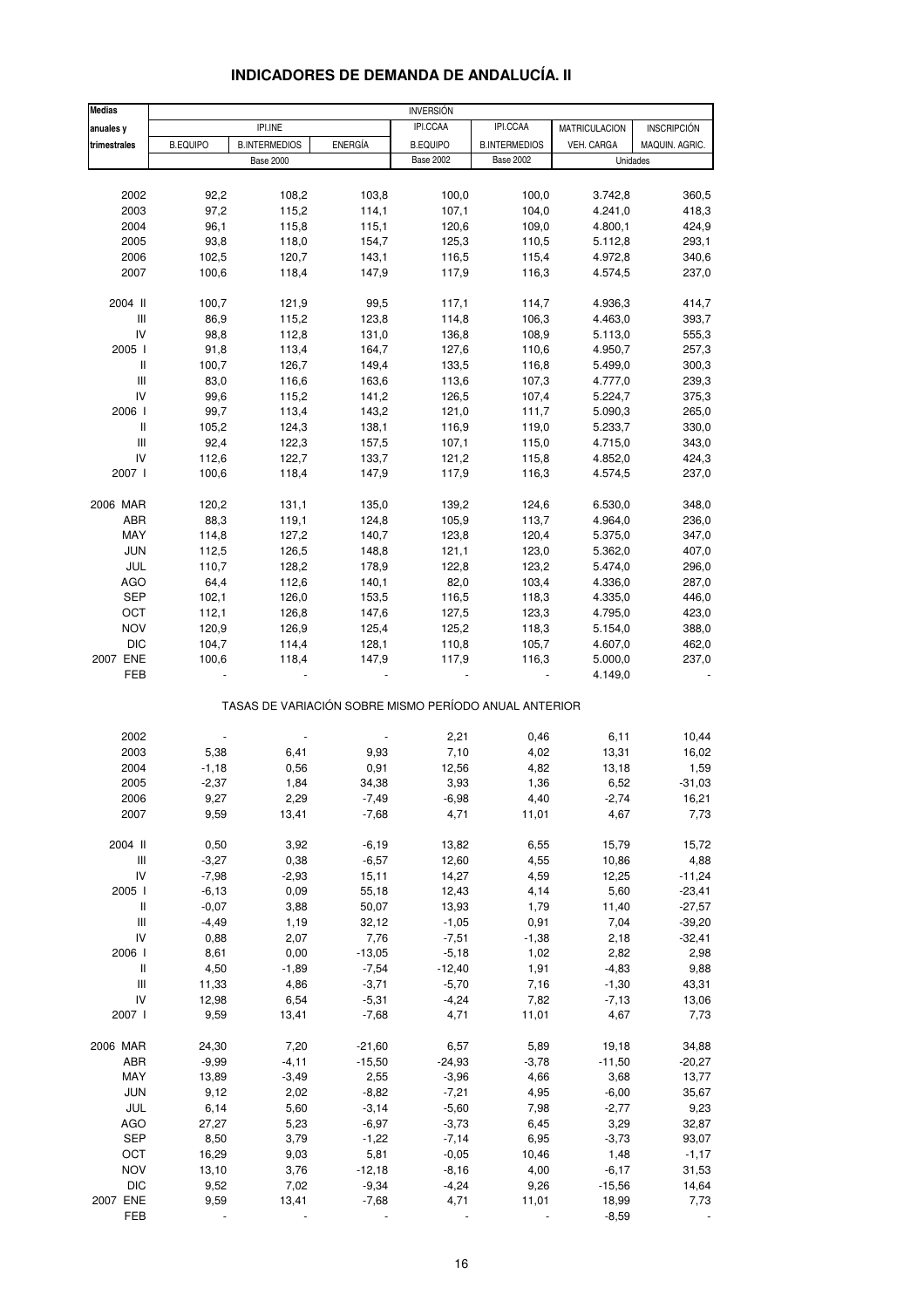# **INDICADORES DEL MERCADO DE TRABAJO DE ANDALUCÍA. I**

| <b>Medias</b>                      |                        | POBLACIÓN ACTIVA (9)   |                        | POBLACIÓN OCUPADA (9)  |                    |                                                       |                    |                        |  |  |  |
|------------------------------------|------------------------|------------------------|------------------------|------------------------|--------------------|-------------------------------------------------------|--------------------|------------------------|--|--|--|
| anuales y                          |                        |                        |                        |                        |                    |                                                       |                    |                        |  |  |  |
| trimestrales                       | <b>TOTAL</b>           | <b>VARONES</b>         | <b>MUJERES</b>         | <b>TOTAL</b>           | AGRICULT.          | <b>INDUSTRIA</b>                                      | CONSTRUC.          | <b>SERVICIOS</b>       |  |  |  |
|                                    |                        |                        |                        | Miles de personas      |                    |                                                       |                    |                        |  |  |  |
|                                    |                        |                        |                        |                        |                    |                                                       |                    |                        |  |  |  |
| 2001<br>2002                       | 2.966,868<br>3.129,893 | 1.866,603<br>1.938,375 | 1.100,263<br>1.191,518 | 2.412,740<br>2.513,910 | 276,893<br>266,508 | 293,303<br>291,170                                    | 306,170<br>341,393 | 1.536,375<br>1.614,838 |  |  |  |
| 2003                               | 3.227,113              | 1.982,615              | 1.244,495              | 2.627,315              | 262,308            | 301,708                                               | 368,828            | 1.694,478              |  |  |  |
| 2004                               | 3.331,500              | 2.042,063              | 1.289,443              | 2.763,135              | 260,828            | 298,430                                               | 410,660            | 1.793,215              |  |  |  |
| 2005                               | 3.435,175              | 2.096,550              | 1.338,625              | 2.959,575              | 271,150            | 328,500                                               | 435,350            | 1.924,600              |  |  |  |
| 2006                               | 3.562,200              | 2.150,125              | 1.412,100              | 3.110,400              | 254,575            | 315,925                                               | 473,775            | 2.066,075              |  |  |  |
|                                    |                        |                        |                        |                        |                    |                                                       |                    |                        |  |  |  |
| 2004 l                             | 3.278,750              | 2.014,260              | 1.264,490              | 2.715,970              | 313,120            | 292,800                                               | 392,200            | 1.717,840              |  |  |  |
| Ш                                  | 3.304,890              | 2.023,430              | 1.281,460              | 2.729,010              | 256,350            | 298,530                                               | 401,880            | 1.772,260              |  |  |  |
| Ш                                  | 3.353,370              | 2.063,390              | 1.289,990              | 2.762,990              | 216,730            | 292,780                                               | 421,070            | 1.832,410              |  |  |  |
| IV                                 | 3.388,990              | 2.067,170              | 1.321,830              | 2.844,570              | 257,110            | 309,610                                               | 427,490            | 1.850,350              |  |  |  |
| 2005 l<br>Ш                        | 3.376,400              | 2.055,600              | 1.320,800              | 2.895,500              | 280,800            | 310,800                                               | 429,000            | 1.875,000              |  |  |  |
| Ш                                  | 3.415,600<br>3.438,200 | 2.078,300<br>2.110,100 | 1.337,300<br>1.328,100 | 2.944,800<br>2.972,800 | 266,700<br>253,600 | 325,400<br>334,600                                    | 422,300<br>434,800 | 1.930,400<br>1.949,900 |  |  |  |
| IV                                 | 3.510,500              | 2.142,200              | 1.368,300              | 3.025,200              | 283,500            | 343,200                                               | 455,300            | 1.943,100              |  |  |  |
| 2006                               | 3.547,900              | 2.141,400              | 1.406,500              | 3.074,800              | 296,500            | 315,500                                               | 453,200            | 2.009,500              |  |  |  |
| Ш                                  | 3.548,200              | 2.133,800              | 1.414,500              | 3.098,700              | 248,600            | 312,600                                               | 467,400            | 2.070,100              |  |  |  |
| $\ensuremath{\mathsf{III}}\xspace$ | 3.562,500              | 2.160,000              | 1.402,500              | 3.116,400              | 228,900            | 315,400                                               | 475,700            | 2.096,400              |  |  |  |
| IV                                 | 3.590,200              | 2.165,300              | 1.424,900              | 3.151,700              | 244,300            | 320,200                                               | 498,800            | 2.088,300              |  |  |  |
|                                    |                        |                        |                        |                        |                    |                                                       |                    |                        |  |  |  |
| 2006 ENE                           |                        |                        |                        |                        |                    |                                                       |                    |                        |  |  |  |
| FEB<br><b>MAR</b>                  |                        |                        |                        |                        |                    |                                                       |                    |                        |  |  |  |
| ABR                                |                        |                        |                        |                        |                    |                                                       |                    |                        |  |  |  |
| MAY                                |                        |                        |                        |                        |                    |                                                       |                    |                        |  |  |  |
| <b>JUN</b>                         |                        |                        |                        |                        |                    |                                                       |                    |                        |  |  |  |
| JUL                                |                        |                        |                        |                        |                    |                                                       |                    |                        |  |  |  |
| <b>AGO</b>                         |                        |                        |                        |                        |                    |                                                       |                    |                        |  |  |  |
| SEP                                |                        |                        |                        |                        |                    |                                                       |                    |                        |  |  |  |
| ОСТ                                |                        |                        |                        |                        |                    |                                                       |                    |                        |  |  |  |
| <b>NOV</b>                         |                        |                        |                        |                        |                    |                                                       |                    |                        |  |  |  |
| <b>DIC</b>                         |                        |                        |                        |                        |                    |                                                       |                    |                        |  |  |  |
|                                    |                        |                        |                        |                        |                    | TASAS DE VARIACIÓN SOBRE MISMO PERÍODO ANUAL ANTERIOR |                    |                        |  |  |  |
|                                    |                        |                        |                        |                        |                    |                                                       |                    |                        |  |  |  |
| 2001                               | $-1,49$                | 0,05                   | $-3,99$                | 5,59                   | 10,32              | 2,23                                                  | 9,55               | 4,69                   |  |  |  |
| 2002                               | 5,49                   | 3,85                   | 8,29                   | 4,19                   | $-3,75$            | $-0,73$                                               | 11,50              | 5,11                   |  |  |  |
| 2003                               | 3,11                   | 2,28                   | 4,45                   | 4,51                   | $-1,58$            | 3,62                                                  | 8,04               | 4,93                   |  |  |  |
| 2004                               | 3,23                   | 3,00                   | 3,61                   | 5,17                   | $-0,56$            | $-1,09$                                               | 11,34              | 5,83                   |  |  |  |
| 2005<br>2006                       | 3,11<br>3,70           | 2,67<br>2,56           | 3,81<br>5,49           | 7,11<br>5,10           | 3,96<br>$-6, 11$   | 10,08<br>$-3,83$                                      | 6,01<br>8,83       | 7,33<br>7,35           |  |  |  |
|                                    |                        |                        |                        |                        |                    |                                                       |                    |                        |  |  |  |
| 2004 l                             | 3,00                   | 2,93                   | 3,10                   | 5,53                   | 6,40               | $-2,92$                                               | 14,39              | 5,07                   |  |  |  |
| $\, \parallel$                     | 3,07                   | 2,36                   | 4,22                   | 3,97                   | 2,44               | $-3,15$                                               | 7,66               | 4,68                   |  |  |  |
| $\ensuremath{\mathsf{III}}\xspace$ | 3,54                   | 3,44                   | 3,71                   | 4,86                   | $-2,17$            | $-1,47$                                               | 9,92               | 5,72                   |  |  |  |
| ${\sf IV}$                         | 3,32                   | 3,26                   | 3,42                   | 6,31                   | $-9,21$            | 3,27                                                  | 13,67              | 7,79                   |  |  |  |
| 2005 l                             | 2,98                   | 2,05                   | 4,45                   | 6,61                   | $-10,32$           | 6, 15                                                 | 9,38               | 9,15                   |  |  |  |
| $\, \parallel$                     | 3,35                   | 2,71                   | 4,36                   | 7,91                   | 4,04               | 9,00                                                  | 5,08               | 8,92                   |  |  |  |
| $\ensuremath{\mathsf{III}}\xspace$ | 2,53                   | 2,26                   | 2,95                   | 7,59                   | 17,01              | 14,28                                                 | 3,26               | 6,41                   |  |  |  |
| IV<br>2006                         | 3,59<br>5,08           | 3,63<br>4,17           | 3,52<br>6,49           | 6,35<br>6,19           | 10,26<br>5,59      | 10,85<br>1,51                                         | 6,51<br>5,64       | 5,01<br>7,17           |  |  |  |
| $\, \parallel$                     | 3,88                   | 2,67                   | 5,77                   | 5,23                   | $-6,79$            | $-3,93$                                               | 10,68              | 7,24                   |  |  |  |
| III                                | 3,62                   | 2,36                   | 5,60                   | 4,83                   | $-9,74$            | $-5,74$                                               | 9,41               | 7,51                   |  |  |  |
| IV                                 | 2,27                   | 1,08                   | 4,14                   | 4,18                   | $-13,83$           | $-6,70$                                               | 9,55               | 7,47                   |  |  |  |
|                                    |                        |                        |                        |                        |                    |                                                       |                    |                        |  |  |  |
| 2006 ENE                           |                        |                        |                        |                        |                    |                                                       |                    |                        |  |  |  |
| FEB                                |                        |                        |                        |                        |                    |                                                       |                    |                        |  |  |  |
| <b>MAR</b>                         |                        |                        |                        |                        |                    |                                                       |                    |                        |  |  |  |
| ABR                                |                        |                        |                        |                        |                    |                                                       |                    |                        |  |  |  |
| MAY                                |                        |                        |                        |                        |                    |                                                       |                    |                        |  |  |  |
| <b>JUN</b><br>JUL                  |                        |                        |                        |                        |                    |                                                       |                    |                        |  |  |  |
| AGO                                |                        |                        |                        |                        |                    |                                                       |                    |                        |  |  |  |
| <b>SEP</b>                         |                        |                        |                        |                        |                    |                                                       |                    |                        |  |  |  |
| OCT                                |                        |                        |                        |                        |                    |                                                       |                    |                        |  |  |  |
| <b>NOV</b>                         |                        |                        |                        |                        |                    |                                                       |                    |                        |  |  |  |
| <b>DIC</b>                         |                        |                        |                        |                        |                    |                                                       |                    |                        |  |  |  |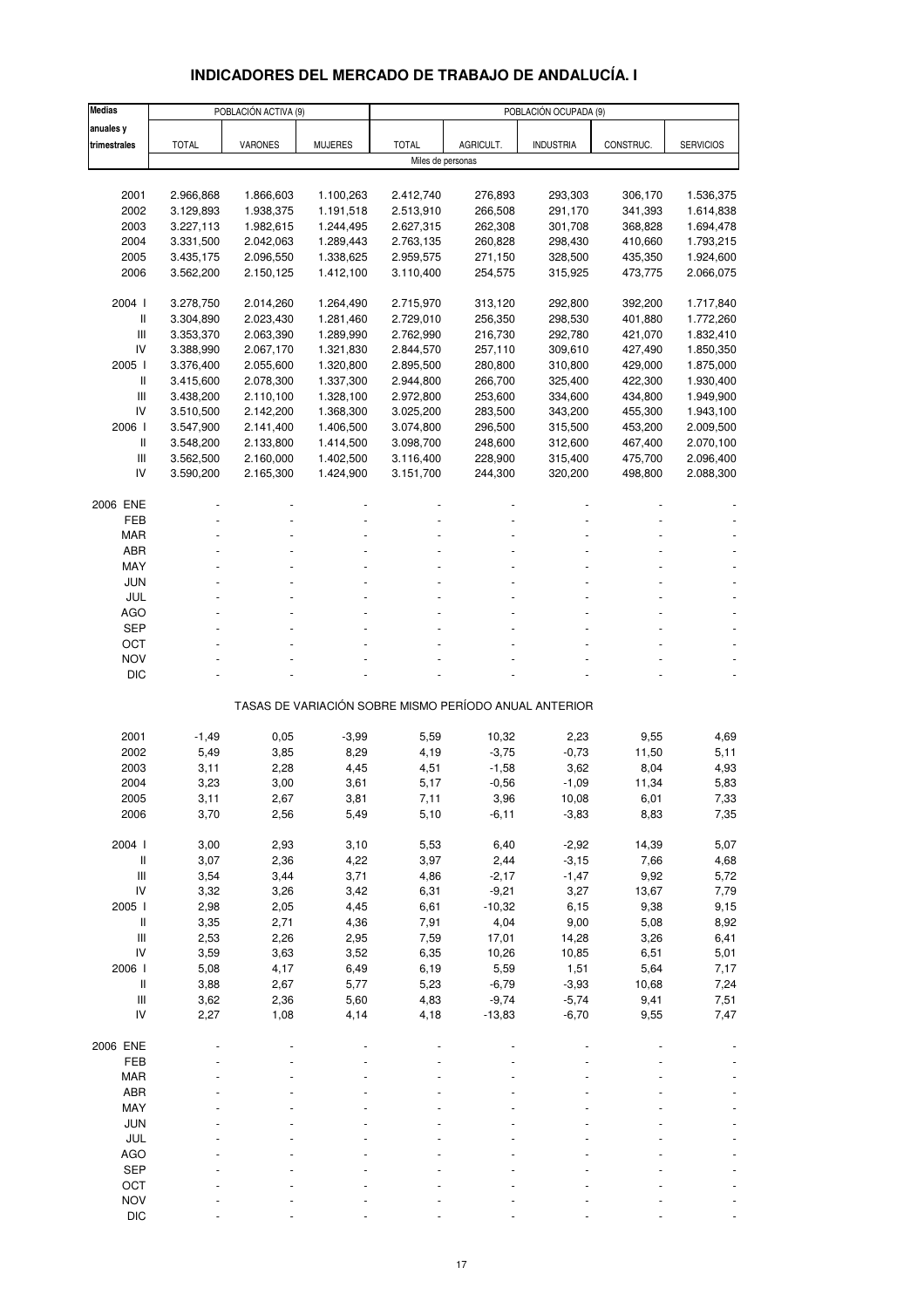## **INDICADORES DEL MERCADO DE TRABAJO DE ANDALUCÍA. II**

| <b>Medias</b>                      |                                                       |           | POBLACIÓN ASALARIADA (9) |           |                  |
|------------------------------------|-------------------------------------------------------|-----------|--------------------------|-----------|------------------|
| anuales y                          |                                                       |           |                          |           |                  |
| trimestrales                       | <b>TOTAL</b>                                          | AGRICULT. | <b>INDUSTRIA</b>         | CONSTRUC. | <b>SERVICIOS</b> |
|                                    |                                                       |           | Miles de personas        |           |                  |
|                                    |                                                       |           |                          |           |                  |
| 2001                               | 1.932,200                                             | 195,170   | 248,913                  | 267,678   | 1.220,440        |
| 2002                               | 2.040,455                                             | 178,023   | 248,433                  | 297,468   | 1.316,533        |
| 2003                               | 2.168,443                                             | 176,948   | 255,205                  | 322,628   | 1.413,663        |
| 2004                               | 2.247,718                                             | 171,573   | 254,655                  | 352,168   | 1.469,323        |
| 2005                               | 2.405,725                                             | 189,725   | 279,600                  | 367,750   | 1.568,650        |
| 2006                               | 2.543,125                                             | 177,400   | 267,925                  | 396,675   | 1.701,125        |
|                                    |                                                       |           |                          |           |                  |
| 2004 l<br>Ш                        | 2.210,140                                             | 216,410   | 250,230                  | 336,380   | 1.407,120        |
|                                    | 2.228,750                                             | 166,800   | 253,050                  | 346,590   | 1.462,310        |
| Ш                                  | 2.237,330                                             | 130,240   | 250,010                  | 360,320   | 1.496,760        |
| IV                                 | 2.314,650                                             | 172,840   | 265,330                  | 365,380   | 1.511,100        |
| 2005 l                             | 2.318,900                                             | 186,400   | 263,000                  | 361,600   | 1.507,900        |
| Ш                                  | 2.395,500                                             | 188,400   | 274,000                  | 360,000   | 1.573,100        |
| Ш                                  | 2.429,800                                             | 180,800   | 283,800                  | 365,000   | 1.600,200        |
| IV                                 | 2.478,700                                             | 203,300   | 297,600                  | 384,400   | 1.593,400        |
| 2006                               | 2.523,500                                             | 215,500   | 269,100                  | 380,900   | 1.658,000        |
| Ш                                  | 2.532,900                                             | 173,000   | 264,700                  | 390,200   | 1.705,000        |
| Ш                                  | 2.537,600                                             | 153,000   | 267,700                  | 395,000   | 1.721,900        |
| IV                                 | 2.578,500                                             | 168,100   | 270,200                  | 420,600   | 1.719,600        |
| 2006 ENE                           |                                                       |           |                          |           |                  |
| FEB                                |                                                       |           |                          |           |                  |
| MAR                                |                                                       |           |                          |           |                  |
|                                    |                                                       |           |                          |           |                  |
| ABR                                |                                                       |           |                          |           |                  |
| MAY                                |                                                       |           |                          |           |                  |
| JUN                                |                                                       |           |                          |           |                  |
| JUL                                |                                                       |           |                          |           |                  |
| AGO                                |                                                       |           |                          |           |                  |
| SEP                                |                                                       |           |                          |           |                  |
| ОСТ                                |                                                       |           |                          |           |                  |
| <b>NOV</b>                         |                                                       |           |                          |           |                  |
| DIC                                |                                                       |           |                          |           |                  |
|                                    | TASAS DE VARIACIÓN SOBRE MISMO PERÍODO ANUAL ANTERIOR |           |                          |           |                  |
| 2001                               |                                                       |           |                          |           |                  |
|                                    | 6,73                                                  | 15,40     | 2,37                     | 12,13     | 5,27             |
| 2002                               | 5,60                                                  | $-8,79$   | $-0,19$                  | 11,13     | 7,87             |
| 2003                               | 6,27                                                  | $-0,60$   | 2,73                     | 8,46      | 7,38             |
| 2004                               | 3,66                                                  | $-3,04$   | $-0,22$                  | 9,16      | 3,94             |
| 2005                               | 7,03                                                  | 10,58     | 9,80                     | 4,42      | 6,76             |
| 2006                               | 5,71                                                  | $-6,50$   | $-4,18$                  | 7,87      | 8,45             |
| 2004 l                             | 4,26                                                  | 4,92      | $-0,84$                  | 11,39     | 3,52             |
| $\sf II$                           | 2,59                                                  | $-1,97$   | $-2,63$                  | 5,32      | 3,46             |
| $\ensuremath{\mathsf{III}}\xspace$ | 2,73                                                  | $-4,02$   | $-1,51$                  | 7,77      | 2,94             |
| IV                                 | 5,04                                                  | $-11,67$  | 4,15                     | 12,39     | 5,82             |
| 2005 l                             | 4,92                                                  | $-13,87$  | 5,10                     | 7,50      | 7,16             |
| $\sf II$                           | 7,48                                                  | 12,95     | 8,28                     | 3,87      | 7,58             |
| $\ensuremath{\mathsf{III}}\xspace$ | 8,60                                                  | 38,82     | 13,52                    | 1,30      | 6,91             |
| IV                                 | 7,09                                                  | 17,62     | 12,16                    | 5,21      | 5,45             |
| 2006                               | 8,82                                                  | 15,61     | 2,32                     | 5,34      | 9,95             |
| Ш                                  | 5,74                                                  |           |                          |           |                  |
|                                    |                                                       | $-8,17$   | $-3,39$                  | 8,39      | 8,38             |
| Ш                                  | 4,44                                                  | $-15,38$  | $-5,67$                  | 8,22      | 7,61             |
| IV                                 | 4,03                                                  | $-17,31$  | $-9,21$                  | 9,42      | 7,92             |
| 2006 ENE                           |                                                       |           |                          |           |                  |
| FEB                                |                                                       |           |                          |           |                  |
| MAR                                |                                                       |           |                          |           |                  |
| ABR                                |                                                       |           |                          |           |                  |
| MAY                                |                                                       |           |                          |           |                  |
| <b>JUN</b>                         |                                                       |           |                          |           |                  |
| JUL                                |                                                       |           |                          |           |                  |
| <b>AGO</b>                         |                                                       |           |                          |           |                  |
| <b>SEP</b>                         |                                                       |           |                          |           |                  |
| OCT                                |                                                       |           |                          |           |                  |
| <b>NOV</b>                         |                                                       |           |                          |           |                  |
| <b>DIC</b>                         |                                                       |           |                          |           |                  |
|                                    |                                                       |           |                          |           |                  |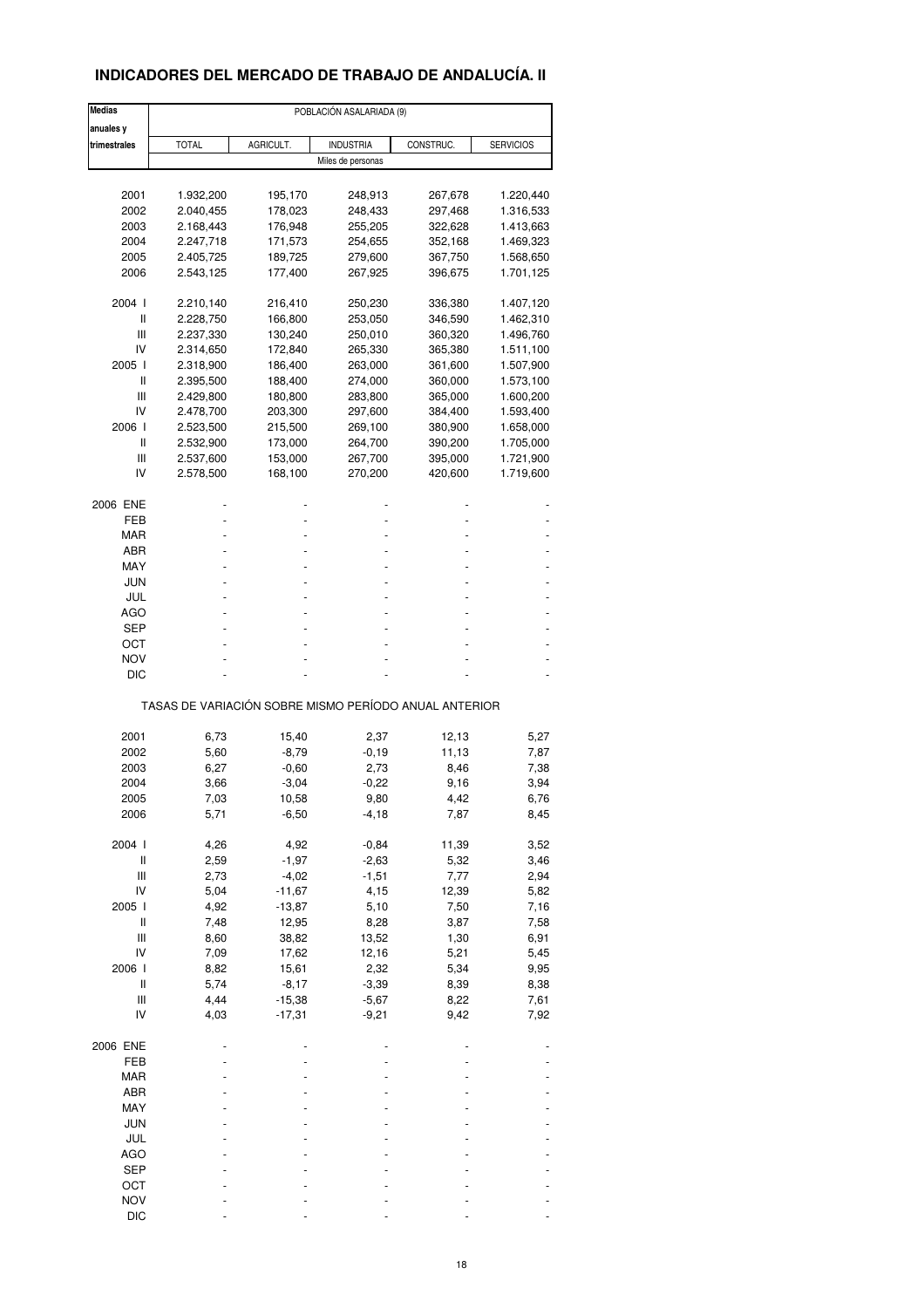# **INDICADORES DEL MERCADO DE TRABAJO DE ANDALUCÍA. III**

| <b>Medias</b>                      |              | PARADOS (9)       |                |                                                       | TASA DE ACTIVIDAD (9) |                | TASA DE PARO (9) |                |                |
|------------------------------------|--------------|-------------------|----------------|-------------------------------------------------------|-----------------------|----------------|------------------|----------------|----------------|
| anuales y                          |              |                   |                |                                                       | <b>MENORES</b>        |                |                  | <b>MENORES</b> |                |
| trimestrales                       | <b>TOTAL</b> | VARONES           | <b>MUJERES</b> | <b>TOTAL</b>                                          | 20 AÑOS               | <b>MUJERES</b> | <b>TOTAL</b>     | 20 AÑOS        | <b>MUJERES</b> |
|                                    |              | Miles de personas |                |                                                       |                       | Porcentaje     |                  |                |                |
|                                    |              |                   |                |                                                       |                       |                |                  |                |                |
| 2001                               | 554,128      | 259,390           | 294,738        | 50,09                                                 | 26,30                 | 36,28          | 18,67            | 34,81          | 26,79          |
| 2002                               | 615,988      | 278,635           | 337,343        | 52,10                                                 | 27,48                 | 38,77          | 19,68            | 37,44          | 28,31          |
| 2003                               |              |                   |                |                                                       |                       |                |                  |                |                |
|                                    | 599,795      | 272,030           | 327,765        | 52,87                                                 | 26,94                 | 39,87          | 18,59            | 37,04          | 26,34          |
| 2004                               | 568,370      | 256,943           | 311,425        | 53,64                                                 | 28,08                 | 40,65          | 17,07            | 34,00          | 24,17          |
| 2005                               | 475,600      | 215,250           | 260,350        | 54,31                                                 | 30,38                 | 41,51          | 13,85            | 33,99          | 19,45          |
| 2006                               | 451,850      | 198,475           | 253,375        | 55,32                                                 | 31,29                 | 43,09          | 12,69            | 30,25          | 17,94          |
|                                    |              |                   |                |                                                       |                       |                |                  |                |                |
| 2004 l                             | 562,790      | 257,700           | 305,080        | 53,15                                                 | 26,66                 | 40,11          | 17,17            | 33,23          | 24,13          |
| $\mathbf{II}$                      | 575,880      | 256,590           | 319,290        | 53,33                                                 | 26,81                 | 40,48          | 17,43            | 37,01          | 24,92          |
| $\ensuremath{\mathsf{III}}\xspace$ | 590,380      | 270,910           | 319,480        | 53,87                                                 | 30,78                 | 40,58          | 17,61            | 33,81          | 24,77          |
| IV                                 | 544,430      | 242,570           | 301,850        | 54,19                                                 | 28,05                 | 41,41          | 16,07            | 31,96          | 22,84          |
| 2005 l                             | 480,900      | 216,500           | 264,400        | 53,75                                                 | 29,17                 | 41,21          | 14,24            | 35,32          | 20,02          |
| Ш                                  | 470,800      | 219,500           | 251,200        | 54,13                                                 | 31,58                 | 41,56          | 13,78            | 37,73          | 18,79          |
| $\ensuremath{\mathsf{III}}\xspace$ | 465,400      | 206,500           | 258,900        | 54,24                                                 | 32,45                 | 41,10          | 13,54            | 31,93          | 19,50          |
| IV                                 | 485,300      | 218,500           | 266,900        | 55,11                                                 | 28,32                 | 42,16          | 13,83            | 30,99          | 19,50          |
| 2006                               | 473,100      | 211,900           | 261,200        | 55,44                                                 | 29,18                 | 43,17          | 13,34            | 31,73          | 18,57          |
| II                                 | 449,600      | 197,600           | 252,000        | 55,23                                                 | 31,59                 | 43,25          | 12,67            | 30,97          | 17,81          |
| $\ensuremath{\mathsf{III}}\xspace$ | 446,100      | 195,700           | 250,400        | 55,22                                                 | 32,58                 | 42,73          | 12,52            | 26,62          | 17,85          |
| IV                                 | 438,600      | 188,700           | 249,900        | 55,38                                                 | 31,82                 | 43,22          | 12,22            | 31,66          | 17,54          |
|                                    |              |                   |                |                                                       |                       |                |                  |                |                |
| 2006 ENE                           |              |                   |                |                                                       |                       |                |                  |                |                |
| FEB                                |              |                   |                |                                                       |                       |                |                  |                |                |
| <b>MAR</b>                         |              |                   |                |                                                       |                       |                |                  |                |                |
| ABR                                |              |                   |                |                                                       |                       |                |                  |                |                |
| MAY                                |              |                   |                |                                                       |                       |                |                  |                |                |
| <b>JUN</b>                         |              |                   |                |                                                       |                       |                |                  |                |                |
| JUL                                |              |                   |                |                                                       |                       |                |                  |                |                |
| <b>AGO</b>                         |              |                   |                |                                                       |                       |                |                  |                |                |
| <b>SEP</b>                         |              |                   |                |                                                       |                       |                |                  |                |                |
|                                    |              |                   |                |                                                       |                       |                |                  |                |                |
| OCT                                |              |                   |                |                                                       |                       |                |                  |                |                |
| <b>NOV</b>                         |              |                   |                |                                                       |                       |                |                  |                |                |
| <b>DIC</b>                         |              |                   |                |                                                       |                       |                |                  |                |                |
|                                    |              |                   |                | TASAS DE VARIACIÓN SOBRE MISMO PERÍODO ANUAL ANTERIOR |                       |                |                  |                |                |
|                                    |              |                   |                |                                                       |                       |                |                  |                |                |
| 2001                               | $-23,75$     | $-21,86$          | $-25.33$       |                                                       |                       |                |                  |                |                |
| 2002                               | 11,16        | 7,42              | 14,46          |                                                       |                       |                |                  |                |                |
| 2003                               | $-2,63$      | $-2,37$           | $-2,84$        |                                                       |                       |                |                  |                |                |
| 2004                               | $-5,24$      | $-5,55$           | $-4,99$        |                                                       |                       |                |                  |                |                |
| 2005                               | -16,32       | -16,23            | -16,40         |                                                       |                       |                |                  |                |                |
| 2006                               | $-4,99$      | $-7,79$           | $-2,68$        |                                                       |                       |                |                  |                |                |
|                                    |              |                   |                |                                                       |                       |                |                  |                |                |
| 2004 l                             | $-7,69$      | $-8,01$           | $-7,43$        |                                                       |                       |                |                  |                |                |
| Ш                                  | $-0,96$      | $-3,83$           | 1,46           |                                                       |                       |                |                  |                |                |
| $\ensuremath{\mathsf{III}}\xspace$ | $-2,20$      | 1,34              | $-5,00$        |                                                       |                       |                |                  |                |                |
| ${\sf IV}$                         | $-9,92$      | $-11,42$          | $-8,68$        |                                                       |                       |                |                  |                |                |
| 2005 l                             | $-14,55$     | $-15,99$          | $-13,33$       |                                                       |                       |                |                  |                |                |
| II                                 | $-18,25$     | $-14,45$          | $-21,33$       |                                                       |                       |                |                  |                |                |
| $\ensuremath{\mathsf{III}}\xspace$ | $-21,17$     | $-23,78$          | $-18,96$       |                                                       |                       |                |                  |                |                |
| IV                                 | $-10,86$     | $-9,92$           | $-11,58$       |                                                       |                       |                |                  |                |                |
| 2006                               | $-1,62$      | $-2,12$           | $-1,21$        |                                                       |                       |                |                  |                |                |
| $\, \parallel$                     | $-4,50$      | $-9,98$           | 0,32           |                                                       |                       |                |                  |                |                |
| $\ensuremath{\mathsf{III}}\xspace$ | $-4,15$      | $-5,23$           | $-3,28$        |                                                       |                       |                |                  |                |                |
| IV                                 | $-9,62$      | $-13,64$          | $-6,37$        |                                                       |                       |                |                  |                |                |
|                                    |              |                   |                |                                                       |                       |                |                  |                |                |
| 2006 ENE                           |              |                   |                |                                                       |                       |                |                  |                |                |
| FEB                                |              |                   |                |                                                       |                       |                |                  |                |                |
| <b>MAR</b>                         |              |                   |                |                                                       |                       |                |                  |                |                |
| ABR                                |              |                   |                |                                                       |                       |                |                  |                |                |
|                                    |              |                   |                |                                                       |                       |                |                  |                |                |
| MAY                                |              |                   |                |                                                       |                       |                |                  |                |                |
| JUN                                |              |                   |                |                                                       |                       |                |                  |                |                |
| JUL                                |              |                   |                |                                                       |                       |                |                  |                |                |
| <b>AGO</b>                         |              |                   |                |                                                       |                       |                |                  |                |                |
| SEP                                |              |                   |                |                                                       |                       |                |                  |                |                |
| OCT                                |              |                   |                |                                                       |                       |                |                  |                |                |
| <b>NOV</b>                         |              |                   |                |                                                       |                       |                |                  |                |                |
| <b>DIC</b>                         |              |                   |                |                                                       |                       |                |                  |                |                |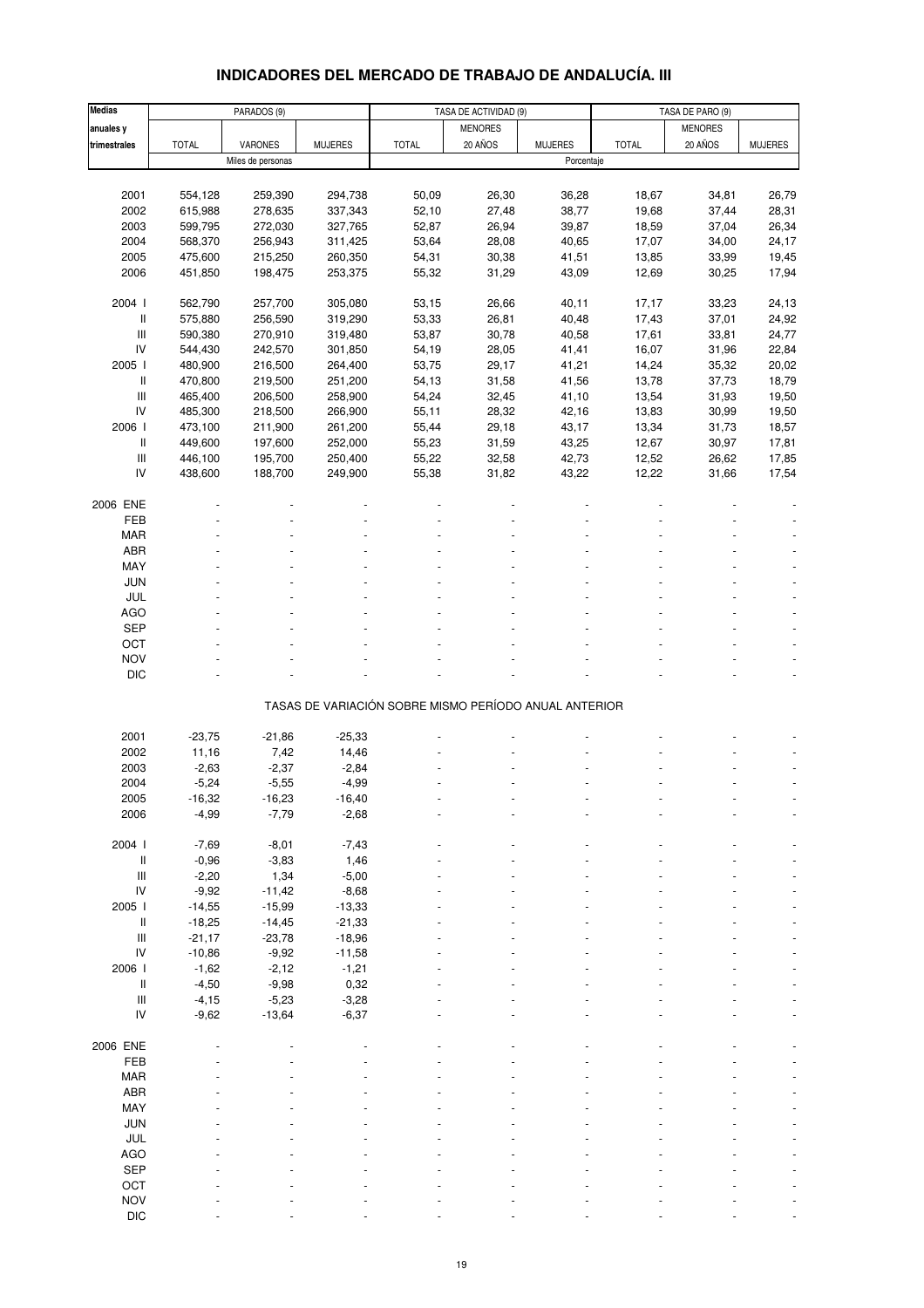| <b>Medias</b>                      |              |                    |                    | PARO REGISTRADO                                       |                    |                 |
|------------------------------------|--------------|--------------------|--------------------|-------------------------------------------------------|--------------------|-----------------|
| anuales y                          |              |                    |                    |                                                       |                    | SIN EMPLEO      |
| trimestrales                       | <b>TOTAL</b> | <b>AGRICULTURA</b> | <b>INDUSTRIA</b>   | CONSTRUCCIÓN                                          | <b>SERVICIOS</b>   | <b>ANTERIOR</b> |
|                                    |              |                    |                    | Personas                                              |                    |                 |
|                                    |              |                    |                    |                                                       |                    |                 |
| 2002                               | 483.896      | 23.481             | 53.848             | 64.118                                                | 260.228            | 82.221          |
| 2003                               | 478.517      | 19.446             | 52.399             | 64.450                                                | 261.575            | 80.647          |
| 2004                               | 462.316      | 18.865             | 48.500             | 61.528                                                | 258.162            | 75.262          |
| 2005                               | 456.522      | 24.803             | 46.377             | 60.853                                                | 252.449            | 72.041          |
| 2006                               | 477.324      | 28.806             | 46.475             | 60.191                                                | 259.953            | 81.898          |
| 2007                               | 491.174      | 28.297             | 46.126             | 61.287                                                | 267.334            | 88.131          |
| 2004 II                            | 457.805      | 19.391             | 48.672             | 59.919                                                | 252.704            | 77.120          |
| Ш                                  | 454.968      | 19.327             | 47.800             | 61.280                                                | 252.721            | 73.841          |
| IV                                 | 459.709      | 18.058             | 46.541             | 62.033                                                | 260.341            | 72.736          |
| 2005 l                             | 455.068      | 21.240             | 46.715             | 64.409                                                | 258.039            | 64.665          |
| Ш                                  | 434.698      | 23.220             | 45.040             | 57.774                                                | 239.777            | 68.887          |
| Ш                                  | 455.195      | 26.441             | 46.378             | 58.950                                                | 247.949            | 75.476          |
| IV                                 | 481.129      | 28.310             | 47.376             | 62.277                                                | 264.031            | 79.136          |
| 2006 l                             | 489.508      | 28.273             | 47.933             | 62.076                                                | 269.410            | 81.817          |
| Ш                                  | 464.655      | 28.266             | 45.946             | 57.462                                                | 253.153            | 79.827          |
| $\ensuremath{\mathsf{III}}\xspace$ | 469.928      | 29.550             | 46.027             | 59.813                                                | 254.590            | 79.947          |
| IV                                 | 485.204      | 29.135             | 45.993             | 61.414                                                | 262.660            | 86.002          |
| 2007 l                             | 491.174      | 28.297             | 46.126             | 61.287                                                | 267.334            | 88.131          |
| 2006 MAR                           | 488.885      | 29.046             | 47.708             | 60.323                                                | 267.740            | 84.068          |
| ABR                                | 471.085      | 28.248             | 46.768             | 59.015                                                | 256.112            | 80.942          |
| MAY                                | 459.561      | 27.512             | 45.359             | 56.675                                                | 251.056            | 78.959          |
| <b>JUN</b>                         | 463.318      | 29.039             | 45.711             | 56.696                                                | 252.292            | 79.580          |
| JUL                                | 465.384      | 29.662             | 45.679             | 58.520                                                | 252.220            | 79.303          |
| <b>AGO</b>                         |              |                    |                    |                                                       |                    | 78.436          |
| <b>SEP</b>                         | 469.802      | 29.575             | 46.556             | 61.725                                                | 253.510            |                 |
|                                    | 474.597      | 29.413             | 45.847             | 59.194                                                | 258.041            | 82.102          |
| OCT                                | 486.945      | 29.837             | 46.225             | 59.602                                                | 264.831            | 86.450          |
| <b>NOV</b>                         | 490.884      | 29.973             | 45.708             | 60.552                                                | 266.381            | 88.270          |
| <b>DIC</b>                         | 477.784      | 27.594             | 46.047             | 64.088                                                | 256.768            | 83.287          |
| 2007 ENE                           | 491.931      | 28.146             | 46.335             | 61.926                                                | 268.194            | 87.330          |
| FEB                                | 490.416      | 28.447             | 45.917             | 60.647                                                | 266.473            | 88.932          |
|                                    |              |                    |                    | TASAS DE VARIACIÓN SOBRE MISMO PERÍODO ANUAL ANTERIOR |                    |                 |
| 2002                               | 3,85         | 1,53               | 2,72               | 4,62                                                  | 5,63               | $-0,64$         |
| 2003                               | $-1,11$      | $-17,18$           | $-2,69$            | 0,52                                                  | 0,52               | $-1,91$         |
| 2004                               | $-3,39$      | $-2,99$            | $-7,44$            | $-4,53$                                               | $-1,30$            | $-6,68$         |
| 2005                               | $-1,25$      | 31,48              | $-4,38$            | $-1,10$                                               | $-2,21$            | $-4,28$         |
| 2006                               | 4,56         | 16,14              | 0,21               | -1,09                                                 | 2,97               | 13,68           |
| 2007                               | 0,28         | 1,47               | $-3,99$            | $-2,65$                                               | $-1,08$            | 9,22            |
| 2004 II                            | $-2,68$      | $-2,28$            | $-7,60$            | $-3,92$                                               | $-0,09$            | $-6,63$         |
| $\ensuremath{\mathsf{III}}\xspace$ | $-2,47$      | 1,23               | $-7,71$            | $-3,02$                                               | $-0,71$            | $-5,18$         |
| IV                                 | $-5,39$      | $-1,72$            | $-9,59$            | $-6,40$                                               | $-3,57$            | $-8,87$         |
| 2005 l                             | $-4,55$      | 13,70              | $-8,38$            | 2,43                                                  | $-3,31$            | $-16,40$        |
| Ш                                  | $-5,05$      | 19,74              | $-7,46$            | $-3,58$                                               | $-5,12$            | $-10,68$        |
|                                    |              |                    |                    |                                                       |                    |                 |
| Ш<br>IV                            | 0,05<br>4,66 | 36,81              | $-2,97$<br>1,79    | $-3,80$                                               | $-1,89$<br>1,42    | 2,22            |
|                                    |              | 56,77              |                    | 0,39                                                  |                    | 8,80            |
| 2006 l                             | 7,57         | 33,11              | 2,61               | $-3,62$                                               | 4,41               | 26,52           |
| $\sf II$                           | 6,89         | 21,73              | 2,01               | $-0,54$                                               | 5,58               | 15,88           |
| $\ensuremath{\mathsf{III}}\xspace$ | 3,24         | 11,76              | $-0,76$            | 1,46                                                  | 2,68               | 5,92            |
| IV<br>2007 l                       | 0,85<br>0,28 | 2,91<br>1,47       | $-2,92$<br>$-3,99$ | $-1,39$<br>$-2,65$                                    | $-0,52$<br>$-1,08$ | 8,68<br>9,22    |
|                                    |              |                    |                    |                                                       |                    |                 |
| 2006 MAR                           | 8,83         | 33,24              | 2,47               | $-4,93$                                               | 6,03               | 29,53           |
| ABR                                | 7,28         | 32,83              | 2,47               | $-2,46$                                               | 3,98               | 23,77           |
| MAY                                | 6,85         | 17,55              | 1,56               | $-0,68$                                               | 6,49               | 14,07           |
| <b>JUN</b>                         | 6,54         | 16,20              | 1,99               | 1,69                                                  | 6,33               | 10,46           |
| JUL                                | 3,58         | 15,31              | $-0,90$            | $-0,09$                                               | 2,73               | 8,07            |
| <b>AGO</b>                         | 3,79         | 12,36              | $-0,44$            | 2,93                                                  | 3,21               | 6,07            |
| SEP                                | 2,36         | 7,83               | $-0,93$            | 1,52                                                  | 2,12               | 3,80            |
| OCT                                | 2,07         | 5,32               | $-1,26$            | 0,37                                                  | 1,05               | 7,45            |
| <b>NOV</b>                         | 1,14         | 2,20               | $-3,23$            | 0,02                                                  | $-1,05$            | 11,68           |
| <b>DIC</b>                         | $-0,66$      | 1,18               | $-4,22$            | $-4,22$                                               | $-1,54$            | 6,90            |
| 2007 ENE                           | 0,28         | 1,91               | $-4,04$            | $-3,34$                                               | $-0,88$            | 9,10            |

#### **INDICADORES DEL MERCADO DE TRABAJO DE ANDALUCÍA. IV**

FEB 0,28 1,04 -3,95 -1,93 -1,28 9,34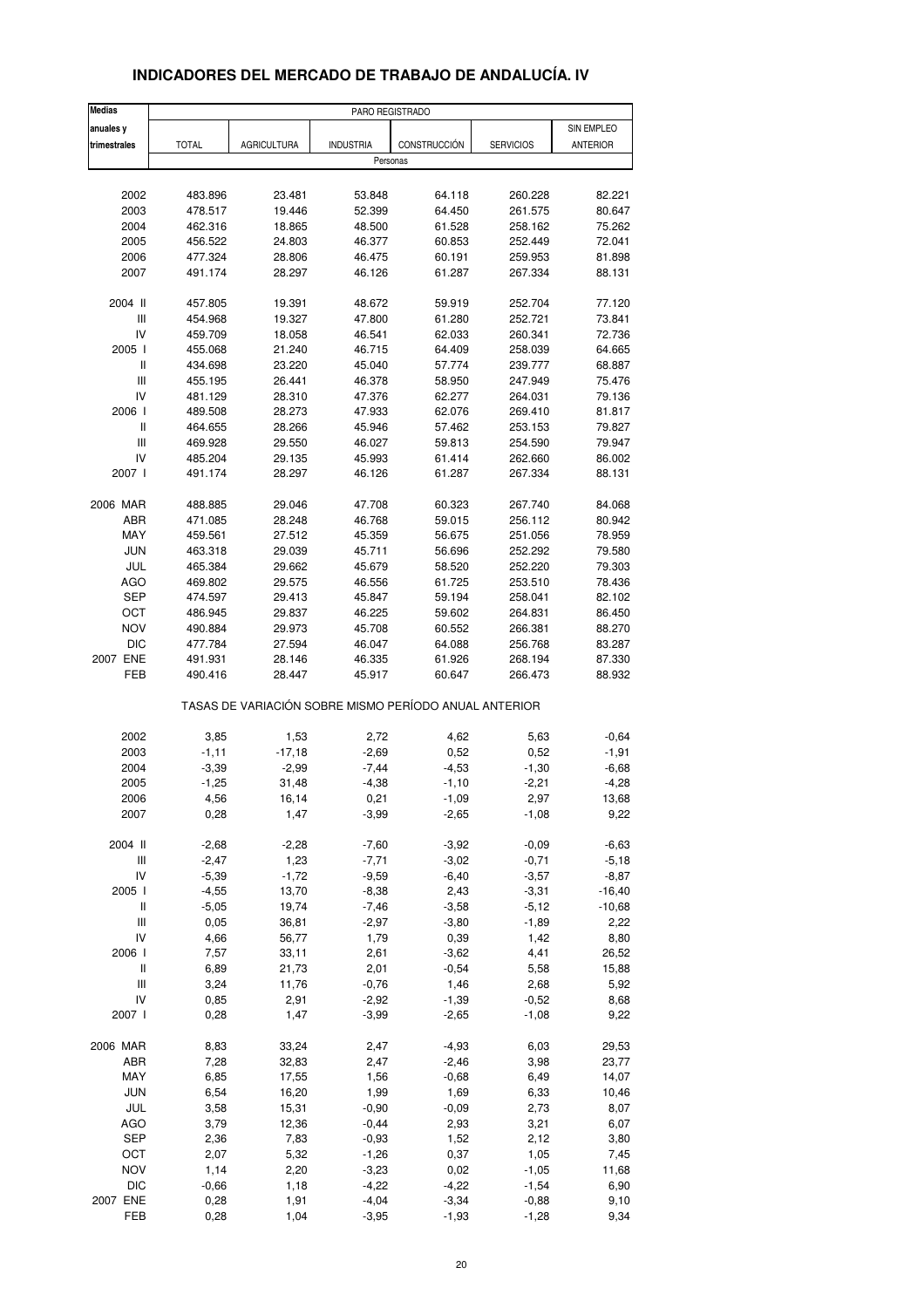### **INDICADORES DEL MERCADO DE TRABAJO DE ANDALUCÍA. V**

| Medias         | AFILIADOS A LA SEGURIDAD SOCIAL EN ALTA LABORAL       |                    |                  |              |                  |  |  |  |
|----------------|-------------------------------------------------------|--------------------|------------------|--------------|------------------|--|--|--|
| anuales y      |                                                       |                    | <b>TOTAL</b>     |              |                  |  |  |  |
| trimestrales   | <b>TOTAL</b>                                          | <b>AGRICULTURA</b> | <b>INDUSTRIA</b> | CONSTRUCCIÓN | <b>SERVICIOS</b> |  |  |  |
|                |                                                       |                    | Personas         |              |                  |  |  |  |
| 2002           | 2.578.455                                             | 586.520            | 251.928          | 292.092      | 1.445.540        |  |  |  |
| 2003           | 2.693.438                                             | 593.923            | 255.882          | 314.522      | 1.526.817        |  |  |  |
| 2004           | 2.795.653                                             | 571.845            | 260.873          | 351.148      | 1.610.225        |  |  |  |
| 2005           | 2.908.069                                             | 548.699            | 263.816          | 389.604      | 1.705.291        |  |  |  |
| 2006           | 3.022.720                                             | 526.780            | 268.393          | 422.012      | 1.805.455        |  |  |  |
| 2007           | 3.067.398                                             | 528.317            | 277.847          | 431.311      | 1.829.907        |  |  |  |
|                |                                                       |                    |                  |              |                  |  |  |  |
| 2004 II        | 2.812.248                                             | 586.357            | 261.711          | 353.970      | 1.608.312        |  |  |  |
| Ш              | 2.797.139                                             | 554.776            | 260.481          | 354.360      | 1.626.295        |  |  |  |
| IV             | 2.813.854                                             | 558.041            | 262.558          | 357.231      | 1.635.195        |  |  |  |
| 2005 l         | 2.835.513                                             | 554.467            | 261.858          | 371.474      | 1.646.977        |  |  |  |
| Ш              | 2.912.951                                             | 557.432            | 264.291          | 392.738      | 1.697.761        |  |  |  |
| $\mathsf{III}$ | 2.933.644                                             | 544.336            | 263.577          | 395.856      | 1.729.221        |  |  |  |
| IV             | 2.950.166                                             | 538.561            | 265.539          | 398.348      | 1.747.205        |  |  |  |
| 2006           | 2.971.298                                             | 537.749            | 265.211          | 409.917      | 1.758.158        |  |  |  |
| $\mathsf{I}$   | 3.029.763                                             | 531.446            | 269.023          | 425.759      | 1.803.515        |  |  |  |
| Ш              | 3.036.425                                             | 516.675            | 268.463          | 425.213      | 1.826.056        |  |  |  |
| IV             | 3.053.393                                             | 521.250            | 270.874          | 427.160      | 1.834.093        |  |  |  |
| 2007 l         | 3.067.398                                             | 528.317            | 277.847          | 431.311      | 1.829.907        |  |  |  |
|                |                                                       |                    |                  |              |                  |  |  |  |
| 2006 MAR       | 2.997.459                                             | 536.253            | 266.916          | 418.719      | 1.775.546        |  |  |  |
| ABR            | 3.032.526                                             | 535.492            | 268.391          | 421.585      | 1.807.038        |  |  |  |
| MAY            | 3.036.397                                             | 533.574            | 269.170          | 427.481      | 1.806.152        |  |  |  |
| <b>JUN</b>     | 3.020.367                                             | 525.272            | 269.508          | 428.212      | 1.797.355        |  |  |  |
| JUL            | 3.043.764                                             | 518.961            | 269.317          | 426.448      | 1.829.019        |  |  |  |
| AGO            | 3.018.574                                             | 515.211            | 265.640          | 417.597      | 1.820.107        |  |  |  |
| <b>SEP</b>     | 3.046.937                                             | 515.852            | 270.432          | 431.593      | 1.829.042        |  |  |  |
| OCT            | 3.040.776                                             | 515.939            | 271.310          | 433.041      | 1.820.468        |  |  |  |
| <b>NOV</b>     | 3.067.244                                             | 519.411            | 273.103          | 436.292      | 1.838.421        |  |  |  |
| <b>DIC</b>     | 3.052.160                                             | 528.400            | 268.208          | 412.146      | 1.843.389        |  |  |  |
| 2007 ENE       | 3.057.601                                             | 529.581            | 275.060          | 429.025      | 1.823.918        |  |  |  |
| FEB            | 3.077.194                                             | 527.052            | 280.633          | 433.597      | 1.835.896        |  |  |  |
|                | TASAS DE VARIACIÓN SOBRE MISMO PERÍODO ANUAL ANTERIOR |                    |                  |              |                  |  |  |  |
| 2002           |                                                       |                    |                  |              |                  |  |  |  |
|                | 3,82                                                  | 0,47               | 0,96             | 7,61         | 5,07             |  |  |  |
| 2003           | 4,46                                                  | 1,26               | 1,57             | 7,68         | 5,62             |  |  |  |
| 2004           | 3,79                                                  | $-3,72$            | 1,95             | 11,65        | 5,46             |  |  |  |
| 2005           | 4,02                                                  | $-4,05$            | 1,13             | 10,95        | 5,90             |  |  |  |
| 2006           | 3,94                                                  | $-3,99$            | 1,73             | 8,32         | 5,87             |  |  |  |
| 2007           | 3,69                                                  | $-1,89$            | 5,10             | 6,36         | 4,60             |  |  |  |
| 2004 II        | 3,64                                                  | $-3,16$            | 2,05             | 10,59        | 5,18             |  |  |  |
| Ш              | 3,32                                                  | $-4,74$            | 1,83             | 9,94         | 5,30             |  |  |  |
| IV             | 4,07                                                  | $-4,02$            | 2,03             | 15,01        | 5,35             |  |  |  |
| 2005 l         | 2,76                                                  | $-5,74$            | 1,20             | 9,57         | 4,83             |  |  |  |
| Ш              | 3,58                                                  | $-4,93$            | 0,99             | 10,95        | 5,56             |  |  |  |
| Ш              | 4,88                                                  | $-1,88$            | 1,19             | 11,71        | 6,33             |  |  |  |
| IV             | 4,84                                                  | $-3,49$            | 1,14             | 11,51        | 6,85             |  |  |  |
| 2006           | 4,79                                                  | $-3,02$            | 1,28             | 10,35        | 6,75             |  |  |  |
|                |                                                       |                    |                  |              |                  |  |  |  |
| Ш              | 4,01                                                  | $-4,66$            | 1,79             | 8,41         | 6,23             |  |  |  |
| Ш              | 3,50                                                  | $-5,08$            | 1,85             | 7,42         | 5,60             |  |  |  |
| IV             | 3,50                                                  | $-3,21$            | 2,01             | 7,23         | 4,97             |  |  |  |
| 2007 l         | 3,69                                                  | $-1,89$            | 5,10             | 6,36         | 4,60             |  |  |  |
| 2006 MAR       | 4,86                                                  | $-3,26$            | 1,95             | 10,83        | 6,72             |  |  |  |
| ABR            | 4,71                                                  | $-3,79$            | 1,86             | 9,53         | 6,89             |  |  |  |
| MAY            | 4,02                                                  | $-4,49$            | 2,03             | 8,31         | 6,17             |  |  |  |
| <b>JUN</b>     | 3,31                                                  | $-5,71$            | 1,48             | 7,42         | 5,63             |  |  |  |
| JUL            | 3,04                                                  | $-6,32$            | 2,10             | 7,70         | 5,15             |  |  |  |
| AGO            | 3,34                                                  | $-4,63$            | 1,70             | 7,20         | 5,25             |  |  |  |
| SEP            | 4,13                                                  | $-4,26$            | 1,75             | 7,35         | 6,41             |  |  |  |
|                |                                                       |                    |                  |              |                  |  |  |  |
| OCT            | 3,27                                                  | $-4,01$            | 1,44             | 7,30         | 4,90             |  |  |  |
| <b>NOV</b>     | 3,38                                                  | $-3,32$            | 1,85             | 5,95         | 5,10             |  |  |  |
| <b>DIC</b>     | 3,84                                                  | $-2,32$            | 2,76             | 8,56         | 4,91             |  |  |  |
| 2007 ENE       | 3,71                                                  | $-1,85$            | 4,09             | 6,63         | 4,73             |  |  |  |
| FEB            | 3,67                                                  | $-1,93$            | 6,12             | 6,10         | 4,47             |  |  |  |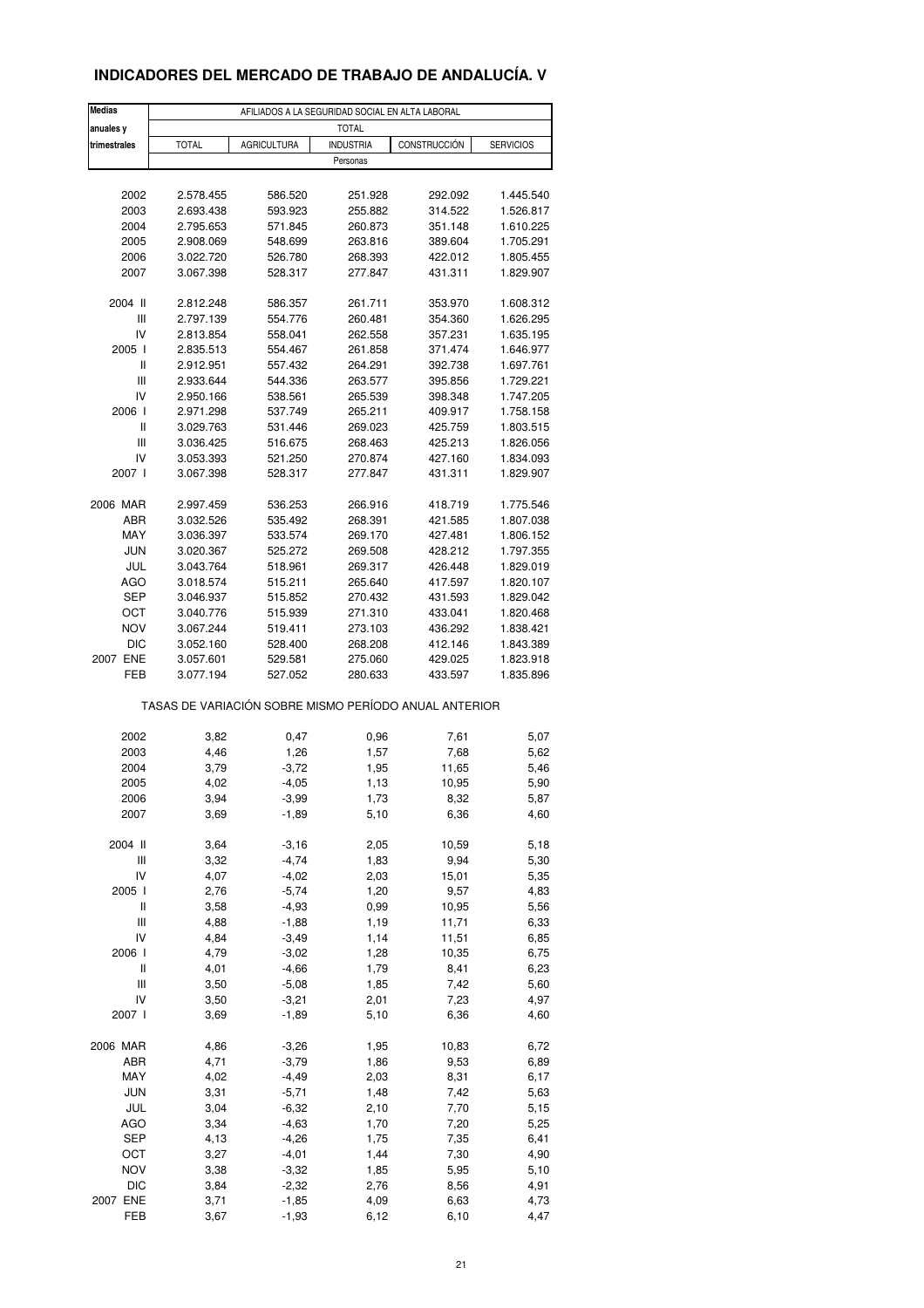### **INDICADORES DEL MERCADO DE TRABAJO DE ANDALUCÍA. VI**

| Medias         | AFILIADOS A LA SEGURIDAD SOCIAL EN ALTA LABORAL       |                    |                     |              |                  |  |  |  |  |
|----------------|-------------------------------------------------------|--------------------|---------------------|--------------|------------------|--|--|--|--|
| anuales y      |                                                       |                    | <b>CUENTA AJENA</b> |              |                  |  |  |  |  |
| trimestrales   | <b>TOTAL</b>                                          | <b>AGRICULTURA</b> | <b>INDUSTRIA</b>    | CONSTRUCCIÓN | <b>SERVICIOS</b> |  |  |  |  |
|                |                                                       |                    | Personas            |              |                  |  |  |  |  |
|                |                                                       |                    |                     |              |                  |  |  |  |  |
| 2002           | 2.167.747                                             | 538.112            | 219.108             | 251.555      | 1.157.082        |  |  |  |  |
| 2003           | 2.263.295                                             | 544.387            | 222.615             | 269.441      | 1.224.999        |  |  |  |  |
| 2004           | 2.343.646                                             | 521.386            | 226.991             | 300.325      | 1.293.768        |  |  |  |  |
| 2005           | 2.433.772                                             | 497.581            | 229.449             | 332.487      | 1.373.945        |  |  |  |  |
| 2006           | 2.528.597                                             | 475.393            | 233.259<br>242.274  | 359.302      | 1.460.619        |  |  |  |  |
| 2007           | 2.566.623                                             | 477.240            |                     | 366.011      | 1.481.098        |  |  |  |  |
| 2004 II        | 2.360.542                                             | 535.771            | 227.755             | 303.671      | 1.291.836        |  |  |  |  |
| Ш              | 2.341.344                                             | 504.232            | 226.496             | 302.501      | 1.307.270        |  |  |  |  |
| IV             | 2.355.234                                             | 507.510            | 228.475             | 304.154      | 1.314.639        |  |  |  |  |
| 2005 l         | 2.373.507                                             | 503.731            | 227.743             | 317.343      | 1.324.313        |  |  |  |  |
| $\mathsf{I}$   | 2.440.444                                             | 506.190            | 229.903             | 335.989      | 1.367.988        |  |  |  |  |
| $\mathbf{III}$ | 2.454.079                                             | 493.126            | 229.151             | 337.574      | 1.393.917        |  |  |  |  |
| IV             | 2.467.059                                             | 487.278            | 230.998             | 339.041      | 1.409.560        |  |  |  |  |
| 2006 l         | 2.485.169                                             | 486.255            | 230.485             | 349.622      | 1.418.710        |  |  |  |  |
| $\mathsf{I}$   | 2.535.600                                             | 479.851            | 233.939             | 363.450      | 1.458.359        |  |  |  |  |
| Ш              | 2.539.362                                             | 465.353            | 233.200             | 361.655      | 1.479.154        |  |  |  |  |
| IV             | 2.554.258                                             | 470.114            | 235.410             | 362.481      | 1.486.252        |  |  |  |  |
| 2007 l         | 2.566.623                                             | 477.240            | 242.274             | 366.011      | 1.481.098        |  |  |  |  |
|                |                                                       |                    |                     |              |                  |  |  |  |  |
| 2006 MAR       | 2.508.687                                             | 484.668            | 232.063             | 357.632      | 1.434.323        |  |  |  |  |
| <b>ABR</b>     | 2.540.339                                             | 483.878            | 233.397             | 359.890      | 1.463.173        |  |  |  |  |
| MAY            | 2.541.913                                             | 481.972            | 234.090             | 365.103      | 1.460.747        |  |  |  |  |
| <b>JUN</b>     | 2.524.547                                             | 473.703            | 234.330             | 365.357      | 1.451.156        |  |  |  |  |
| JUL            | 2.546.913                                             | 467.488            | 234.018             | 363.191      | 1.482.215        |  |  |  |  |
| AGO            | 2.522.309                                             | 463.887            | 230.438             | 354.204      | 1.473.779        |  |  |  |  |
| <b>SEP</b>     | 2.548.865                                             | 464.683            | 235.145             | 367.569      | 1.481.467        |  |  |  |  |
| OCT            | 2.542.180                                             | 464.823            | 235.931             | 368.477      | 1.472.948        |  |  |  |  |
| <b>NOV</b>     | 2.568.328                                             | 468.277            | 237.616             | 371.550      | 1.490.884        |  |  |  |  |
| <b>DIC</b>     | 2.552.265                                             | 477.241            | 232.684             | 347.416      | 1.494.923        |  |  |  |  |
| 2007 ENE       | 2.558.127                                             | 478.497            | 239.551             | 364.120      | 1.475.958        |  |  |  |  |
| FEB            | 2.575.118                                             | 475.983            | 244.996             | 367.902      | 1.486.237        |  |  |  |  |
|                | TASAS DE VARIACIÓN SOBRE MISMO PERÍODO ANUAL ANTERIOR |                    |                     |              |                  |  |  |  |  |
| 2002           | 4,10                                                  | 0,53               | 1,08                | 7,53         | 5,72             |  |  |  |  |
| 2003           | 4,41                                                  | 1,17               | 1,60                | 7,11         | 5,87             |  |  |  |  |
| 2004           | 3,55                                                  | $-4,23$            | 1,97                | 11,46        | 5,61             |  |  |  |  |
| 2005           | 3,85                                                  | $-4,57$            | 1,08                | 10,71        | 6,20             |  |  |  |  |
| 2006           | 3,90                                                  | $-4,46$            | 1,66                | 8,06         | 6,31             |  |  |  |  |
| 2007           | 3,77                                                  | $-2,01$            | 5,48                | 5,90         | 4,98             |  |  |  |  |
|                |                                                       |                    |                     |              |                  |  |  |  |  |
| 2004 II        | 3,37                                                  | $-3,63$            | 2,08                | 10,27        | 5,27             |  |  |  |  |
| Ш              | 3,03                                                  | $-5,35$            | 1,83                | 9,51         | 5,49             |  |  |  |  |
| IV             | 3,92                                                  | $-4,53$            | 2,04                | 15,42        | 5,55             |  |  |  |  |
| 2005 l         | 2,42                                                  | $-6,38$            | 1,11                | 9,06         | 4,99             |  |  |  |  |
| Ш              | 3,38                                                  | $-5,52$            | 0,94                | 10,64        | 5,89             |  |  |  |  |
| Ш              | 4,81                                                  | $-2,20$            | 1,17                | 11,59        | 6,63             |  |  |  |  |
| IV             | 4,75                                                  | $-3,99$            | 1,10                | 11,47        | 7,22             |  |  |  |  |
| 2006           | 4,70                                                  | $-3,47$            | 1,20                | 10,17        | 7,13             |  |  |  |  |
| Ш              | 3,90                                                  | $-5,20$            | 1,76                | 8,17         | 6,61             |  |  |  |  |
| Ш              | 3,48                                                  | $-5,63$            | 1,77                | 7,13         | 6,11             |  |  |  |  |
| IV             | 3,53                                                  | $-3,52$            | 1,91                | 6,91         | 5,44             |  |  |  |  |
| 2007 l         | 3,77                                                  | $-2,01$            | 5,48                | 5,90         | 4,98             |  |  |  |  |
| 2006 MAR       | 4,83                                                  | $-3,72$            | 1,95                | 10,79        | 7,13             |  |  |  |  |
| ABR            | 4,66                                                  | $-4,27$            | 1,83                | 9,39         | 7,34             |  |  |  |  |
| MAY            | 3,91                                                  | $-5,02$            | 2,04                | 8,08         | 6,52             |  |  |  |  |
| <b>JUN</b>     | 3,13                                                  | $-6,33$            | 1,40                | 7,10         | 5,96             |  |  |  |  |
| JUL            | 2,86                                                  | $-7,00$            | 2,03                | 7,45         | 5,45             |  |  |  |  |
| AGO            | 3,33                                                  | $-5,14$            | 1,61                | 6,92         | 5,75             |  |  |  |  |
| <b>SEP</b>     | 4,24                                                  | $-4,72$            | 1,66                | 7,03         | 7,16             |  |  |  |  |
| OCT            | 3,23                                                  | $-4,41$            | 1,26                | 6,94         | 5,32             |  |  |  |  |
| <b>NOV</b>     | 3,42                                                  | $-3,64$            | 1,73                | 5,46         | 5,64             |  |  |  |  |
| <b>DIC</b>     | 3,95                                                  | $-2,52$            | 2,77                | 8,48         | 5,36             |  |  |  |  |
| 2007 ENE       | 3,80                                                  | $-1,98$            | 4,31                | 6,19         | 5,14             |  |  |  |  |
| FEB            | 3,74                                                  | $-2,05$            | 6,64                | 5,62         | 4,81             |  |  |  |  |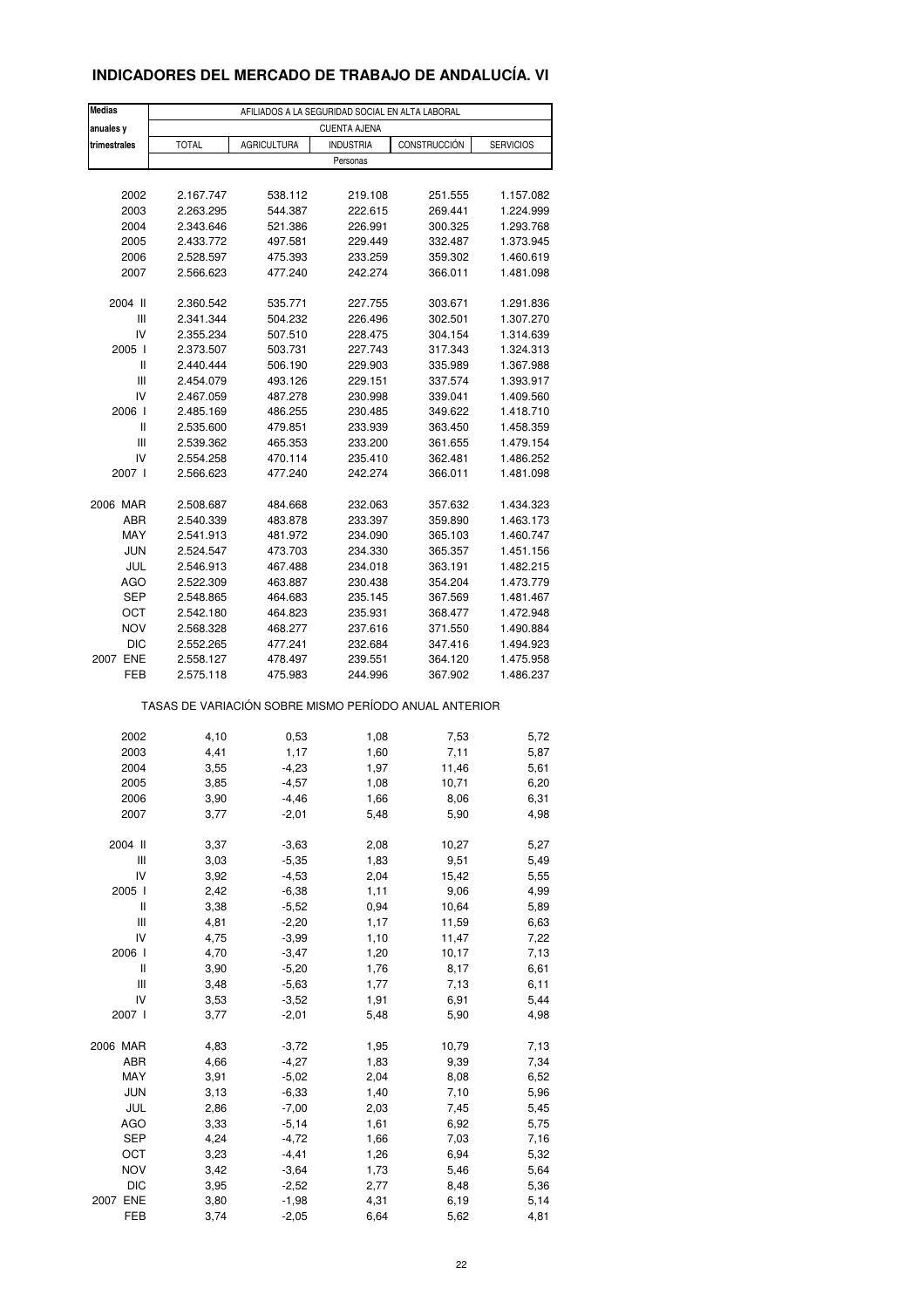#### **Medias AFILIADOS A LA SEGURIDAD SOCIAL EN ALTA LABORAL anuales y trimestrales** TOTAL AGRICULTURA INDUSTRIA CONSTRUCCIÓN SERVICIOS Personas 2002 410.709 48.409 32.820 40.537 288.458 2003 430.142 49.536 33.267 45.081 301.819 2004 452.007 50.458 33.882 50.824 316.456 2005 474.296 51.118 34.367 57.117 331.346 2006 494.123 51.387 35.134 62.710 344.837 2007 500.775 51.077 35.573 65.300 348.810 2004 II 451.706 50.587 33.956 50.299 316.476 III 455.795 50.544 33.985 51.859 319.025 IV 458.621 50.531 34.083 53.076 320.556 2005 I 462.005 50.735 34.115 54.131 322.664 II 472.507 51.243 34.388 56.748 329.773 III 479.566 51.210 34.426 58.281 335.304 IV 483.107 51.283 34.541 59.307 337.645 2006 I 486.129 51.494 34.726 60.295 339.447 II 494.164 51.595 35.084 62.309 345.156 III 497.063 51.322 35.263 63.558 346.902 IV 499.136 51.136 35.463 64.679 347.841 2007 I 500.775 51.077 35.573 65.300 348.810 2006 MAR 488.772 51.585 34.853 61.087 341.223 ABR 492.187 51.614 34.994 61.695 343.865 MAY 494.484 51.602 35.080 62.378 345.405 JUN 495.820 51.569 35.178 62.855 346.199 JUL 496.851 51.473 35.299 63.257 346.804 AGO 496.265 51.324 35.202 63.393 346.328 SEP 498.072 51.169 35.287 64.024 347.575 OCT 498.596 51.116 35.379 64.564 347.520 NOV 498.916 51.134 35.487 64.742 347.537 DIC 499.895 51.159 35.524 64.730 348.466 2007 ENE 499.474 51.084 35.509 64.905 347.960 FEB 502.076 51.069 35.637 65.695 349.659 2002 2,42 -0,11 0,20 8,14 2,55 2003 4,73 2,33 1,36 11,21 4,63 2004 5,08 1,86 1,85 12,74 4,85 2005 4,93 1,31 1,43 12,38 4,71 2006 4,18 0,53 2,23 9,79 4,07 2007 3,29 -0,72 2,63 9,02 3,03 2004 II 5,08 2,08 1,85 12,60 4,84 III 4,85 1,81 1,84 12,52 4,54 IV 4,86 1,38 1,96 12,77 4,56 2005 I 4,55 1,12 1,82 12,63 4,16 II 4,60 1,30 1,27 12,82 4,20 III 5,22 1,32 1,30 12,38 5,10 IV 5,34 1,49 1,34 11,74 5,33 2006 I 5,22 1,50 1,79 11,39 5,20 II 4,58 0,69 2,02 9,80 4,66 III 3,65 0,22 2,43 9,05 3,46 IV 3,32 -0,29 2,67 9,06 3,02 2007 I 3,29 -0,72 2,63 9,02 3,03 2006 MAR 5,04 1,29 1,93 11,07 5,04 ABR 4,92 0,97 2,06 10,38 5,01 MAY 4,59 0,69 1,99 9,72 4,70 JUN 4,24 0,40 2,03 9,31 4,29 JUL 3,96 0,26 2,58 9,13 3,88 AGO 3,42 0,32 2,30 8,83 3,17 SEP 3,57 0,07 2,41 9,20 3,33 OCT 3,46 -0,20 2,65 9,40 3,16 NOV 3,20 -0,24 2,66 8,84 2,88 DIC 3,29 -0,41 2,70 8,95 3,02 2007 ENE 3,29 -0,66 2,58 9,13 3,01 TASAS DE VARIACIÓN SOBRE MISMO PERÍODO ANUAL ANTERIOR CUENTA PROPIA

# **INDICADORES DEL MERCADO DE TRABAJO DE ANDALUCÍA. VII**

FEB 3,30 -0,79 2,67 8,90 3,04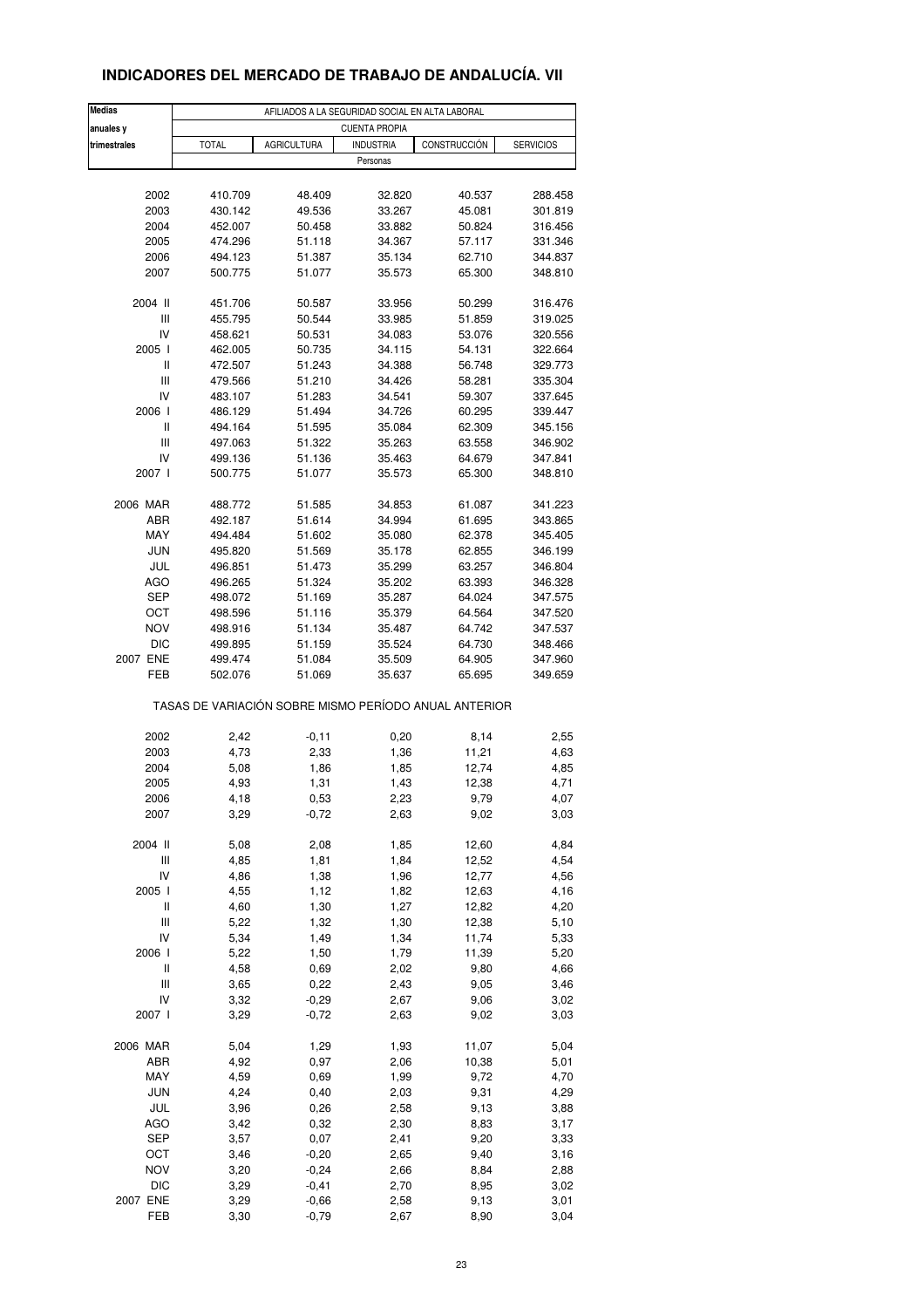| <b>Medias</b>                      |              |                  |                                                       | EFECTIVOS LABORALES |                   |                 | JORNADA MEDIA POR TRABAJADOR Y TRIM. |          |          |
|------------------------------------|--------------|------------------|-------------------------------------------------------|---------------------|-------------------|-----------------|--------------------------------------|----------|----------|
| anuales y                          | <b>TOTAL</b> |                  | <b>SECTORES</b>                                       |                     | CONTRATO          | CONTRATO        | <b>TOTAL</b>                         | A TIEMPO | A TIEMPO |
| trimestrales                       |              | <b>INDUSTRIA</b> | CONSTRUC.                                             | <b>SERVICIOS</b>    | <b>INDEFINIDO</b> | <b>TEMPORAL</b> |                                      | COMPLETO | PARCIAL  |
|                                    |              |                  |                                                       | Miles de personas   |                   |                 |                                      | Horas    |          |
|                                    |              |                  |                                                       |                     |                   |                 |                                      |          |          |
| 2001                               | 1.375,1      | 221,4            | 232,0                                                 | 921,7               | 734,0             | 641,1           | 418,7                                | 445,8    | 261,7    |
| 2002                               | 1.441,6      | 221,7            | 243,1                                                 | 976,9               | 764,8             | 676,8           | 417,0                                | 447,4    | 262,7    |
| 2003                               | 1.522,8      | 225,2            | 264,2                                                 | 1.033,4             | 813,8             | 709,0           | 416,4                                | 446,2    | 263,0    |
| 2004                               | 1.624,4      | 228,8            | 300,4                                                 | 1.095,3             | 857,7             | 766,7           | 415,6                                | 445,5    | 260,2    |
| 2005                               | 1.734,2      | 230,8            | 330,8                                                 | 1.172,6             | 936,7             | 797,4           | 412,8                                | 443,1    | 262,6    |
| 2006                               | 1.846,9      | 237,6            | 359,9                                                 | 1.249,4             | 1.036,6           | 810,3           | 411,6                                | 440,5    | 264,8    |
| 2004 l                             | 1.598,6      | 226,6            | 298,7                                                 | 1.073,3             | 853,8             | 744,7           | 430,6                                | 462,9    | 265,6    |
| Ш                                  | 1.629,9      | 232,5            | 306,5                                                 | 1.091,0             | 855,2             | 774,8           | 433,1                                | 462,0    | 271,4    |
| Ш                                  | 1.638,0      | 231,4            | 307,4                                                 | 1.099,2             | 853,1             | 784,9           | 374,2                                | 400,3    | 238,5    |
| IV                                 | 1.631,0      | 224,6            | 288,9                                                 | 1.117,5             | 868,5             | 762,4           | 424,5                                | 456,7    | 265,3    |
| 2005 l                             | 1.689,8      | 228,6            | 322,4                                                 | 1.138,8             | 904,9             | 784,9           | 428,0                                | 461,3    | 266,4    |
| Ш                                  | 1.741,4      | 233,2            | 339,4                                                 | 1.168,8             | 921,4             | 820,0           | 429,8                                | 462,1    | 272,1    |
| Ш                                  | 1.754,8      | 234,2            | 341,5                                                 | 1.179,0             | 953,6             | 801,1           | 375,6                                | 399,9    | 246,3    |
| IV                                 | 1.750,7      | 227,2            | 319,9                                                 | 1.203,7             | 967,0             | 783,7           | 417,8                                | 449,3    | 265,7    |
| 2006                               | 1.807,4      | 235,4            | 356,4                                                 | 1.215,6             | 989,5             | 817,9           | 425,1                                | 457,1    | 266,3    |
| Ш                                  | 1.835,8      | 237,8            | 367,5                                                 | 1.230,5             | 988,8             | 847,0           | 425,7                                | 456,3    | 270,7    |
| Ш                                  | 1.873,1      | 238,4            | 368,1                                                 | 1.266,6             | 1.069,2           | 803,9           | 375,8                                | 400,3    | 246,8    |
| IV                                 | 1.871,4      | 239,0            | 347,5                                                 | 1.284,9             | 1.098,9           | 772,6           | 419,6                                | 448,1    | 275,4    |
| 2006 ENE                           |              |                  |                                                       |                     |                   |                 |                                      |          |          |
| FEB                                |              |                  |                                                       |                     |                   |                 |                                      |          |          |
| <b>MAR</b>                         |              |                  |                                                       |                     |                   |                 |                                      |          |          |
| <b>ABR</b>                         |              |                  |                                                       |                     |                   |                 |                                      |          |          |
| MAY                                |              |                  |                                                       |                     |                   |                 |                                      |          |          |
| <b>JUN</b>                         |              |                  |                                                       |                     |                   |                 |                                      |          |          |
| JUL                                |              |                  |                                                       |                     |                   |                 |                                      |          |          |
| <b>AGO</b><br><b>SEP</b>           |              |                  |                                                       |                     |                   |                 |                                      |          |          |
| OCT                                |              |                  |                                                       |                     |                   |                 |                                      |          |          |
| <b>NOV</b>                         |              |                  |                                                       |                     |                   |                 |                                      |          |          |
| <b>DIC</b>                         |              |                  |                                                       |                     |                   |                 |                                      |          |          |
|                                    |              |                  |                                                       |                     |                   |                 |                                      |          |          |
|                                    |              |                  | TASAS DE VARIACIÓN SOBRE MISMO PERÍODO ANUAL ANTERIOR |                     |                   |                 |                                      |          |          |
| 2001                               | 6,38         | 1,79             | 6,85                                                  | 7,42                | 8,53              | 4,02            | 0,53                                 | $-0,04$  | 8,21     |
| 2002                               | 4,84         | 0, 10            | 4,75                                                  | 5,99                | 4,20              | 5,56            | $-0,41$                              | 0,36     | 0,40     |
| 2003                               | 5,63         | 1,59             | 8,69                                                  | 5,78                | 6,40              | 4,76            | $-0,14$                              | $-0,27$  | 0, 10    |
| 2004                               | 6,67         | 1,60             | 13,70                                                 | 5,99                | 5,39              | 8,14            | $-0,20$                              | $-0, 15$ | $-1,06$  |
| 2005                               | 6,76         | 0,88             | 10,13                                                 | 7,06                | 9,22              | 4,01            | $-0,67$                              | $-0,52$  | 0,93     |
| 2006                               | 6,50         | 2,97             | 8,79                                                  | 6,56                | 10,66             | 1,62            | $-0,30$                              | $-0,60$  | 0,82     |
| 2004 l                             | 6,14         | 0,85             | 9,94                                                  | 6,31                | 6,50              | 5,74            | $-1,15$                              | $-0,58$  | $-1,70$  |
| $\, \parallel$                     | 5,69         | 2,60             | 9,86                                                  | 5,25                | 5,53              | 5,86            | 0,12                                 | $-0,30$  | 0,37     |
| $\ensuremath{\mathsf{III}}\xspace$ | 5,88         | 1,36             | 9,24                                                  | 5,97                | 5,26              | 6,57            | 0,27                                 | 0,43     | $-2,77$  |
| IV                                 | 9,03         | 1,58             | 28,63                                                 | 6,42                | 4,31              | 14,96           | 0,05                                 | $-0,07$  | $-0,30$  |
| 2005 l                             | 5,70         | 0,88             | 7,93                                                  | 6, 10               | 5,99              | 5,40            | $-0,60$                              | $-0,35$  | 0,30     |
| $\, \parallel$                     | 6,84         | 0,30             | 10,73                                                 | 7,13                | 7,74              | 5,83            | $-0,76$                              | 0,02     | 0,26     |
| $\ensuremath{\mathsf{III}}\xspace$ | 7,13         | 1,21             | 11,09                                                 | 7,26                | 11,78             | 2,06            | 0,37                                 | $-0, 10$ | 3,27     |
| IV                                 | 7,34         | 1,15             | 10,71                                                 | 7,71                | 11,34             | 2,79            | $-1,57$                              | $-1,63$  | 0,15     |
| 2006 l                             | 6,96         | 2,98             | 10,53                                                 | 6,75                | 9,35              | 4,21            | $-0,68$                              | $-0,92$  | $-0,05$  |
| $\, \parallel$                     | 5,42         | 1,97             | 8,28                                                  | 5,28                | 7,32              | 3,29            | $-0,96$                              | $-1,25$  | $-0,51$  |
| $\ensuremath{\mathsf{III}}\xspace$ | 6,74         | 1,78             | 7,79                                                  | 7,43                | 12,13             | 0,35            | 0,07                                 | 0,10     | 0,20     |
| IV                                 | 6,89         | 5,20             | 8,64                                                  | 6,75                | 13,63             | $-1,42$         | 0,42                                 | $-0,25$  | 3,64     |
| 2006 ENE                           |              |                  |                                                       |                     |                   |                 |                                      |          |          |
| FEB                                |              |                  |                                                       |                     |                   |                 |                                      |          |          |
| MAR                                |              |                  |                                                       |                     |                   |                 |                                      |          |          |
| ABR                                |              |                  |                                                       |                     |                   |                 |                                      |          |          |
| MAY                                |              |                  |                                                       |                     |                   |                 |                                      |          |          |
| JUN                                |              |                  |                                                       |                     |                   |                 |                                      |          |          |
| JUL                                |              |                  |                                                       |                     |                   |                 |                                      |          |          |
| AGO                                |              |                  |                                                       |                     |                   |                 |                                      |          |          |
| SEP                                |              |                  |                                                       |                     |                   |                 |                                      |          |          |
| OCT                                |              |                  |                                                       |                     |                   |                 |                                      |          |          |
| <b>NOV</b>                         |              |                  |                                                       |                     |                   |                 |                                      |          |          |

#### **INDICADORES DEL MERCADO DE TRABAJO DE ANDALUCÍA. VIII**

DIC - - - - - - - - -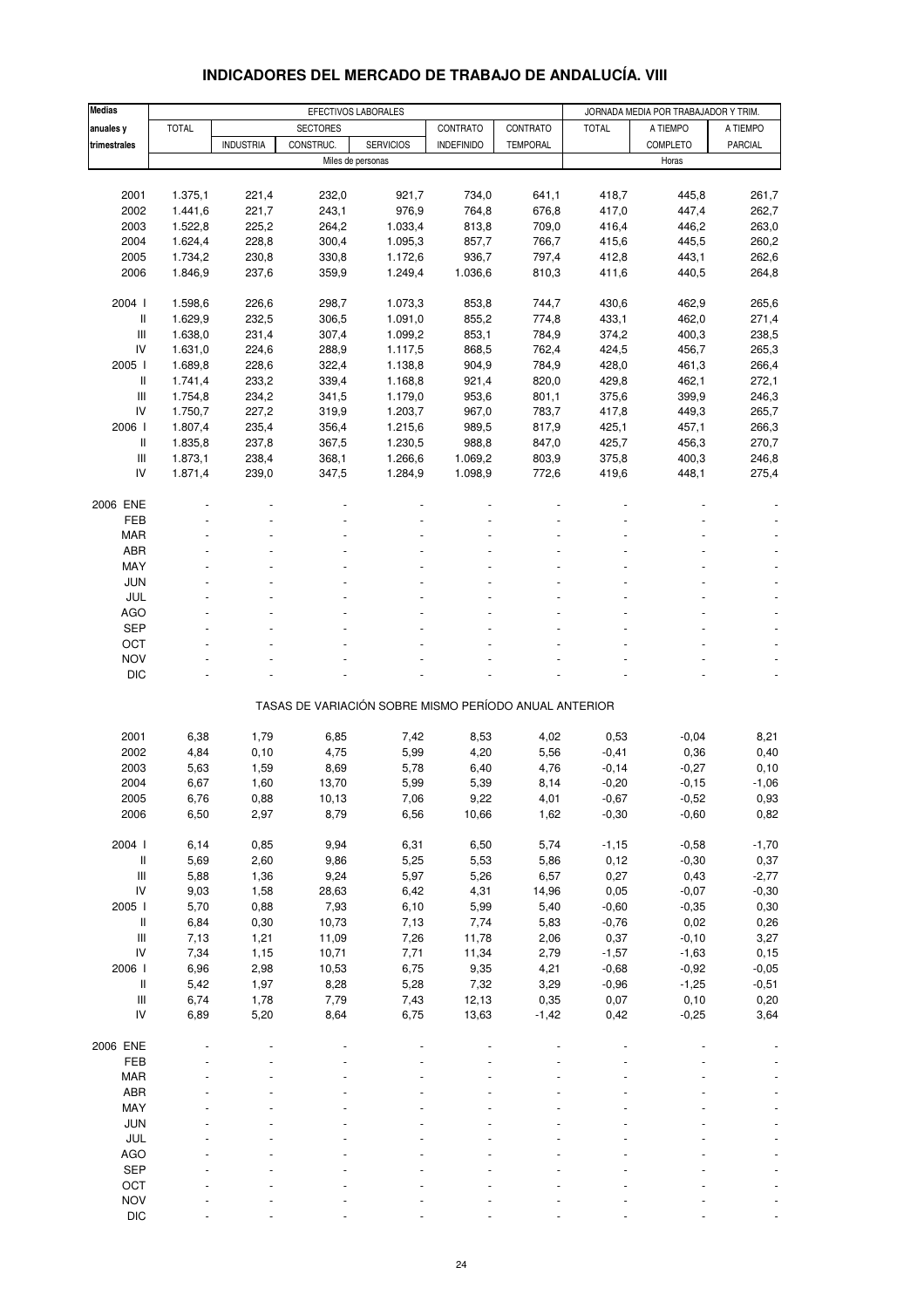## **INDICADORES DE PRECIOS DE ANDALUCÍA. I**

| <b>Medias</b>   |                                                       | INDICES DE PRECIOS DE CONSUMO (10) |                     | DIFERENCIAL DE |
|-----------------|-------------------------------------------------------|------------------------------------|---------------------|----------------|
| anuales y       | <b>GENERAL</b>                                        | ALIMENTACIÓN                       | SIN                 | INFLACIÓN      |
| trimestrales    |                                                       | AGREGADO                           | <b>ALIMENTACIÓN</b> | RTO. ESPAÑA    |
|                 |                                                       | <b>Base 2006</b>                   |                     | P.Porcentuales |
|                 |                                                       |                                    |                     |                |
| 2002            | 88,172                                                | 86,173                             | 88,971              | $-0,15$        |
| 2003            | 90,803                                                | 89,550                             | 91,312              | $-0,05$        |
| 2004            | 93,517                                                | 93,188                             | 93,646              | $-0,06$        |
| 2005            | 96,590                                                | 96,395                             | 96,667              | $-0,08$        |
| 2006            | 100,000                                               | 100,000                            | 100,000             | 0,02           |
| 2007            | 100,433                                               | 102,177                            | 99,799              | 0,20           |
|                 |                                                       |                                    |                     |                |
| 2004 II         | 93,945                                                | 93,046                             | 94,305              | 0,01           |
| Ш               | 93,643                                                | 94,056                             | 93,472              | 0,02           |
| IV              | 94,925                                                | 94,152                             | 95,234              | $-0, 15$       |
| 2005 l          | 94,490                                                | 95,112                             | 94,236              | $-0,05$        |
| Ш               | 96,962                                                | 96,542                             | 97,129              | $-0,01$        |
| Ш               | 96,748                                                | 96,642                             | 96,788              | $-0,12$        |
| IV              | 98,162                                                | 97,283                             | 98,513              | $-0,14$        |
| 2006 l          |                                                       |                                    |                     |                |
|                 | 98,180                                                | 98,617                             | 98,008              | $-0,11$        |
| Ш               | 100,686                                               | 99,723                             | 101,065             | $-0, 10$       |
| Ш               | 100,203                                               | 100,635                            | 100,034             | 0,07           |
| IV              | 100,931                                               | 101,024                            | 100,894             | 0,23           |
| 2007 l          | 100,433                                               | 102,177                            | 99,799              | 0,20           |
|                 |                                                       |                                    |                     |                |
| 2006 MAR        | 98,830                                                | 99,106                             | 98,721              | $-0,05$        |
| ABR             | 100,377                                               | 99,357                             | 100,779             | $-0,20$        |
| MAY             | 100,759                                               | 99,622                             | 101,207             | $-0,10$        |
| JUN             | 100,922                                               | 100,189                            | 101,210             | 0,00           |
| JUL             | 100,112                                               | 100,545                            | 99,942              | 0,00           |
| AGO             | 100,313                                               | 100,665                            | 100,174             | 0,10           |
| SEP             | 100,185                                               | 100,695                            | 99,985              | 0,10           |
| OCT             | 100,654                                               | 100,731                            | 100,624             | 0,20           |
| <b>NOV</b>      | 100,944                                               | 100,918                            | 100,954             | 0,30           |
| DIC             | 101,194                                               | 101,424                            | 101,103             | 0,20           |
| 2007 ENE        | 100,338                                               | 102,119                            | 99,691              | 0,20           |
| FEB             | 100,527                                               | 102,234                            | 99,907              | 0,20           |
|                 | TASAS DE VARIACIÓN SOBRE MISMO PERÍODO ANUAL ANTERIOR |                                    |                     |                |
|                 |                                                       |                                    |                     |                |
| 2002            | 3,39                                                  | 4,70                               | 2,89                |                |
| 2003            | 2,98                                                  | 3,92                               | 2,63                |                |
| 2004            | 2,99                                                  | 4,06                               | 2,56                |                |
| 2005            | 3,29                                                  | 3,44                               | 3,23                |                |
| 2006            | 3,53                                                  | 3,74                               | 3,45                |                |
| 2007            | 2,63                                                  | 3,87                               | 2,20                |                |
|                 |                                                       |                                    |                     |                |
| 2004 II         | 3,23                                                  | 4,86                               | 2,57                |                |
| Ш               | 3,33                                                  | 4,28                               | 2,94                |                |
| IV              | 3,29                                                  | 3,48                               | 3,21                |                |
| 2005 l          | 3,21                                                  | 3,95                               | 2,91                |                |
| Ш               | 3,21                                                  | 3,76                               | 2,99                |                |
| Ш               | 3,32                                                  | 2,75                               | 3,55                |                |
| IV              | 3,41                                                  | 3,32                               | 3,44                |                |
| 2006 l          | 3,91                                                  | 3,69                               | 4,00                |                |
| Ш               | 3,84                                                  | 3,29                               | 4,05                |                |
| Ш               | 3,57                                                  | 4,13                               | 3,35                |                |
| IV              | 2,82                                                  | 3,85                               | 2,42                |                |
| 2007 l          | 2,63                                                  | 3,87                               | 2,20                |                |
|                 |                                                       |                                    |                     |                |
| 2006 MAR<br>ABR | 3,84                                                  | 3,93                               | 3,80                |                |
|                 | 3,74                                                  | 3,00                               | 4,03                |                |
| MAY             | 3,90                                                  | 3,16                               | 4,18                |                |
| <b>JUN</b>      | 3,89                                                  | 3,72                               | 3,95                |                |
| JUL             | 3,99                                                  | 4,19                               | 3,91                |                |
| <b>AGO</b>      | 3,77                                                  | 4,16                               | 3,62                |                |
| SEP             | 2,97                                                  | 4,05                               | 2,54                |                |
| OCT             | 2,66                                                  | 4,02                               | 2,13                |                |
| <b>NOV</b>      | 2,87                                                  | 4,05                               | 2,41                |                |
| <b>DIC</b>      | 2,93                                                  | 3,47                               | 2,72                |                |
| 2007 ENE        | 2,63                                                  | 3,71                               | 2,26                |                |
| FEB             | 2,64                                                  | 4,02                               | 2,14                |                |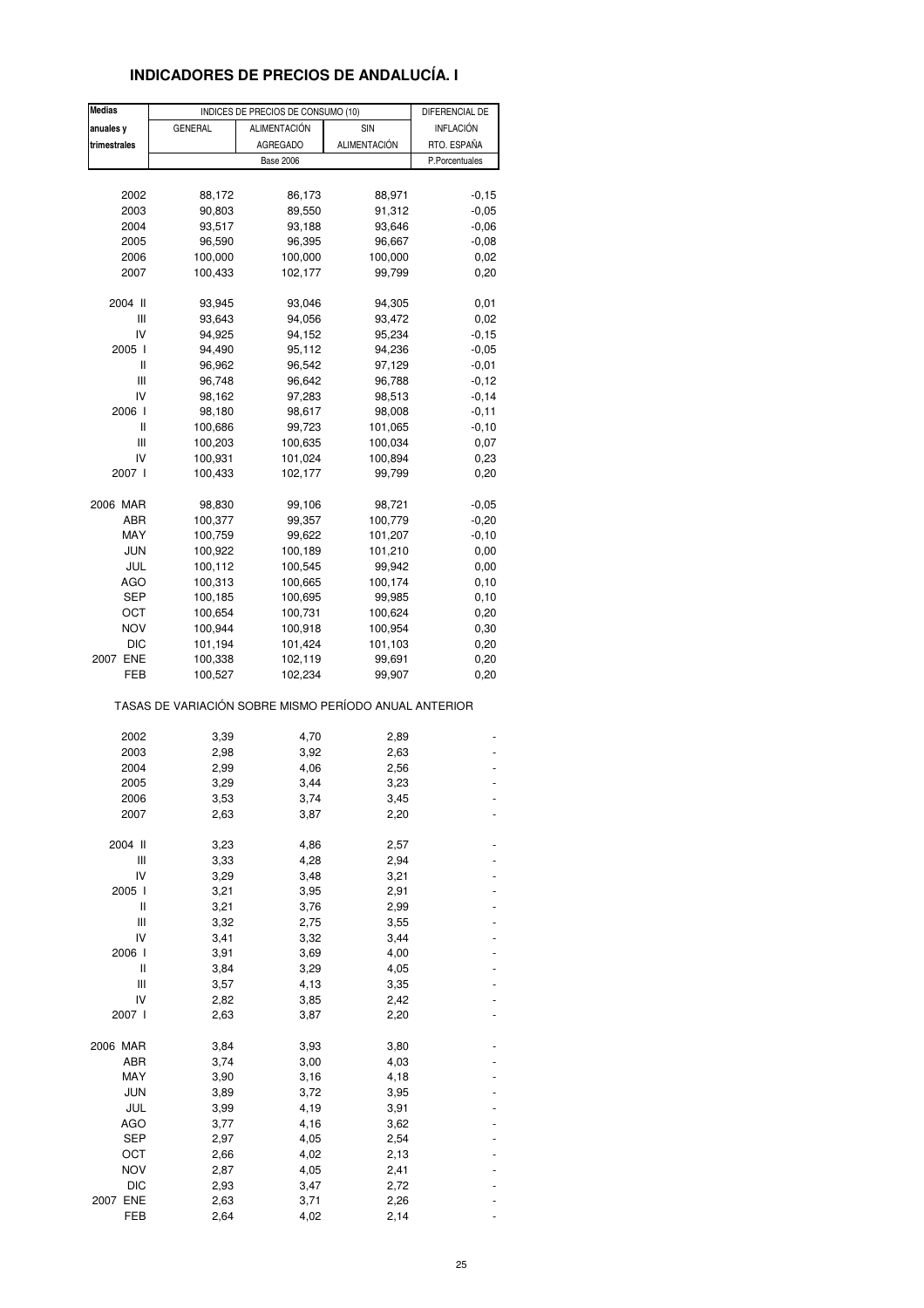# **INDICADORES DE PRECIOS DE ANDALUCÍA. II**

| <b>ALIMENTOS Y</b><br>BEBIDAS ALC.<br><b>VESTIDO Y</b><br>MENAJE<br><b>MEDICINA</b><br>anuales y<br><b>VIVIENDA</b><br>trimestrales<br>BEB.NO ALCOH.<br>Y TABACO<br>CALZADO<br><b>Base 2006</b><br>2002<br>86,130<br>86,467<br>92,603<br>83,558<br>93,465<br>96,794<br>89,598<br>96,391<br>2003<br>89,300<br>86,043<br>95,121<br>98,761<br>2004<br>93,186<br>93,274<br>98,168<br>88,573<br>96,065<br>98,695<br>96,104<br>97,665<br>2005<br>98,319<br>99,017<br>93,441<br>99,042<br>2006<br>100,000<br>100,000<br>100,000<br>100,000<br>100,000<br>100,000<br>2007<br>101,474<br>106,999<br>93,005<br>102,128<br>101,156<br>100,884<br>2004 II<br>93,049<br>93,098<br>104,480<br>88,123<br>96,316<br>98,430<br>Ш<br>94,959<br>92,684<br>95,914<br>93,924<br>88,873<br>98,765<br>IV<br>94,034<br>94,964<br>103,980<br>89,606<br>96,891<br>99,115<br>2005 l<br>95,089<br>95,317<br>92,476<br>90,973<br>96,605<br>99,086<br>II<br>96,207<br>98,749<br>105,157<br>93,200<br>98,086<br>98,983<br>Ш<br>96,240<br>99,277<br>93,207<br>94,291<br>97,464<br>99,080<br>IV<br>96,878<br>99,934<br>105,228<br>95,300<br>98,502<br>99,020<br>2006  <br>98,789<br>97,488<br>93,449<br>98,378<br>98,478<br>99,368<br>II<br>99,564<br>100,769<br>106,046<br>100,176<br>100,379<br>99,827<br>Ш<br>100,634<br>100,646<br>94,041<br>100,733<br>100,023<br>100,285<br>IV<br>101,013<br>101,097<br>106,464<br>100,712<br>101,121<br>100,520<br>2007 l<br>101,474<br>106,999<br>93,005<br>102,128<br>101,156<br>100,884<br>2006 MAR<br>98,918<br>100,351<br>96,013<br>98,635<br>99,109<br>99,089<br>ABR<br>99,162<br>100,643<br>105,437<br>99,869<br>100,061<br>99,724<br>MAY<br>100,759<br>106,714<br>100,267<br>100,404<br>99,450<br>99,791<br>JUN<br>100,081<br>100,906<br>105,987<br>100,393<br>100,671<br>99,965<br>JUL<br>100,493<br>100,892<br>93,078<br>100,618<br>99,789<br>100,175<br>AGO<br>100,699<br>100,441<br>92,755<br>100,771<br>99,885<br>100,283<br>SEP<br>100,709<br>100,604<br>96,289<br>100,811<br>100,394<br>100,396<br>100,727<br>100,755<br>100,619<br>OCT<br>104,669<br>100,761<br>100,434<br><b>NOV</b><br>100,913<br>100,954<br>107,936<br>100,712<br>101,122<br>100,537<br>DIC<br>101,400<br>101,583<br>100,805<br>106,788<br>101,479<br>100,589<br>2007 ENE<br>101,431<br>106,842<br>93,175<br>102,012<br>101,076<br>100,787<br>FEB<br>102,244<br>101,517<br>107,156<br>92,834<br>101,235<br>100,980<br>TASAS DE VARIACIÓN SOBRE MISMO PERÍODO ANUAL ANTERIOR<br>6,01<br>2,10<br>2,13<br>2002<br>4,48<br>4,47<br>1,46<br>2003<br>4,03<br>3,28<br>2,97<br>1,77<br>2,03<br>4,09<br>1,84<br>$-0,07$<br>2004<br>4,00<br>4,45<br>2,94<br>0,99<br>2005<br>3,13<br>5,41<br>0,86<br>5,50<br>0,35<br>1,66<br>2006<br>4,05<br>1,71<br>0,97<br>0,99<br>7,02<br>2,39<br>11,39<br>0,91<br>3,95<br>1,38<br>2007<br>2,79<br>3,05<br>2004 II<br>4,94<br>4,42<br>2,20<br>2,44<br>0,80<br>$-0,38$<br>Ш<br>4,04<br>5,83<br>2,43<br>2,92<br>1,02<br>$-0,31$<br>IV<br>3,12<br>5,77<br>2,07<br>3,23<br>1,22<br>$-0,23$<br>2005 l<br>3,65<br>5,82<br>1,04<br>3,74<br>1,54<br>0,63<br>$\,$ $\,$ $\,$ $\,$<br>3,39<br>6,07<br>0,65<br>1,84<br>0,56<br>5,76<br>Ш<br>2,47<br>4,55<br>0,56<br>6,10<br>1,62<br>0,32<br>IV<br>3,02<br>1,20<br>6,35<br>1,66<br>5,23<br>$-0,10$<br>1,94<br>2006 l<br>3,89<br>2,28<br>1,05<br>8,14<br>0,29<br>Ш<br>3,49<br>2,05<br>0,85<br>7,48<br>2,34<br>0,85<br>$\ensuremath{\mathsf{III}}\xspace$<br>4,57<br>1,38<br>1,22<br>0,89<br>6,83<br>2,62<br>IV<br>4,27<br>1,16<br>5,68<br>1,51<br>1,18<br>2,66<br>2007 l<br>2,79<br>11,39<br>0,91<br>3,95<br>3,05<br>1,38<br>2006 MAR<br>5,22<br>7,52<br>2,31<br>3,73<br>1,04<br>0,68<br>ABR<br>3,13<br>2,12<br>0,77<br>7,32<br>2,52<br>0,85<br>MAY<br>3,32<br>2,16<br>7,64<br>0,82<br>2,22<br>0,86<br>JUN<br>4,01<br>1,86<br>0,94<br>7,48<br>2,27<br>0,85<br>JUL<br>4,56<br>1,85<br>0,83<br>7,31<br>2,59<br>1,16<br>AGO<br>4,58<br>1,44<br>0,84<br>2,57<br>1,17<br>6,69<br><b>SEP</b><br>4,56<br>0,85<br>1,01<br>6,50<br>2,72<br>1,33<br>OCT<br>4,52<br>1,27<br>2,61<br>1,47<br>0,89<br>5,67<br><b>NOV</b><br>4,53<br>1,03<br>1,21<br>5,70<br>1,52<br>2,69<br><b>DIC</b><br>3,76<br>1,58<br>1,05<br>5,66<br>1,55<br>2,67 | <b>Medias</b> |  | INDICES DE PRECIOS DE CONSUMO (10) |  |  |
|------------------------------------------------------------------------------------------------------------------------------------------------------------------------------------------------------------------------------------------------------------------------------------------------------------------------------------------------------------------------------------------------------------------------------------------------------------------------------------------------------------------------------------------------------------------------------------------------------------------------------------------------------------------------------------------------------------------------------------------------------------------------------------------------------------------------------------------------------------------------------------------------------------------------------------------------------------------------------------------------------------------------------------------------------------------------------------------------------------------------------------------------------------------------------------------------------------------------------------------------------------------------------------------------------------------------------------------------------------------------------------------------------------------------------------------------------------------------------------------------------------------------------------------------------------------------------------------------------------------------------------------------------------------------------------------------------------------------------------------------------------------------------------------------------------------------------------------------------------------------------------------------------------------------------------------------------------------------------------------------------------------------------------------------------------------------------------------------------------------------------------------------------------------------------------------------------------------------------------------------------------------------------------------------------------------------------------------------------------------------------------------------------------------------------------------------------------------------------------------------------------------------------------------------------------------------------------------------------------------------------------------------------------------------------------------------------------------------------------------------------------------------------------------------------------------------------------------------------------------------------------------------------------------------------------------------------------------------------------------------------------------------------------------------------------------------------------------------------------------------------------------------------------------------------------------------------------------------------------------------------------------------------------------------------------------------------------------------------------------------------------------------------------------------------------------------------------------------------------------------------------------------------------------------------------------------------------------------------------------------------------------------------------------------------------------------------------------------------------------------------------------------------------------------------------------------------------------------------------------------------------------------------------------------------------------------------------------------------------------------------------------------------------------------------------------------------------------------------------------------------------------------------------------------------|---------------|--|------------------------------------|--|--|
|                                                                                                                                                                                                                                                                                                                                                                                                                                                                                                                                                                                                                                                                                                                                                                                                                                                                                                                                                                                                                                                                                                                                                                                                                                                                                                                                                                                                                                                                                                                                                                                                                                                                                                                                                                                                                                                                                                                                                                                                                                                                                                                                                                                                                                                                                                                                                                                                                                                                                                                                                                                                                                                                                                                                                                                                                                                                                                                                                                                                                                                                                                                                                                                                                                                                                                                                                                                                                                                                                                                                                                                                                                                                                                                                                                                                                                                                                                                                                                                                                                                                                                                                                                              |               |  |                                    |  |  |
|                                                                                                                                                                                                                                                                                                                                                                                                                                                                                                                                                                                                                                                                                                                                                                                                                                                                                                                                                                                                                                                                                                                                                                                                                                                                                                                                                                                                                                                                                                                                                                                                                                                                                                                                                                                                                                                                                                                                                                                                                                                                                                                                                                                                                                                                                                                                                                                                                                                                                                                                                                                                                                                                                                                                                                                                                                                                                                                                                                                                                                                                                                                                                                                                                                                                                                                                                                                                                                                                                                                                                                                                                                                                                                                                                                                                                                                                                                                                                                                                                                                                                                                                                                              |               |  |                                    |  |  |
|                                                                                                                                                                                                                                                                                                                                                                                                                                                                                                                                                                                                                                                                                                                                                                                                                                                                                                                                                                                                                                                                                                                                                                                                                                                                                                                                                                                                                                                                                                                                                                                                                                                                                                                                                                                                                                                                                                                                                                                                                                                                                                                                                                                                                                                                                                                                                                                                                                                                                                                                                                                                                                                                                                                                                                                                                                                                                                                                                                                                                                                                                                                                                                                                                                                                                                                                                                                                                                                                                                                                                                                                                                                                                                                                                                                                                                                                                                                                                                                                                                                                                                                                                                              |               |  |                                    |  |  |
|                                                                                                                                                                                                                                                                                                                                                                                                                                                                                                                                                                                                                                                                                                                                                                                                                                                                                                                                                                                                                                                                                                                                                                                                                                                                                                                                                                                                                                                                                                                                                                                                                                                                                                                                                                                                                                                                                                                                                                                                                                                                                                                                                                                                                                                                                                                                                                                                                                                                                                                                                                                                                                                                                                                                                                                                                                                                                                                                                                                                                                                                                                                                                                                                                                                                                                                                                                                                                                                                                                                                                                                                                                                                                                                                                                                                                                                                                                                                                                                                                                                                                                                                                                              |               |  |                                    |  |  |
|                                                                                                                                                                                                                                                                                                                                                                                                                                                                                                                                                                                                                                                                                                                                                                                                                                                                                                                                                                                                                                                                                                                                                                                                                                                                                                                                                                                                                                                                                                                                                                                                                                                                                                                                                                                                                                                                                                                                                                                                                                                                                                                                                                                                                                                                                                                                                                                                                                                                                                                                                                                                                                                                                                                                                                                                                                                                                                                                                                                                                                                                                                                                                                                                                                                                                                                                                                                                                                                                                                                                                                                                                                                                                                                                                                                                                                                                                                                                                                                                                                                                                                                                                                              |               |  |                                    |  |  |
|                                                                                                                                                                                                                                                                                                                                                                                                                                                                                                                                                                                                                                                                                                                                                                                                                                                                                                                                                                                                                                                                                                                                                                                                                                                                                                                                                                                                                                                                                                                                                                                                                                                                                                                                                                                                                                                                                                                                                                                                                                                                                                                                                                                                                                                                                                                                                                                                                                                                                                                                                                                                                                                                                                                                                                                                                                                                                                                                                                                                                                                                                                                                                                                                                                                                                                                                                                                                                                                                                                                                                                                                                                                                                                                                                                                                                                                                                                                                                                                                                                                                                                                                                                              |               |  |                                    |  |  |
|                                                                                                                                                                                                                                                                                                                                                                                                                                                                                                                                                                                                                                                                                                                                                                                                                                                                                                                                                                                                                                                                                                                                                                                                                                                                                                                                                                                                                                                                                                                                                                                                                                                                                                                                                                                                                                                                                                                                                                                                                                                                                                                                                                                                                                                                                                                                                                                                                                                                                                                                                                                                                                                                                                                                                                                                                                                                                                                                                                                                                                                                                                                                                                                                                                                                                                                                                                                                                                                                                                                                                                                                                                                                                                                                                                                                                                                                                                                                                                                                                                                                                                                                                                              |               |  |                                    |  |  |
|                                                                                                                                                                                                                                                                                                                                                                                                                                                                                                                                                                                                                                                                                                                                                                                                                                                                                                                                                                                                                                                                                                                                                                                                                                                                                                                                                                                                                                                                                                                                                                                                                                                                                                                                                                                                                                                                                                                                                                                                                                                                                                                                                                                                                                                                                                                                                                                                                                                                                                                                                                                                                                                                                                                                                                                                                                                                                                                                                                                                                                                                                                                                                                                                                                                                                                                                                                                                                                                                                                                                                                                                                                                                                                                                                                                                                                                                                                                                                                                                                                                                                                                                                                              |               |  |                                    |  |  |
|                                                                                                                                                                                                                                                                                                                                                                                                                                                                                                                                                                                                                                                                                                                                                                                                                                                                                                                                                                                                                                                                                                                                                                                                                                                                                                                                                                                                                                                                                                                                                                                                                                                                                                                                                                                                                                                                                                                                                                                                                                                                                                                                                                                                                                                                                                                                                                                                                                                                                                                                                                                                                                                                                                                                                                                                                                                                                                                                                                                                                                                                                                                                                                                                                                                                                                                                                                                                                                                                                                                                                                                                                                                                                                                                                                                                                                                                                                                                                                                                                                                                                                                                                                              |               |  |                                    |  |  |
|                                                                                                                                                                                                                                                                                                                                                                                                                                                                                                                                                                                                                                                                                                                                                                                                                                                                                                                                                                                                                                                                                                                                                                                                                                                                                                                                                                                                                                                                                                                                                                                                                                                                                                                                                                                                                                                                                                                                                                                                                                                                                                                                                                                                                                                                                                                                                                                                                                                                                                                                                                                                                                                                                                                                                                                                                                                                                                                                                                                                                                                                                                                                                                                                                                                                                                                                                                                                                                                                                                                                                                                                                                                                                                                                                                                                                                                                                                                                                                                                                                                                                                                                                                              |               |  |                                    |  |  |
|                                                                                                                                                                                                                                                                                                                                                                                                                                                                                                                                                                                                                                                                                                                                                                                                                                                                                                                                                                                                                                                                                                                                                                                                                                                                                                                                                                                                                                                                                                                                                                                                                                                                                                                                                                                                                                                                                                                                                                                                                                                                                                                                                                                                                                                                                                                                                                                                                                                                                                                                                                                                                                                                                                                                                                                                                                                                                                                                                                                                                                                                                                                                                                                                                                                                                                                                                                                                                                                                                                                                                                                                                                                                                                                                                                                                                                                                                                                                                                                                                                                                                                                                                                              |               |  |                                    |  |  |
|                                                                                                                                                                                                                                                                                                                                                                                                                                                                                                                                                                                                                                                                                                                                                                                                                                                                                                                                                                                                                                                                                                                                                                                                                                                                                                                                                                                                                                                                                                                                                                                                                                                                                                                                                                                                                                                                                                                                                                                                                                                                                                                                                                                                                                                                                                                                                                                                                                                                                                                                                                                                                                                                                                                                                                                                                                                                                                                                                                                                                                                                                                                                                                                                                                                                                                                                                                                                                                                                                                                                                                                                                                                                                                                                                                                                                                                                                                                                                                                                                                                                                                                                                                              |               |  |                                    |  |  |
|                                                                                                                                                                                                                                                                                                                                                                                                                                                                                                                                                                                                                                                                                                                                                                                                                                                                                                                                                                                                                                                                                                                                                                                                                                                                                                                                                                                                                                                                                                                                                                                                                                                                                                                                                                                                                                                                                                                                                                                                                                                                                                                                                                                                                                                                                                                                                                                                                                                                                                                                                                                                                                                                                                                                                                                                                                                                                                                                                                                                                                                                                                                                                                                                                                                                                                                                                                                                                                                                                                                                                                                                                                                                                                                                                                                                                                                                                                                                                                                                                                                                                                                                                                              |               |  |                                    |  |  |
|                                                                                                                                                                                                                                                                                                                                                                                                                                                                                                                                                                                                                                                                                                                                                                                                                                                                                                                                                                                                                                                                                                                                                                                                                                                                                                                                                                                                                                                                                                                                                                                                                                                                                                                                                                                                                                                                                                                                                                                                                                                                                                                                                                                                                                                                                                                                                                                                                                                                                                                                                                                                                                                                                                                                                                                                                                                                                                                                                                                                                                                                                                                                                                                                                                                                                                                                                                                                                                                                                                                                                                                                                                                                                                                                                                                                                                                                                                                                                                                                                                                                                                                                                                              |               |  |                                    |  |  |
|                                                                                                                                                                                                                                                                                                                                                                                                                                                                                                                                                                                                                                                                                                                                                                                                                                                                                                                                                                                                                                                                                                                                                                                                                                                                                                                                                                                                                                                                                                                                                                                                                                                                                                                                                                                                                                                                                                                                                                                                                                                                                                                                                                                                                                                                                                                                                                                                                                                                                                                                                                                                                                                                                                                                                                                                                                                                                                                                                                                                                                                                                                                                                                                                                                                                                                                                                                                                                                                                                                                                                                                                                                                                                                                                                                                                                                                                                                                                                                                                                                                                                                                                                                              |               |  |                                    |  |  |
|                                                                                                                                                                                                                                                                                                                                                                                                                                                                                                                                                                                                                                                                                                                                                                                                                                                                                                                                                                                                                                                                                                                                                                                                                                                                                                                                                                                                                                                                                                                                                                                                                                                                                                                                                                                                                                                                                                                                                                                                                                                                                                                                                                                                                                                                                                                                                                                                                                                                                                                                                                                                                                                                                                                                                                                                                                                                                                                                                                                                                                                                                                                                                                                                                                                                                                                                                                                                                                                                                                                                                                                                                                                                                                                                                                                                                                                                                                                                                                                                                                                                                                                                                                              |               |  |                                    |  |  |
|                                                                                                                                                                                                                                                                                                                                                                                                                                                                                                                                                                                                                                                                                                                                                                                                                                                                                                                                                                                                                                                                                                                                                                                                                                                                                                                                                                                                                                                                                                                                                                                                                                                                                                                                                                                                                                                                                                                                                                                                                                                                                                                                                                                                                                                                                                                                                                                                                                                                                                                                                                                                                                                                                                                                                                                                                                                                                                                                                                                                                                                                                                                                                                                                                                                                                                                                                                                                                                                                                                                                                                                                                                                                                                                                                                                                                                                                                                                                                                                                                                                                                                                                                                              |               |  |                                    |  |  |
|                                                                                                                                                                                                                                                                                                                                                                                                                                                                                                                                                                                                                                                                                                                                                                                                                                                                                                                                                                                                                                                                                                                                                                                                                                                                                                                                                                                                                                                                                                                                                                                                                                                                                                                                                                                                                                                                                                                                                                                                                                                                                                                                                                                                                                                                                                                                                                                                                                                                                                                                                                                                                                                                                                                                                                                                                                                                                                                                                                                                                                                                                                                                                                                                                                                                                                                                                                                                                                                                                                                                                                                                                                                                                                                                                                                                                                                                                                                                                                                                                                                                                                                                                                              |               |  |                                    |  |  |
|                                                                                                                                                                                                                                                                                                                                                                                                                                                                                                                                                                                                                                                                                                                                                                                                                                                                                                                                                                                                                                                                                                                                                                                                                                                                                                                                                                                                                                                                                                                                                                                                                                                                                                                                                                                                                                                                                                                                                                                                                                                                                                                                                                                                                                                                                                                                                                                                                                                                                                                                                                                                                                                                                                                                                                                                                                                                                                                                                                                                                                                                                                                                                                                                                                                                                                                                                                                                                                                                                                                                                                                                                                                                                                                                                                                                                                                                                                                                                                                                                                                                                                                                                                              |               |  |                                    |  |  |
|                                                                                                                                                                                                                                                                                                                                                                                                                                                                                                                                                                                                                                                                                                                                                                                                                                                                                                                                                                                                                                                                                                                                                                                                                                                                                                                                                                                                                                                                                                                                                                                                                                                                                                                                                                                                                                                                                                                                                                                                                                                                                                                                                                                                                                                                                                                                                                                                                                                                                                                                                                                                                                                                                                                                                                                                                                                                                                                                                                                                                                                                                                                                                                                                                                                                                                                                                                                                                                                                                                                                                                                                                                                                                                                                                                                                                                                                                                                                                                                                                                                                                                                                                                              |               |  |                                    |  |  |
|                                                                                                                                                                                                                                                                                                                                                                                                                                                                                                                                                                                                                                                                                                                                                                                                                                                                                                                                                                                                                                                                                                                                                                                                                                                                                                                                                                                                                                                                                                                                                                                                                                                                                                                                                                                                                                                                                                                                                                                                                                                                                                                                                                                                                                                                                                                                                                                                                                                                                                                                                                                                                                                                                                                                                                                                                                                                                                                                                                                                                                                                                                                                                                                                                                                                                                                                                                                                                                                                                                                                                                                                                                                                                                                                                                                                                                                                                                                                                                                                                                                                                                                                                                              |               |  |                                    |  |  |
|                                                                                                                                                                                                                                                                                                                                                                                                                                                                                                                                                                                                                                                                                                                                                                                                                                                                                                                                                                                                                                                                                                                                                                                                                                                                                                                                                                                                                                                                                                                                                                                                                                                                                                                                                                                                                                                                                                                                                                                                                                                                                                                                                                                                                                                                                                                                                                                                                                                                                                                                                                                                                                                                                                                                                                                                                                                                                                                                                                                                                                                                                                                                                                                                                                                                                                                                                                                                                                                                                                                                                                                                                                                                                                                                                                                                                                                                                                                                                                                                                                                                                                                                                                              |               |  |                                    |  |  |
|                                                                                                                                                                                                                                                                                                                                                                                                                                                                                                                                                                                                                                                                                                                                                                                                                                                                                                                                                                                                                                                                                                                                                                                                                                                                                                                                                                                                                                                                                                                                                                                                                                                                                                                                                                                                                                                                                                                                                                                                                                                                                                                                                                                                                                                                                                                                                                                                                                                                                                                                                                                                                                                                                                                                                                                                                                                                                                                                                                                                                                                                                                                                                                                                                                                                                                                                                                                                                                                                                                                                                                                                                                                                                                                                                                                                                                                                                                                                                                                                                                                                                                                                                                              |               |  |                                    |  |  |
|                                                                                                                                                                                                                                                                                                                                                                                                                                                                                                                                                                                                                                                                                                                                                                                                                                                                                                                                                                                                                                                                                                                                                                                                                                                                                                                                                                                                                                                                                                                                                                                                                                                                                                                                                                                                                                                                                                                                                                                                                                                                                                                                                                                                                                                                                                                                                                                                                                                                                                                                                                                                                                                                                                                                                                                                                                                                                                                                                                                                                                                                                                                                                                                                                                                                                                                                                                                                                                                                                                                                                                                                                                                                                                                                                                                                                                                                                                                                                                                                                                                                                                                                                                              |               |  |                                    |  |  |
|                                                                                                                                                                                                                                                                                                                                                                                                                                                                                                                                                                                                                                                                                                                                                                                                                                                                                                                                                                                                                                                                                                                                                                                                                                                                                                                                                                                                                                                                                                                                                                                                                                                                                                                                                                                                                                                                                                                                                                                                                                                                                                                                                                                                                                                                                                                                                                                                                                                                                                                                                                                                                                                                                                                                                                                                                                                                                                                                                                                                                                                                                                                                                                                                                                                                                                                                                                                                                                                                                                                                                                                                                                                                                                                                                                                                                                                                                                                                                                                                                                                                                                                                                                              |               |  |                                    |  |  |
|                                                                                                                                                                                                                                                                                                                                                                                                                                                                                                                                                                                                                                                                                                                                                                                                                                                                                                                                                                                                                                                                                                                                                                                                                                                                                                                                                                                                                                                                                                                                                                                                                                                                                                                                                                                                                                                                                                                                                                                                                                                                                                                                                                                                                                                                                                                                                                                                                                                                                                                                                                                                                                                                                                                                                                                                                                                                                                                                                                                                                                                                                                                                                                                                                                                                                                                                                                                                                                                                                                                                                                                                                                                                                                                                                                                                                                                                                                                                                                                                                                                                                                                                                                              |               |  |                                    |  |  |
|                                                                                                                                                                                                                                                                                                                                                                                                                                                                                                                                                                                                                                                                                                                                                                                                                                                                                                                                                                                                                                                                                                                                                                                                                                                                                                                                                                                                                                                                                                                                                                                                                                                                                                                                                                                                                                                                                                                                                                                                                                                                                                                                                                                                                                                                                                                                                                                                                                                                                                                                                                                                                                                                                                                                                                                                                                                                                                                                                                                                                                                                                                                                                                                                                                                                                                                                                                                                                                                                                                                                                                                                                                                                                                                                                                                                                                                                                                                                                                                                                                                                                                                                                                              |               |  |                                    |  |  |
|                                                                                                                                                                                                                                                                                                                                                                                                                                                                                                                                                                                                                                                                                                                                                                                                                                                                                                                                                                                                                                                                                                                                                                                                                                                                                                                                                                                                                                                                                                                                                                                                                                                                                                                                                                                                                                                                                                                                                                                                                                                                                                                                                                                                                                                                                                                                                                                                                                                                                                                                                                                                                                                                                                                                                                                                                                                                                                                                                                                                                                                                                                                                                                                                                                                                                                                                                                                                                                                                                                                                                                                                                                                                                                                                                                                                                                                                                                                                                                                                                                                                                                                                                                              |               |  |                                    |  |  |
|                                                                                                                                                                                                                                                                                                                                                                                                                                                                                                                                                                                                                                                                                                                                                                                                                                                                                                                                                                                                                                                                                                                                                                                                                                                                                                                                                                                                                                                                                                                                                                                                                                                                                                                                                                                                                                                                                                                                                                                                                                                                                                                                                                                                                                                                                                                                                                                                                                                                                                                                                                                                                                                                                                                                                                                                                                                                                                                                                                                                                                                                                                                                                                                                                                                                                                                                                                                                                                                                                                                                                                                                                                                                                                                                                                                                                                                                                                                                                                                                                                                                                                                                                                              |               |  |                                    |  |  |
|                                                                                                                                                                                                                                                                                                                                                                                                                                                                                                                                                                                                                                                                                                                                                                                                                                                                                                                                                                                                                                                                                                                                                                                                                                                                                                                                                                                                                                                                                                                                                                                                                                                                                                                                                                                                                                                                                                                                                                                                                                                                                                                                                                                                                                                                                                                                                                                                                                                                                                                                                                                                                                                                                                                                                                                                                                                                                                                                                                                                                                                                                                                                                                                                                                                                                                                                                                                                                                                                                                                                                                                                                                                                                                                                                                                                                                                                                                                                                                                                                                                                                                                                                                              |               |  |                                    |  |  |
|                                                                                                                                                                                                                                                                                                                                                                                                                                                                                                                                                                                                                                                                                                                                                                                                                                                                                                                                                                                                                                                                                                                                                                                                                                                                                                                                                                                                                                                                                                                                                                                                                                                                                                                                                                                                                                                                                                                                                                                                                                                                                                                                                                                                                                                                                                                                                                                                                                                                                                                                                                                                                                                                                                                                                                                                                                                                                                                                                                                                                                                                                                                                                                                                                                                                                                                                                                                                                                                                                                                                                                                                                                                                                                                                                                                                                                                                                                                                                                                                                                                                                                                                                                              |               |  |                                    |  |  |
|                                                                                                                                                                                                                                                                                                                                                                                                                                                                                                                                                                                                                                                                                                                                                                                                                                                                                                                                                                                                                                                                                                                                                                                                                                                                                                                                                                                                                                                                                                                                                                                                                                                                                                                                                                                                                                                                                                                                                                                                                                                                                                                                                                                                                                                                                                                                                                                                                                                                                                                                                                                                                                                                                                                                                                                                                                                                                                                                                                                                                                                                                                                                                                                                                                                                                                                                                                                                                                                                                                                                                                                                                                                                                                                                                                                                                                                                                                                                                                                                                                                                                                                                                                              |               |  |                                    |  |  |
|                                                                                                                                                                                                                                                                                                                                                                                                                                                                                                                                                                                                                                                                                                                                                                                                                                                                                                                                                                                                                                                                                                                                                                                                                                                                                                                                                                                                                                                                                                                                                                                                                                                                                                                                                                                                                                                                                                                                                                                                                                                                                                                                                                                                                                                                                                                                                                                                                                                                                                                                                                                                                                                                                                                                                                                                                                                                                                                                                                                                                                                                                                                                                                                                                                                                                                                                                                                                                                                                                                                                                                                                                                                                                                                                                                                                                                                                                                                                                                                                                                                                                                                                                                              |               |  |                                    |  |  |
|                                                                                                                                                                                                                                                                                                                                                                                                                                                                                                                                                                                                                                                                                                                                                                                                                                                                                                                                                                                                                                                                                                                                                                                                                                                                                                                                                                                                                                                                                                                                                                                                                                                                                                                                                                                                                                                                                                                                                                                                                                                                                                                                                                                                                                                                                                                                                                                                                                                                                                                                                                                                                                                                                                                                                                                                                                                                                                                                                                                                                                                                                                                                                                                                                                                                                                                                                                                                                                                                                                                                                                                                                                                                                                                                                                                                                                                                                                                                                                                                                                                                                                                                                                              |               |  |                                    |  |  |
|                                                                                                                                                                                                                                                                                                                                                                                                                                                                                                                                                                                                                                                                                                                                                                                                                                                                                                                                                                                                                                                                                                                                                                                                                                                                                                                                                                                                                                                                                                                                                                                                                                                                                                                                                                                                                                                                                                                                                                                                                                                                                                                                                                                                                                                                                                                                                                                                                                                                                                                                                                                                                                                                                                                                                                                                                                                                                                                                                                                                                                                                                                                                                                                                                                                                                                                                                                                                                                                                                                                                                                                                                                                                                                                                                                                                                                                                                                                                                                                                                                                                                                                                                                              |               |  |                                    |  |  |
|                                                                                                                                                                                                                                                                                                                                                                                                                                                                                                                                                                                                                                                                                                                                                                                                                                                                                                                                                                                                                                                                                                                                                                                                                                                                                                                                                                                                                                                                                                                                                                                                                                                                                                                                                                                                                                                                                                                                                                                                                                                                                                                                                                                                                                                                                                                                                                                                                                                                                                                                                                                                                                                                                                                                                                                                                                                                                                                                                                                                                                                                                                                                                                                                                                                                                                                                                                                                                                                                                                                                                                                                                                                                                                                                                                                                                                                                                                                                                                                                                                                                                                                                                                              |               |  |                                    |  |  |
|                                                                                                                                                                                                                                                                                                                                                                                                                                                                                                                                                                                                                                                                                                                                                                                                                                                                                                                                                                                                                                                                                                                                                                                                                                                                                                                                                                                                                                                                                                                                                                                                                                                                                                                                                                                                                                                                                                                                                                                                                                                                                                                                                                                                                                                                                                                                                                                                                                                                                                                                                                                                                                                                                                                                                                                                                                                                                                                                                                                                                                                                                                                                                                                                                                                                                                                                                                                                                                                                                                                                                                                                                                                                                                                                                                                                                                                                                                                                                                                                                                                                                                                                                                              |               |  |                                    |  |  |
|                                                                                                                                                                                                                                                                                                                                                                                                                                                                                                                                                                                                                                                                                                                                                                                                                                                                                                                                                                                                                                                                                                                                                                                                                                                                                                                                                                                                                                                                                                                                                                                                                                                                                                                                                                                                                                                                                                                                                                                                                                                                                                                                                                                                                                                                                                                                                                                                                                                                                                                                                                                                                                                                                                                                                                                                                                                                                                                                                                                                                                                                                                                                                                                                                                                                                                                                                                                                                                                                                                                                                                                                                                                                                                                                                                                                                                                                                                                                                                                                                                                                                                                                                                              |               |  |                                    |  |  |
|                                                                                                                                                                                                                                                                                                                                                                                                                                                                                                                                                                                                                                                                                                                                                                                                                                                                                                                                                                                                                                                                                                                                                                                                                                                                                                                                                                                                                                                                                                                                                                                                                                                                                                                                                                                                                                                                                                                                                                                                                                                                                                                                                                                                                                                                                                                                                                                                                                                                                                                                                                                                                                                                                                                                                                                                                                                                                                                                                                                                                                                                                                                                                                                                                                                                                                                                                                                                                                                                                                                                                                                                                                                                                                                                                                                                                                                                                                                                                                                                                                                                                                                                                                              |               |  |                                    |  |  |
|                                                                                                                                                                                                                                                                                                                                                                                                                                                                                                                                                                                                                                                                                                                                                                                                                                                                                                                                                                                                                                                                                                                                                                                                                                                                                                                                                                                                                                                                                                                                                                                                                                                                                                                                                                                                                                                                                                                                                                                                                                                                                                                                                                                                                                                                                                                                                                                                                                                                                                                                                                                                                                                                                                                                                                                                                                                                                                                                                                                                                                                                                                                                                                                                                                                                                                                                                                                                                                                                                                                                                                                                                                                                                                                                                                                                                                                                                                                                                                                                                                                                                                                                                                              |               |  |                                    |  |  |
|                                                                                                                                                                                                                                                                                                                                                                                                                                                                                                                                                                                                                                                                                                                                                                                                                                                                                                                                                                                                                                                                                                                                                                                                                                                                                                                                                                                                                                                                                                                                                                                                                                                                                                                                                                                                                                                                                                                                                                                                                                                                                                                                                                                                                                                                                                                                                                                                                                                                                                                                                                                                                                                                                                                                                                                                                                                                                                                                                                                                                                                                                                                                                                                                                                                                                                                                                                                                                                                                                                                                                                                                                                                                                                                                                                                                                                                                                                                                                                                                                                                                                                                                                                              |               |  |                                    |  |  |
|                                                                                                                                                                                                                                                                                                                                                                                                                                                                                                                                                                                                                                                                                                                                                                                                                                                                                                                                                                                                                                                                                                                                                                                                                                                                                                                                                                                                                                                                                                                                                                                                                                                                                                                                                                                                                                                                                                                                                                                                                                                                                                                                                                                                                                                                                                                                                                                                                                                                                                                                                                                                                                                                                                                                                                                                                                                                                                                                                                                                                                                                                                                                                                                                                                                                                                                                                                                                                                                                                                                                                                                                                                                                                                                                                                                                                                                                                                                                                                                                                                                                                                                                                                              |               |  |                                    |  |  |
|                                                                                                                                                                                                                                                                                                                                                                                                                                                                                                                                                                                                                                                                                                                                                                                                                                                                                                                                                                                                                                                                                                                                                                                                                                                                                                                                                                                                                                                                                                                                                                                                                                                                                                                                                                                                                                                                                                                                                                                                                                                                                                                                                                                                                                                                                                                                                                                                                                                                                                                                                                                                                                                                                                                                                                                                                                                                                                                                                                                                                                                                                                                                                                                                                                                                                                                                                                                                                                                                                                                                                                                                                                                                                                                                                                                                                                                                                                                                                                                                                                                                                                                                                                              |               |  |                                    |  |  |
|                                                                                                                                                                                                                                                                                                                                                                                                                                                                                                                                                                                                                                                                                                                                                                                                                                                                                                                                                                                                                                                                                                                                                                                                                                                                                                                                                                                                                                                                                                                                                                                                                                                                                                                                                                                                                                                                                                                                                                                                                                                                                                                                                                                                                                                                                                                                                                                                                                                                                                                                                                                                                                                                                                                                                                                                                                                                                                                                                                                                                                                                                                                                                                                                                                                                                                                                                                                                                                                                                                                                                                                                                                                                                                                                                                                                                                                                                                                                                                                                                                                                                                                                                                              |               |  |                                    |  |  |
|                                                                                                                                                                                                                                                                                                                                                                                                                                                                                                                                                                                                                                                                                                                                                                                                                                                                                                                                                                                                                                                                                                                                                                                                                                                                                                                                                                                                                                                                                                                                                                                                                                                                                                                                                                                                                                                                                                                                                                                                                                                                                                                                                                                                                                                                                                                                                                                                                                                                                                                                                                                                                                                                                                                                                                                                                                                                                                                                                                                                                                                                                                                                                                                                                                                                                                                                                                                                                                                                                                                                                                                                                                                                                                                                                                                                                                                                                                                                                                                                                                                                                                                                                                              |               |  |                                    |  |  |
|                                                                                                                                                                                                                                                                                                                                                                                                                                                                                                                                                                                                                                                                                                                                                                                                                                                                                                                                                                                                                                                                                                                                                                                                                                                                                                                                                                                                                                                                                                                                                                                                                                                                                                                                                                                                                                                                                                                                                                                                                                                                                                                                                                                                                                                                                                                                                                                                                                                                                                                                                                                                                                                                                                                                                                                                                                                                                                                                                                                                                                                                                                                                                                                                                                                                                                                                                                                                                                                                                                                                                                                                                                                                                                                                                                                                                                                                                                                                                                                                                                                                                                                                                                              |               |  |                                    |  |  |
|                                                                                                                                                                                                                                                                                                                                                                                                                                                                                                                                                                                                                                                                                                                                                                                                                                                                                                                                                                                                                                                                                                                                                                                                                                                                                                                                                                                                                                                                                                                                                                                                                                                                                                                                                                                                                                                                                                                                                                                                                                                                                                                                                                                                                                                                                                                                                                                                                                                                                                                                                                                                                                                                                                                                                                                                                                                                                                                                                                                                                                                                                                                                                                                                                                                                                                                                                                                                                                                                                                                                                                                                                                                                                                                                                                                                                                                                                                                                                                                                                                                                                                                                                                              |               |  |                                    |  |  |
|                                                                                                                                                                                                                                                                                                                                                                                                                                                                                                                                                                                                                                                                                                                                                                                                                                                                                                                                                                                                                                                                                                                                                                                                                                                                                                                                                                                                                                                                                                                                                                                                                                                                                                                                                                                                                                                                                                                                                                                                                                                                                                                                                                                                                                                                                                                                                                                                                                                                                                                                                                                                                                                                                                                                                                                                                                                                                                                                                                                                                                                                                                                                                                                                                                                                                                                                                                                                                                                                                                                                                                                                                                                                                                                                                                                                                                                                                                                                                                                                                                                                                                                                                                              |               |  |                                    |  |  |
|                                                                                                                                                                                                                                                                                                                                                                                                                                                                                                                                                                                                                                                                                                                                                                                                                                                                                                                                                                                                                                                                                                                                                                                                                                                                                                                                                                                                                                                                                                                                                                                                                                                                                                                                                                                                                                                                                                                                                                                                                                                                                                                                                                                                                                                                                                                                                                                                                                                                                                                                                                                                                                                                                                                                                                                                                                                                                                                                                                                                                                                                                                                                                                                                                                                                                                                                                                                                                                                                                                                                                                                                                                                                                                                                                                                                                                                                                                                                                                                                                                                                                                                                                                              |               |  |                                    |  |  |
|                                                                                                                                                                                                                                                                                                                                                                                                                                                                                                                                                                                                                                                                                                                                                                                                                                                                                                                                                                                                                                                                                                                                                                                                                                                                                                                                                                                                                                                                                                                                                                                                                                                                                                                                                                                                                                                                                                                                                                                                                                                                                                                                                                                                                                                                                                                                                                                                                                                                                                                                                                                                                                                                                                                                                                                                                                                                                                                                                                                                                                                                                                                                                                                                                                                                                                                                                                                                                                                                                                                                                                                                                                                                                                                                                                                                                                                                                                                                                                                                                                                                                                                                                                              |               |  |                                    |  |  |
|                                                                                                                                                                                                                                                                                                                                                                                                                                                                                                                                                                                                                                                                                                                                                                                                                                                                                                                                                                                                                                                                                                                                                                                                                                                                                                                                                                                                                                                                                                                                                                                                                                                                                                                                                                                                                                                                                                                                                                                                                                                                                                                                                                                                                                                                                                                                                                                                                                                                                                                                                                                                                                                                                                                                                                                                                                                                                                                                                                                                                                                                                                                                                                                                                                                                                                                                                                                                                                                                                                                                                                                                                                                                                                                                                                                                                                                                                                                                                                                                                                                                                                                                                                              |               |  |                                    |  |  |
|                                                                                                                                                                                                                                                                                                                                                                                                                                                                                                                                                                                                                                                                                                                                                                                                                                                                                                                                                                                                                                                                                                                                                                                                                                                                                                                                                                                                                                                                                                                                                                                                                                                                                                                                                                                                                                                                                                                                                                                                                                                                                                                                                                                                                                                                                                                                                                                                                                                                                                                                                                                                                                                                                                                                                                                                                                                                                                                                                                                                                                                                                                                                                                                                                                                                                                                                                                                                                                                                                                                                                                                                                                                                                                                                                                                                                                                                                                                                                                                                                                                                                                                                                                              |               |  |                                    |  |  |
|                                                                                                                                                                                                                                                                                                                                                                                                                                                                                                                                                                                                                                                                                                                                                                                                                                                                                                                                                                                                                                                                                                                                                                                                                                                                                                                                                                                                                                                                                                                                                                                                                                                                                                                                                                                                                                                                                                                                                                                                                                                                                                                                                                                                                                                                                                                                                                                                                                                                                                                                                                                                                                                                                                                                                                                                                                                                                                                                                                                                                                                                                                                                                                                                                                                                                                                                                                                                                                                                                                                                                                                                                                                                                                                                                                                                                                                                                                                                                                                                                                                                                                                                                                              |               |  |                                    |  |  |
|                                                                                                                                                                                                                                                                                                                                                                                                                                                                                                                                                                                                                                                                                                                                                                                                                                                                                                                                                                                                                                                                                                                                                                                                                                                                                                                                                                                                                                                                                                                                                                                                                                                                                                                                                                                                                                                                                                                                                                                                                                                                                                                                                                                                                                                                                                                                                                                                                                                                                                                                                                                                                                                                                                                                                                                                                                                                                                                                                                                                                                                                                                                                                                                                                                                                                                                                                                                                                                                                                                                                                                                                                                                                                                                                                                                                                                                                                                                                                                                                                                                                                                                                                                              |               |  |                                    |  |  |
|                                                                                                                                                                                                                                                                                                                                                                                                                                                                                                                                                                                                                                                                                                                                                                                                                                                                                                                                                                                                                                                                                                                                                                                                                                                                                                                                                                                                                                                                                                                                                                                                                                                                                                                                                                                                                                                                                                                                                                                                                                                                                                                                                                                                                                                                                                                                                                                                                                                                                                                                                                                                                                                                                                                                                                                                                                                                                                                                                                                                                                                                                                                                                                                                                                                                                                                                                                                                                                                                                                                                                                                                                                                                                                                                                                                                                                                                                                                                                                                                                                                                                                                                                                              |               |  |                                    |  |  |
|                                                                                                                                                                                                                                                                                                                                                                                                                                                                                                                                                                                                                                                                                                                                                                                                                                                                                                                                                                                                                                                                                                                                                                                                                                                                                                                                                                                                                                                                                                                                                                                                                                                                                                                                                                                                                                                                                                                                                                                                                                                                                                                                                                                                                                                                                                                                                                                                                                                                                                                                                                                                                                                                                                                                                                                                                                                                                                                                                                                                                                                                                                                                                                                                                                                                                                                                                                                                                                                                                                                                                                                                                                                                                                                                                                                                                                                                                                                                                                                                                                                                                                                                                                              |               |  |                                    |  |  |
|                                                                                                                                                                                                                                                                                                                                                                                                                                                                                                                                                                                                                                                                                                                                                                                                                                                                                                                                                                                                                                                                                                                                                                                                                                                                                                                                                                                                                                                                                                                                                                                                                                                                                                                                                                                                                                                                                                                                                                                                                                                                                                                                                                                                                                                                                                                                                                                                                                                                                                                                                                                                                                                                                                                                                                                                                                                                                                                                                                                                                                                                                                                                                                                                                                                                                                                                                                                                                                                                                                                                                                                                                                                                                                                                                                                                                                                                                                                                                                                                                                                                                                                                                                              |               |  |                                    |  |  |
|                                                                                                                                                                                                                                                                                                                                                                                                                                                                                                                                                                                                                                                                                                                                                                                                                                                                                                                                                                                                                                                                                                                                                                                                                                                                                                                                                                                                                                                                                                                                                                                                                                                                                                                                                                                                                                                                                                                                                                                                                                                                                                                                                                                                                                                                                                                                                                                                                                                                                                                                                                                                                                                                                                                                                                                                                                                                                                                                                                                                                                                                                                                                                                                                                                                                                                                                                                                                                                                                                                                                                                                                                                                                                                                                                                                                                                                                                                                                                                                                                                                                                                                                                                              |               |  |                                    |  |  |
|                                                                                                                                                                                                                                                                                                                                                                                                                                                                                                                                                                                                                                                                                                                                                                                                                                                                                                                                                                                                                                                                                                                                                                                                                                                                                                                                                                                                                                                                                                                                                                                                                                                                                                                                                                                                                                                                                                                                                                                                                                                                                                                                                                                                                                                                                                                                                                                                                                                                                                                                                                                                                                                                                                                                                                                                                                                                                                                                                                                                                                                                                                                                                                                                                                                                                                                                                                                                                                                                                                                                                                                                                                                                                                                                                                                                                                                                                                                                                                                                                                                                                                                                                                              |               |  |                                    |  |  |
|                                                                                                                                                                                                                                                                                                                                                                                                                                                                                                                                                                                                                                                                                                                                                                                                                                                                                                                                                                                                                                                                                                                                                                                                                                                                                                                                                                                                                                                                                                                                                                                                                                                                                                                                                                                                                                                                                                                                                                                                                                                                                                                                                                                                                                                                                                                                                                                                                                                                                                                                                                                                                                                                                                                                                                                                                                                                                                                                                                                                                                                                                                                                                                                                                                                                                                                                                                                                                                                                                                                                                                                                                                                                                                                                                                                                                                                                                                                                                                                                                                                                                                                                                                              |               |  |                                    |  |  |
|                                                                                                                                                                                                                                                                                                                                                                                                                                                                                                                                                                                                                                                                                                                                                                                                                                                                                                                                                                                                                                                                                                                                                                                                                                                                                                                                                                                                                                                                                                                                                                                                                                                                                                                                                                                                                                                                                                                                                                                                                                                                                                                                                                                                                                                                                                                                                                                                                                                                                                                                                                                                                                                                                                                                                                                                                                                                                                                                                                                                                                                                                                                                                                                                                                                                                                                                                                                                                                                                                                                                                                                                                                                                                                                                                                                                                                                                                                                                                                                                                                                                                                                                                                              |               |  |                                    |  |  |
|                                                                                                                                                                                                                                                                                                                                                                                                                                                                                                                                                                                                                                                                                                                                                                                                                                                                                                                                                                                                                                                                                                                                                                                                                                                                                                                                                                                                                                                                                                                                                                                                                                                                                                                                                                                                                                                                                                                                                                                                                                                                                                                                                                                                                                                                                                                                                                                                                                                                                                                                                                                                                                                                                                                                                                                                                                                                                                                                                                                                                                                                                                                                                                                                                                                                                                                                                                                                                                                                                                                                                                                                                                                                                                                                                                                                                                                                                                                                                                                                                                                                                                                                                                              |               |  |                                    |  |  |
|                                                                                                                                                                                                                                                                                                                                                                                                                                                                                                                                                                                                                                                                                                                                                                                                                                                                                                                                                                                                                                                                                                                                                                                                                                                                                                                                                                                                                                                                                                                                                                                                                                                                                                                                                                                                                                                                                                                                                                                                                                                                                                                                                                                                                                                                                                                                                                                                                                                                                                                                                                                                                                                                                                                                                                                                                                                                                                                                                                                                                                                                                                                                                                                                                                                                                                                                                                                                                                                                                                                                                                                                                                                                                                                                                                                                                                                                                                                                                                                                                                                                                                                                                                              |               |  |                                    |  |  |
|                                                                                                                                                                                                                                                                                                                                                                                                                                                                                                                                                                                                                                                                                                                                                                                                                                                                                                                                                                                                                                                                                                                                                                                                                                                                                                                                                                                                                                                                                                                                                                                                                                                                                                                                                                                                                                                                                                                                                                                                                                                                                                                                                                                                                                                                                                                                                                                                                                                                                                                                                                                                                                                                                                                                                                                                                                                                                                                                                                                                                                                                                                                                                                                                                                                                                                                                                                                                                                                                                                                                                                                                                                                                                                                                                                                                                                                                                                                                                                                                                                                                                                                                                                              |               |  |                                    |  |  |
|                                                                                                                                                                                                                                                                                                                                                                                                                                                                                                                                                                                                                                                                                                                                                                                                                                                                                                                                                                                                                                                                                                                                                                                                                                                                                                                                                                                                                                                                                                                                                                                                                                                                                                                                                                                                                                                                                                                                                                                                                                                                                                                                                                                                                                                                                                                                                                                                                                                                                                                                                                                                                                                                                                                                                                                                                                                                                                                                                                                                                                                                                                                                                                                                                                                                                                                                                                                                                                                                                                                                                                                                                                                                                                                                                                                                                                                                                                                                                                                                                                                                                                                                                                              |               |  |                                    |  |  |
|                                                                                                                                                                                                                                                                                                                                                                                                                                                                                                                                                                                                                                                                                                                                                                                                                                                                                                                                                                                                                                                                                                                                                                                                                                                                                                                                                                                                                                                                                                                                                                                                                                                                                                                                                                                                                                                                                                                                                                                                                                                                                                                                                                                                                                                                                                                                                                                                                                                                                                                                                                                                                                                                                                                                                                                                                                                                                                                                                                                                                                                                                                                                                                                                                                                                                                                                                                                                                                                                                                                                                                                                                                                                                                                                                                                                                                                                                                                                                                                                                                                                                                                                                                              |               |  |                                    |  |  |
|                                                                                                                                                                                                                                                                                                                                                                                                                                                                                                                                                                                                                                                                                                                                                                                                                                                                                                                                                                                                                                                                                                                                                                                                                                                                                                                                                                                                                                                                                                                                                                                                                                                                                                                                                                                                                                                                                                                                                                                                                                                                                                                                                                                                                                                                                                                                                                                                                                                                                                                                                                                                                                                                                                                                                                                                                                                                                                                                                                                                                                                                                                                                                                                                                                                                                                                                                                                                                                                                                                                                                                                                                                                                                                                                                                                                                                                                                                                                                                                                                                                                                                                                                                              |               |  |                                    |  |  |
|                                                                                                                                                                                                                                                                                                                                                                                                                                                                                                                                                                                                                                                                                                                                                                                                                                                                                                                                                                                                                                                                                                                                                                                                                                                                                                                                                                                                                                                                                                                                                                                                                                                                                                                                                                                                                                                                                                                                                                                                                                                                                                                                                                                                                                                                                                                                                                                                                                                                                                                                                                                                                                                                                                                                                                                                                                                                                                                                                                                                                                                                                                                                                                                                                                                                                                                                                                                                                                                                                                                                                                                                                                                                                                                                                                                                                                                                                                                                                                                                                                                                                                                                                                              |               |  |                                    |  |  |
|                                                                                                                                                                                                                                                                                                                                                                                                                                                                                                                                                                                                                                                                                                                                                                                                                                                                                                                                                                                                                                                                                                                                                                                                                                                                                                                                                                                                                                                                                                                                                                                                                                                                                                                                                                                                                                                                                                                                                                                                                                                                                                                                                                                                                                                                                                                                                                                                                                                                                                                                                                                                                                                                                                                                                                                                                                                                                                                                                                                                                                                                                                                                                                                                                                                                                                                                                                                                                                                                                                                                                                                                                                                                                                                                                                                                                                                                                                                                                                                                                                                                                                                                                                              |               |  |                                    |  |  |
| 2,87<br>9,50<br>0,98<br>4,02<br>3,10<br>1,45                                                                                                                                                                                                                                                                                                                                                                                                                                                                                                                                                                                                                                                                                                                                                                                                                                                                                                                                                                                                                                                                                                                                                                                                                                                                                                                                                                                                                                                                                                                                                                                                                                                                                                                                                                                                                                                                                                                                                                                                                                                                                                                                                                                                                                                                                                                                                                                                                                                                                                                                                                                                                                                                                                                                                                                                                                                                                                                                                                                                                                                                                                                                                                                                                                                                                                                                                                                                                                                                                                                                                                                                                                                                                                                                                                                                                                                                                                                                                                                                                                                                                                                                 | 2007 ENE      |  |                                    |  |  |
| FEB<br>0,84<br>2,70<br>13,35<br>3,87<br>3,00<br>1,31                                                                                                                                                                                                                                                                                                                                                                                                                                                                                                                                                                                                                                                                                                                                                                                                                                                                                                                                                                                                                                                                                                                                                                                                                                                                                                                                                                                                                                                                                                                                                                                                                                                                                                                                                                                                                                                                                                                                                                                                                                                                                                                                                                                                                                                                                                                                                                                                                                                                                                                                                                                                                                                                                                                                                                                                                                                                                                                                                                                                                                                                                                                                                                                                                                                                                                                                                                                                                                                                                                                                                                                                                                                                                                                                                                                                                                                                                                                                                                                                                                                                                                                         |               |  |                                    |  |  |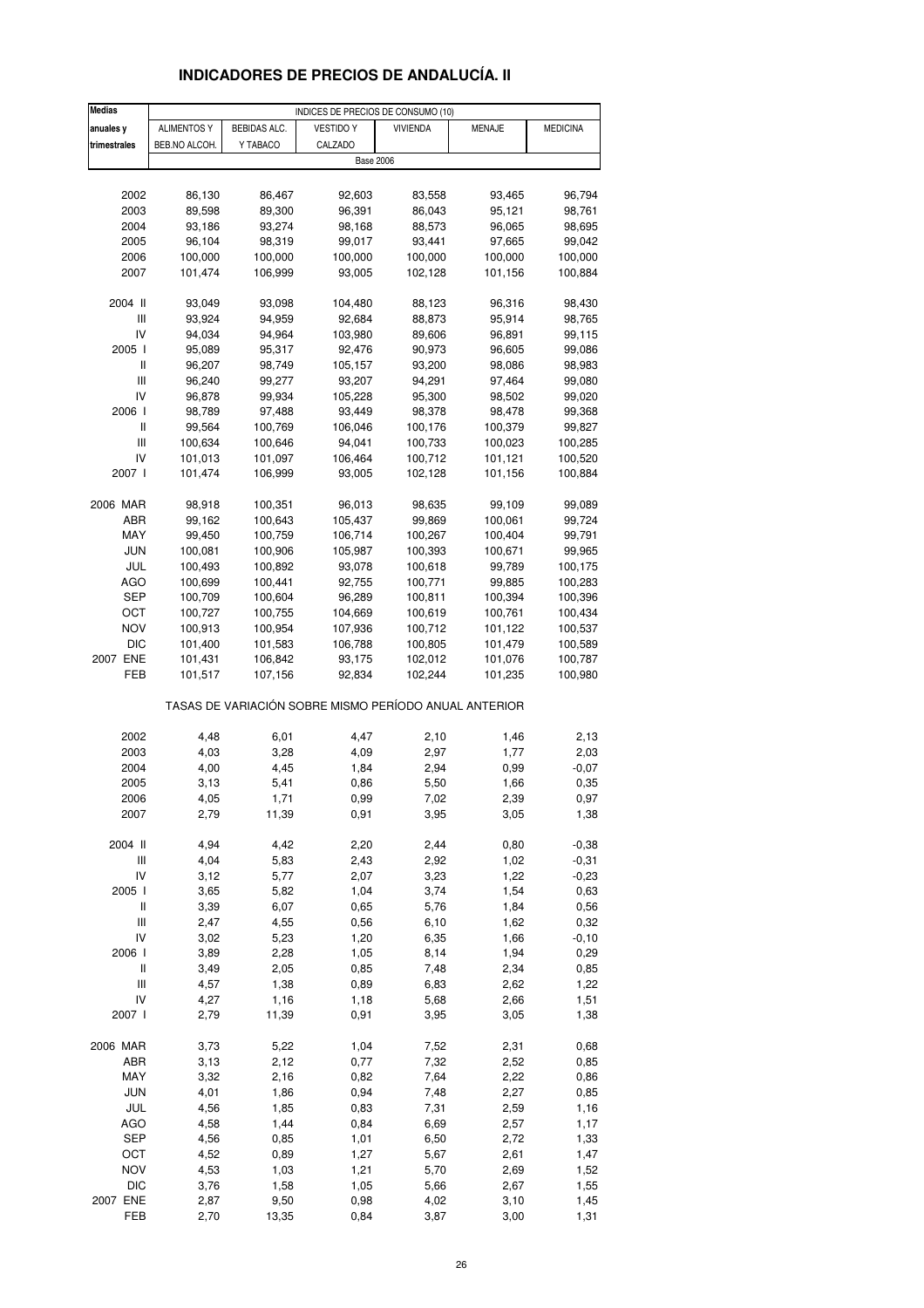| <b>Medias</b>                      |            |               | INDICES DE PRECIOS DE CONSUMO (10)                    |           |               |              |
|------------------------------------|------------|---------------|-------------------------------------------------------|-----------|---------------|--------------|
| anuales y                          | TRANSPORTE | COMUNICA -    | OCIO <sub>Y</sub>                                     | ENSEÑANZA | HOTELES,      | <b>OTROS</b> |
| trimestrales                       |            | <b>CIONES</b> | <b>CULTURA</b>                                        |           | CAFÉS Y REST. |              |
|                                    |            |               | <b>Base 2006</b>                                      |           |               |              |
|                                    |            |               |                                                       |           |               |              |
| 2002                               | 85,289     | 106,572       | 100,886                                               | 83,895    | 83,334        | 88,874       |
| 2003                               | 86,820     | 103,860       | 101,134                                               | 88,232    | 87,058        | 91,315       |
| 2004                               | 90,260     | 102,843       | 100,876                                               | 92,274    | 91,040        | 93,837       |
| 2005                               | 95,725     | 101,288       | 100,216                                               | 95,941    | 95,294        | 96,439       |
| 2006                               | 100,000    | 100,000       | 100,000                                               | 100,000   | 100,000       | 100,000      |
| 2007                               | 98,338     | 99,554        | 98,862                                                | 102,912   | 102,600       | 102,250      |
|                                    |            |               |                                                       |           |               |              |
| 2004 II                            | 90,110     | 103,308       | 100,831                                               | 91,362    | 90,634        | 93,844       |
| Ш                                  | 91,392     | 102,902       | 101,723                                               | 91,870    | 92,152        | 93,879       |
| IV                                 | 92,003     | 102,441       | 100,656                                               | 94,687    | 92,161        | 94,228       |
| 2005 l                             | 92,057     | 102,117       | 100,281                                               | 94,995    | 93,337        | 95,926       |
| $\mathbf{I}$                       | 94,694     | 101,307       | 99,562                                                | 95,070    | 94,943        | 96,509       |
| $\ensuremath{\mathsf{III}}\xspace$ | 98,337     | 100,985       | 100,779                                               | 95,401    | 96,416        | 96,424       |
| IV                                 | 97,810     | 100,743       | 100,243                                               | 98,299    | 96,479        | 96,897       |
| 2006 l                             | 98,656     | 100,696       | 99,584                                                | 98,655    | 97,741        | 98,820       |
| Ш                                  | 101,365    | 100,086       | 99,954                                                | 98,875    | 99,744        | 100,137      |
| Ш                                  | 101,738    | 99,796        | 100,897                                               | 99,609    | 101,182       | 100,414      |
| IV                                 | 98,240     | 99,422        | 99,565                                                | 102,862   | 101,333       | 100,630      |
| 2007 l                             | 98,338     | 99,554        | 98,862                                                | 102,912   | 102,600       | 102,250      |
|                                    |            |               |                                                       |           |               |              |
| 2006 MAR                           | 99,343     | 100,415       | 99,571                                                | 98,684    | 98,493        | 99,370       |
| ABR                                | 100,759    | 100,200       | 100,394                                               | 98,819    | 99,603        | 99,925       |
| MAY                                | 101,835    | 100,115       | 99,509                                                | 98,898    | 99,616        | 100,104      |
| JUN                                | 101,502    | 99,942        | 99,959                                                | 98,907    | 100,014       | 100,381      |
| JUL                                | 102,410    | 99,730        | 100,741                                               | 99,151    | 100,855       | 100,374      |
| <b>AGO</b>                         | 102,574    | 99,808        | 101,602                                               | 99,217    | 101,670       | 100,379      |
| SEP                                | 100,229    | 99,849        | 100,348                                               | 100,458   | 101,020       | 100,489      |
| ОСТ                                | 98,297     | 99,628        | 99,795                                                | 102,828   | 101,182       | 100,501      |
| NOV                                | 98,027     | 99,441        | 98,882                                                | 102,844   | 101,228       | 100,558      |
| <b>DIC</b>                         | 98,397     | 99,198        | 100,019                                               | 102,913   | 101,588       | 100,830      |
| 2007 ENE                           | 98,149     | 99,708        | 98,575                                                | 102,909   | 102,383       | 102,150      |
| FEB                                | 98,527     | 99,399        | 99,149                                                | 102,914   | 102,817       | 102,350      |
|                                    |            |               | TASAS DE VARIACIÓN SOBRE MISMO PERÍODO ANUAL ANTERIOR |           |               |              |
| 2002                               | 1,88       | $-2,94$       | 2,04                                                  | 4,12      | 5,95          | 3,48         |
| 2003                               | 1,80       | $-2,54$       | 0,25                                                  | 5,17      | 4,47          | 2,75         |
| 2004                               | 3,96       | $-0,98$       | $-0,26$                                               | 4,58      | 4,57          | 2,76         |
| 2005                               | 6,05       | $-1,51$       | $-0,65$                                               | 3,97      | 4,67          | 2,77         |
| 2006                               | 4,47       | $-1,27$       | $-0,22$                                               | 4,23      | 4,94          | 3,69         |
| 2007                               | 0,03       | -1,27         | $-0,73$                                               | 4,33      | 5,38          | 3,76         |
|                                    |            |               |                                                       |           |               |              |
| 2004 II                            | 4,30       | $-0,68$       | $-0,32$                                               | 4,65      | 4,57          | 2,75         |
| $\ensuremath{\mathsf{III}}\xspace$ | 5,21       | $-0,84$       | 0,02                                                  | 4,62      | 4,65          | 2,79         |
| IV                                 | 6,54       | $-0,71$       | $-0,25$                                               | 4,35      | 4,75          | 2,78         |
| 2005 l                             | 5,17       | $-0,59$       | $-0,01$                                               | 4,19      | 4,62          | 2,71         |
| $\sf II$                           | 5,09       | $-1,94$       | $-1,26$                                               | 4,06      | 4,75          | 2,84         |
| Ш                                  | 7,60       | $-1,86$       | $-0,93$                                               | 3,84      | 4,63          | 2,71         |
| IV                                 | 6,31       | $-1,66$       | $-0,41$                                               | 3,81      | 4,69          | 2,83         |
| 2006 l                             | 7,17       | $-1,39$       | $-0,70$                                               | 3,85      | 4,72          | 3,02         |
| Ш                                  | 7,05       | $-1,21$       | 0,39                                                  | 4,00      | 5,06          | 3,76         |
| $\ensuremath{\mathsf{III}}\xspace$ | 3,46       | $-1,18$       | 0,12                                                  | 4,41      | 4,94          | 4,14         |
| IV                                 | 0,44       | $-1,31$       | $-0,68$                                               | 4,64      | 5,03          | 3,85         |
| 2007 l                             | 0,03       | $-1,27$       | $-0,73$                                               | 4,33      | 5,38          | 3,76         |
| 2006 MAR                           | 6,42       | $-1,07$       | $-1,13$                                               | 3,88      | 4,77          | 3,29         |
| ABR                                | 6,78       | $-1,15$       | 0,76                                                  | 3,99      | 5,28          | 3,54         |
| MAY                                | 7,79       | $-1,15$       | 0,24                                                  | 4,04      | 4,96          | 3,70         |
| <b>JUN</b>                         | 6,57       | $-1,32$       | 0, 18                                                 | 3,98      | 4,93          | 4,03         |
| JUL                                | 5,66       | $-1,31$       | 0,20                                                  | 4,22      | 5,04          | 4,18         |
| <b>AGO</b>                         | 4,67       | $-1,15$       | 0, 19                                                 | 4,29      | 5,01          | 4,14         |
| <b>SEP</b>                         | 0,14       | $-1,07$       | $-0,04$                                               | 4,72      | 4,77          | 4,09         |
| OCT                                | $-1,04$    | $-1,18$       | $-0,21$                                               | 4,78      | 4,89          | 3,84         |
| <b>NOV</b>                         | 0,53       | $-1,33$       | $-1,01$                                               | 4,59      | 5,02          | 3,85         |
| <b>DIC</b>                         | 1,87       | $-1,42$       | $-0,80$                                               | 4,56      | 5,18          | 3,87         |
| 2007 ENE                           | 0,22       | $-1,24$       | $-0,95$                                               | 4,33      | 5,41          | 3,78         |
| FEB                                | $-0,17$    | $-1,31$       | $-0,52$                                               | 4,33      | 5,34          | 3,74         |

### **INDICADORES DE PRECIOS DE ANDALUCÍA. III**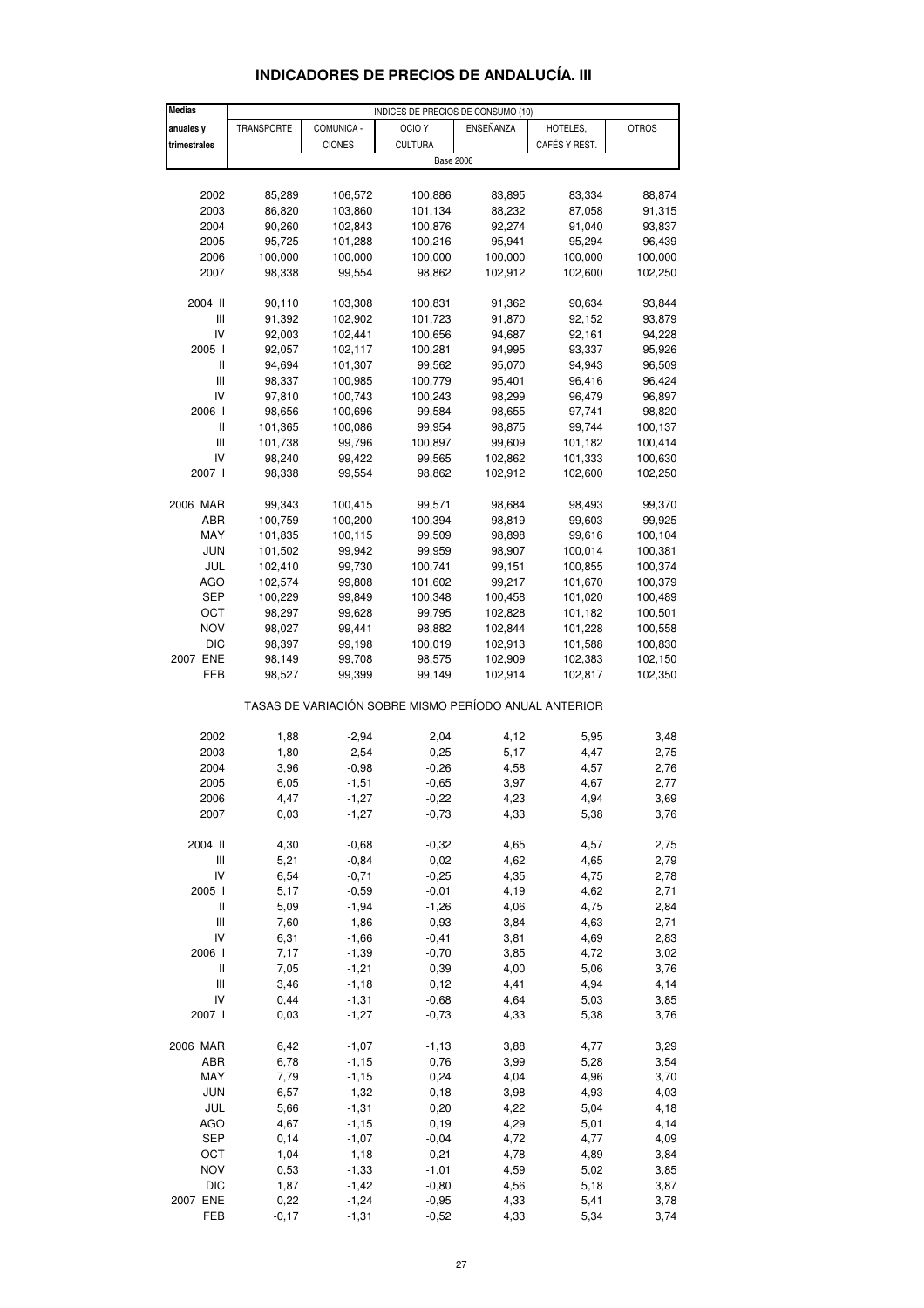| <b>Medias</b>                      |                      | <b>COSTE SALARIAL</b> |                                                       |                          |              |                                              | <b>SALARIOS</b> |         |       |
|------------------------------------|----------------------|-----------------------|-------------------------------------------------------|--------------------------|--------------|----------------------------------------------|-----------------|---------|-------|
|                                    |                      |                       |                                                       |                          |              |                                              |                 |         |       |
| anuales y                          | POR TRABAJADOR Y MES |                       | POR HORA EFECTIVA DE TRABAJO                          |                          |              | INCREMENTO SALARIAL PACTADO EN CONVENIO (11) |                 |         |       |
| trimestrales                       | <b>TOTAL</b>         | <b>ORDINARIO</b>      | <b>TOTAL</b>                                          | <b>ORDINARIO</b>         | <b>TOTAL</b> | AGRIC.                                       | CONST.          | INDUST. | SERV. |
|                                    |                      | €                     |                                                       |                          |              |                                              | $\%$            |         |       |
|                                    |                      |                       |                                                       |                          |              |                                              |                 |         |       |
| 2002                               | 1.303,66             | 1.165,30              | 9,30                                                  | 8,32                     | 3,95         | 4,05                                         | 3,63            | 4,02    | 3,93  |
| 2003                               | 1.345,04             | 1.194,69              | 9,67                                                  | 8,59                     | 3,86         | 3,92                                         | 4,72            | 3,38    | 3,66  |
| 2004                               | 1.365,41             | 1.211,09              | 9,90                                                  | 8,78                     | 3,97         | 4,07                                         | 4,69            | 3,75    | 3,55  |
| 2005                               | 1.386,38             | 1.234,71              | 10, 10                                                | 9,00                     | 4,41         | 4,39                                         | 4,57            | 4,21    | 4,43  |
| 2006                               | 1.445,79             | 1.293,37              | 10,60                                                 | 9,48                     | 3,83         | 4,14                                         | 3,50            | 3,77    | 3,67  |
| 2007                               |                      |                       |                                                       |                          | 3,49         | 3,66                                         | 2,70            | 2,74    | 3,23  |
|                                    |                      |                       |                                                       |                          |              |                                              |                 |         |       |
| 2004 II                            | 1.349,64             | 1.195,38              | 9,57                                                  | 8,48                     | 2,68         | 2,45                                         | 5,10            | 2,69    | 2,70  |
| Ш                                  | 1.335,70             | 1.226,70              | 10,04                                                 | 9,23                     | 2,93         | 2,47                                         | 3,61            | 2,94    | 2,94  |
| IV                                 | 1.464,10             | 1.223,61              | 10,73                                                 | 8,97                     | 3,20         | 3,37                                         | 3,57            | 2,86    | 3,03  |
| 2005 l                             | 1.324,98             | 1.210,96              | 9,69                                                  | 8,86                     | 3,04         | 3,40                                         | 2,80            | 2,48    | 2,75  |
| $\, \parallel$                     |                      |                       |                                                       |                          |              |                                              |                 |         |       |
|                                    | 1.394,43             | 1.229,88              | 9,69                                                  | 8,55                     | 3,11         | 3,51                                         | 2,80            | 2,49    | 2,78  |
| $\ensuremath{\mathsf{III}}\xspace$ | 1.344,51             | 1.243,21              | 10, 12                                                | 9,35                     | 3,13         | 3,51                                         | 2,80            | 2,59    | 2,84  |
| IV                                 | 1.481,58             | 1.254,79              | 10,91                                                 | 9,24                     | 3,15         | 3,42                                         | 2,92            | 2,81    | 3,02  |
| 2006                               | 1.366,48             | 1.261,20              | 9,75                                                  | 9,00                     | 3,43         | 3,84                                         | 2,80            | 3,09    | 3,38  |
| $\, \parallel$                     | 1.455,65             | 1.295,65              | 10,35                                                 | 9,21                     | 3,40         | 3,84                                         | 2,80            | 3,21    | 3,28  |
| Ш                                  | 1.405,90             | 1.296,29              | 10,70                                                 | 9,87                     | 3,40         | 3,84                                         | 2,80            | 3,20    | 3,29  |
| IV                                 | 1.555,14             | 1.320,35              | 11,58                                                 | 9,83                     | 3,46         | 3,92                                         | 2,80            | 3,36    | 3,33  |
| 2007 l                             |                      |                       |                                                       | $\blacksquare$           | 3,49         | 3,66                                         | 2,70            | 2,74    | 3,23  |
|                                    |                      |                       |                                                       |                          |              |                                              |                 |         |       |
| 2006 FEB                           |                      |                       |                                                       |                          | 3,25         | 3,74                                         | 2,80            | 3,04    | 2,87  |
| <b>MAR</b>                         |                      |                       |                                                       | $\overline{\phantom{a}}$ | 3,43         | 3,84                                         | 2,80            | 3,09    | 3,38  |
| ABR                                |                      |                       |                                                       | $\frac{1}{2}$            | 3,42         | 3,84                                         | 2,80            | 2,99    | 3,37  |
| MAY                                |                      |                       |                                                       |                          |              |                                              |                 |         |       |
|                                    |                      |                       |                                                       |                          | 3,42         | 3,84                                         | 2,80            | 2,99    | 3,37  |
| <b>JUN</b>                         |                      |                       |                                                       | $\overline{\phantom{a}}$ | 3,40         | 3,84                                         | 2,80            | 3,21    | 3,28  |
| JUL                                |                      |                       |                                                       | $\overline{\phantom{a}}$ | 3,40         | 3,84                                         | 2,80            | 3,19    | 3,28  |
| <b>AGO</b>                         |                      |                       |                                                       |                          | 3,40         | 3,84                                         | 2,80            | 3,19    | 3,28  |
| <b>SEP</b>                         |                      |                       |                                                       | $\overline{a}$           | 3,40         | 3,84                                         | 2,80            | 3,20    | 3,29  |
| OCT                                |                      |                       |                                                       | $\blacksquare$           | 3,37         | 3,84                                         | 2,80            | 3,24    | 3,32  |
| <b>NOV</b>                         |                      |                       |                                                       |                          | 3,44         | 3,92                                         | 2,80            | 3,24    | 3,32  |
| <b>DIC</b>                         |                      |                       |                                                       | $\blacksquare$           | 3,46         | 3,92                                         | 2,80            | 3,36    | 3,33  |
| 2007 ENE                           |                      |                       |                                                       |                          | 3,49         | 3,66                                         | 2,70            | 2,74    | 3,23  |
|                                    |                      |                       |                                                       |                          |              |                                              |                 |         |       |
|                                    |                      |                       | TASAS DE VARIACIÓN SOBRE MISMO PERÍODO ANUAL ANTERIOR |                          |              |                                              |                 |         |       |
|                                    |                      |                       |                                                       |                          |              |                                              |                 |         |       |
| 2002                               | 4,69                 | 5,40                  | 5,08                                                  | 5,89                     |              |                                              |                 |         |       |
| 2003                               | 3,17                 | 2,52                  | 3,98                                                  | 3,34                     |              |                                              |                 |         |       |
| 2004                               | 1,51                 | 1,37                  | 2,33                                                  | 2,18                     |              |                                              |                 |         |       |
| 2005                               | 1,54                 | 1,95                  | 2,10                                                  | 2,51                     |              |                                              |                 |         |       |
| 2006                               | 4,29                 | 4,75                  | 4,88                                                  | 5,31                     |              |                                              |                 |         |       |
| 2007                               |                      |                       |                                                       |                          |              |                                              |                 |         |       |
|                                    |                      |                       |                                                       |                          |              |                                              |                 |         |       |
|                                    |                      |                       |                                                       |                          |              |                                              |                 |         |       |
| 2004 II                            | 1,23                 | 1,38                  | 1,27                                                  | 1,44                     |              |                                              |                 |         |       |
| $\ensuremath{\mathsf{III}}\xspace$ | 2,34                 | 2,22                  | 1,72                                                  | 1,65                     |              |                                              |                 |         |       |
| IV                                 | 0,84                 | 1,08                  | 3,17                                                  | 3,46                     |              |                                              |                 |         |       |
| 2005 l                             | 0,97                 | 1,03                  | 4,87                                                  | 4,98                     |              |                                              |                 |         |       |
| Ш                                  | 3,32                 | 2,89                  | 1,25                                                  | 0,83                     |              |                                              |                 |         |       |
| Ш                                  | 0,66                 | 1,35                  | 0,80                                                  | 1,30                     |              |                                              |                 |         |       |
| IV                                 | 1,19                 | 2,55                  | 1,68                                                  | 3,01                     |              |                                              |                 |         |       |
| 2006 l                             | 3,13                 | 4,15                  | 0,62                                                  | 1,58                     |              |                                              |                 |         |       |
| $\, \parallel$                     | 4,39                 | 5,35                  | 6,81                                                  | 7,72                     |              |                                              |                 |         |       |
| Ш                                  | 4,57                 | 4,27                  | 5,73                                                  | 5,56                     |              |                                              |                 |         |       |
| IV                                 | 4,96                 | 5,22                  | 6,14                                                  | 6,39                     |              |                                              |                 |         |       |
| 2007 l                             |                      |                       |                                                       |                          |              |                                              |                 |         |       |
|                                    |                      |                       |                                                       |                          |              |                                              |                 |         |       |
|                                    |                      |                       |                                                       |                          |              |                                              |                 |         |       |
| 2006 FEB                           |                      |                       |                                                       |                          |              |                                              |                 |         |       |
| <b>MAR</b>                         |                      |                       |                                                       |                          |              |                                              |                 |         |       |
| <b>ABR</b>                         |                      |                       |                                                       |                          |              |                                              |                 |         |       |
| MAY                                |                      |                       |                                                       |                          |              |                                              |                 |         |       |
| <b>JUN</b>                         |                      |                       |                                                       |                          |              |                                              |                 |         |       |
| JUL                                |                      |                       |                                                       |                          |              |                                              |                 |         |       |
| <b>AGO</b>                         |                      |                       |                                                       |                          |              |                                              |                 |         |       |
| <b>SEP</b>                         |                      |                       |                                                       |                          |              |                                              |                 |         |       |
| OCT                                |                      |                       |                                                       |                          |              |                                              |                 |         |       |
| <b>NOV</b>                         |                      |                       |                                                       |                          |              |                                              |                 |         |       |
| <b>DIC</b>                         |                      |                       |                                                       |                          |              |                                              |                 |         |       |
|                                    |                      |                       |                                                       |                          |              |                                              |                 |         |       |
| 2007 ENE                           |                      |                       |                                                       |                          |              |                                              |                 |         |       |

### **INDICADORES DE SALARIOS DE ANDALUCÍA**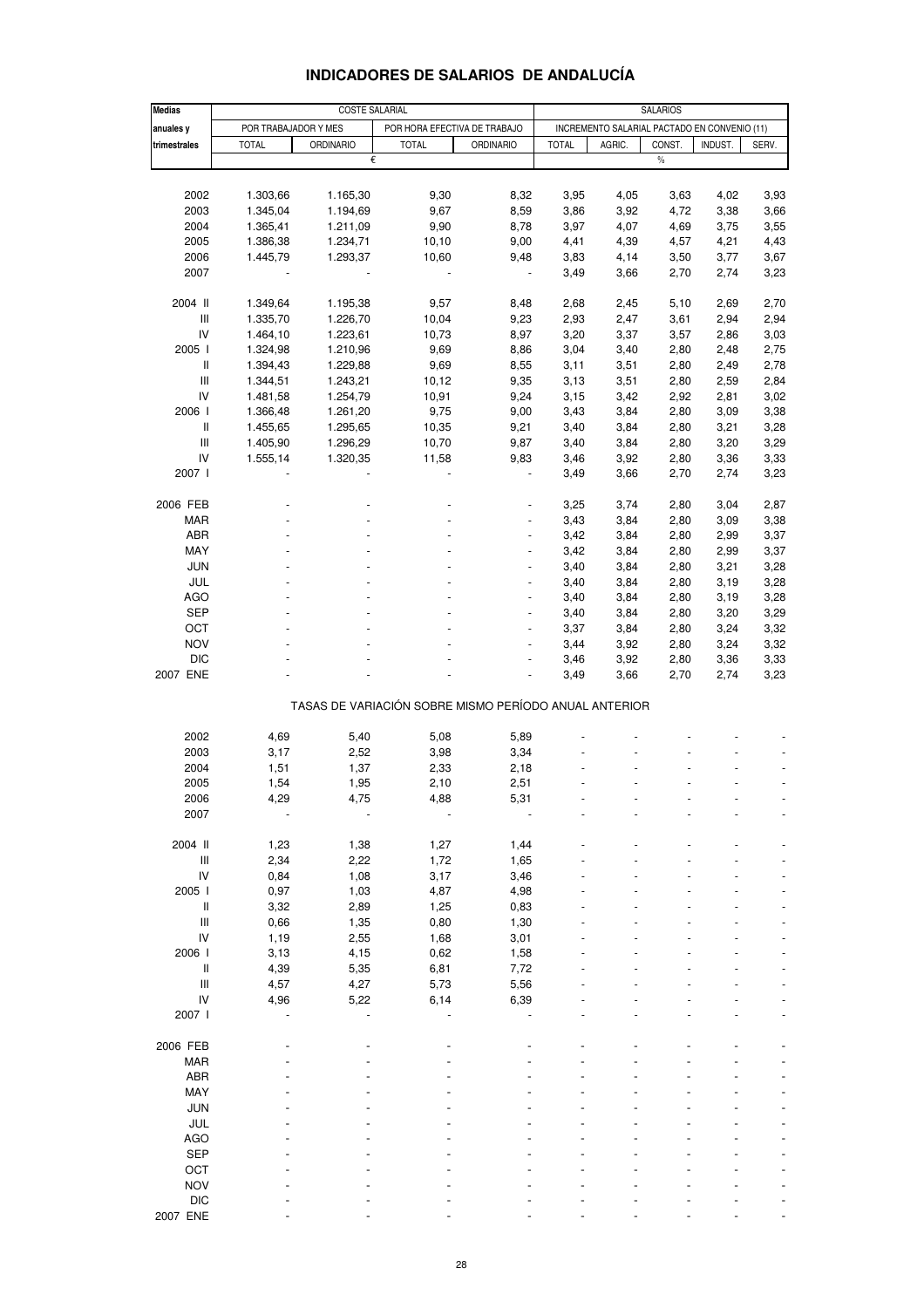| <b>Medias</b>                                   |                          | CRÉDITOS Y DEPÓSITOS DEL SISTEMA BANCARIO |                                                       | HIPOTECAS INMOBILIARIAS |                |                           |
|-------------------------------------------------|--------------------------|-------------------------------------------|-------------------------------------------------------|-------------------------|----------------|---------------------------|
| anuales y                                       | <b>CRÉDITOS</b>          |                                           | <b>DEPÓSITOS</b>                                      |                         |                | FINCAS RÚSTICAS Y URBANAS |
| trimestrales                                    | S.PRIVADO                | S.PÚBLICO                                 | S.PRIVADO                                             | S.PÚBLICO               | <b>NÚMERO</b>  | <b>IMPORTE</b>            |
|                                                 |                          |                                           | Millones de €                                         |                         | Unidades       | Miles de €                |
|                                                 |                          |                                           |                                                       |                         |                |                           |
| 2001                                            | 67.538,61                | 4.761,13                                  | 54.564,99                                             | 2.125,04                | 18.430         | 1.277.992                 |
|                                                 | 77.879,75                | 5.069,54                                  |                                                       |                         |                |                           |
| 2002                                            |                          |                                           | 60.743,95                                             | 2.558,26                | 19.818         | 1.584.351                 |
| 2003                                            | 91.450,71                | 5.423,90                                  | 66.713,32                                             | 2.623,76                | 21.418         | 1.992.909                 |
| 2004<br>2005                                    | 111.002,76<br>143.160,69 | 5.834,26                                  | 75.473,75                                             | 3.777,61                | 27.140         | 2.967.254                 |
| 2006                                            |                          | 5.951,31                                  | 79.225,68                                             | 6.439,38<br>7.182,24    | 30.675         | 3.772.015<br>4.349.975    |
|                                                 | 176.613,98               | 6.191,29                                  | 86.487,59                                             |                         | 31.726         |                           |
| 2004 l                                          | 102.704,28               | 5.862,60                                  | 71.861,88                                             | 2.661,24                | 26.696         | 2.894.665                 |
| II                                              | 108.757,19               | 5.976,55                                  | 75.538,75                                             | 3.275,99                | 27.744         | 2.789.104                 |
| Ш                                               | 112.760,51               | 5.974,93                                  | 75.444,29                                             | 3.283,83                | 26.171         | 3.040.106                 |
| IV                                              | 119.789,08               | 5.522,96                                  | 79.050,06                                             | 5.889,39                | 27.949         | 3.145.142                 |
| 2005                                            | 127.418,05               | 5.653,51                                  | 82.066,30                                             | 5.516,46                | 29.913         | 3.545.902                 |
| II                                              | 139.947,84               | 5.992,53                                  | 77.058,91                                             | 6.024,81                | 32.403         | 3.838.762                 |
| Ш                                               | 147.807,08               | 6.105,84                                  | 77.282,48                                             | 6.769,13                | 31.032         | 3.967.985                 |
| IV                                              | 157.469,79               | 6.053,35                                  | 80.495,05                                             | 7.447,13                | 29.350         | 3.735.409                 |
| 2006                                            | 166.534,24               | 6.222,75                                  | 82.564,41                                             | 6.720,21                | 32.687         | 4.362.960                 |
| II                                              | 177.806,10               | 6.256,35                                  | 87.699,65                                             | 6.772,93                | 32.505         | 4.527.936                 |
| Ш                                               | 185.501,61               | 6.094,77                                  | 89.198,71                                             | 8.053,57                | 29.922         | 4.080.503                 |
| IV                                              |                          |                                           |                                                       |                         | 31.790         | 4.428.500                 |
| 2006 ENE                                        |                          |                                           |                                                       |                         | 34.487         | 4.588.670                 |
| FEB                                             |                          |                                           |                                                       |                         | 30.636         | 3.930.528                 |
| <b>MAR</b>                                      |                          |                                           |                                                       |                         | 32.939         | 4.569.682                 |
| ABR                                             |                          |                                           |                                                       |                         | 28.256         | 4.006.784                 |
| MAY                                             |                          |                                           |                                                       |                         | 36.304         | 4.920.257                 |
| <b>JUN</b>                                      |                          |                                           |                                                       |                         | 32.954         | 4.656.768                 |
| JUL                                             |                          |                                           |                                                       |                         | 29.401         | 4.184.210                 |
| AGO                                             |                          |                                           |                                                       |                         | 30.101         | 3.794.439                 |
| <b>SEP</b>                                      |                          |                                           |                                                       |                         | 30.265         | 4.262.861                 |
| ОСТ                                             |                          |                                           |                                                       |                         | 35.078         | 4.812.183                 |
| <b>NOV</b>                                      |                          |                                           |                                                       |                         | 34.325         | 4.763.966                 |
| DIC                                             |                          |                                           |                                                       |                         | 25.966         | 3.709.352                 |
|                                                 |                          |                                           | TASAS DE VARIACIÓN SOBRE MISMO PERÍODO ANUAL ANTERIOR |                         |                |                           |
| 2001                                            | 15,10                    | 3,89                                      | 12,58                                                 | 2,17                    | 3,34           | 14,39                     |
| 2002                                            | 15,31                    | 6,48                                      | 11,32                                                 | 20,39                   | 7,53           | 23,97                     |
| 2003                                            | 17,43                    | 6,99                                      | 9,83                                                  | 2,56                    | 8,07           | 25,79                     |
| 2004                                            | 21,38                    | 7,57                                      | 13,13                                                 | 43,98                   | 26,72          | 48,89                     |
| 2005                                            | 28,97                    | 2,01                                      | 4,97                                                  | 70,46                   | 13,02          | 27,12                     |
| 2006                                            | 27,62                    | 4,63                                      | 9,75                                                  | 17,67                   | 3,43           | 15,32                     |
|                                                 |                          |                                           |                                                       |                         |                |                           |
| 2004 l<br>$\begin{array}{c} \hline \end{array}$ | 20, 13                   | 11,90                                     | 12,50<br>13,37                                        | 15,09                   | 12,45          | 38,41                     |
| $\begin{array}{c} \hline \end{array}$           | 20,61<br>21,33           | 11,74<br>9,32                             | 12,98                                                 | 14,80<br>15,30          | 36,29<br>36,35 | 49,19                     |
| IV                                              | 23,24                    | $-2,12$                                   |                                                       |                         |                | 61,65                     |
| 2005 l                                          |                          | $-3,57$                                   | 13,63<br>14,20                                        | 137,37<br>107,29        | 24,90<br>12,05 | 47,66                     |
| $\begin{array}{c} \hline \end{array}$           | 24,06<br>28,68           | 0,27                                      | 2,01                                                  | 83,91                   | 16,79          | 22,50                     |
| $\mathbf{III}$                                  | 31,08                    | 2,19                                      | 2,44                                                  | 106,14                  | 18,58          | 37,63<br>30,52            |
| IV                                              | 31,46                    | 9,60                                      | 1,83                                                  | 26,45                   | 5,01           | 18,77                     |
| 2006 l                                          | 30,70                    | 10,07                                     | 0,61                                                  | 21,82                   | 9,28           | 23,04                     |
| Ш                                               | 27,05                    | 4,40                                      | 13,81                                                 | 12,42                   | 0,31           | 17,95                     |
| Ш                                               | 25,50                    | $-0,18$                                   | 15,42                                                 | 18,98                   | $-3,58$        | 2,84                      |
| IV                                              |                          |                                           |                                                       |                         | 8,31           | 18,55                     |
|                                                 |                          |                                           |                                                       |                         |                |                           |
| 2006 ENE                                        |                          |                                           |                                                       |                         | 4,29           | 32,85                     |
| FEB                                             |                          |                                           |                                                       |                         | 6,03           | 6,31                      |
| <b>MAR</b>                                      |                          |                                           |                                                       |                         | 18,59          | 31,07                     |
| ABR                                             |                          |                                           |                                                       |                         | $-9,12$        | 8,49                      |
| MAY                                             |                          |                                           |                                                       |                         | 15,57          | 24,08                     |
| JUN                                             |                          |                                           |                                                       |                         | $-5,05$        | 20,72                     |
| JUL                                             |                          |                                           |                                                       |                         | $-4, 10$       | 8,16                      |
| <b>AGO</b>                                      |                          |                                           |                                                       |                         | 9,12           | 3,78                      |
| <b>SEP</b>                                      |                          |                                           |                                                       |                         | $-13,17$       | $-2,66$                   |
| ОСТ                                             |                          |                                           |                                                       |                         | 18,22          | 33,06                     |
| <b>NOV</b>                                      |                          |                                           |                                                       |                         | 13,06          | 17,45                     |
| <b>DIC</b>                                      |                          |                                           |                                                       |                         | $-7,33$        | 4,98                      |

## **INDICADORES MONETARIOS Y FINANCIEROS DE ANDALUCÍA**